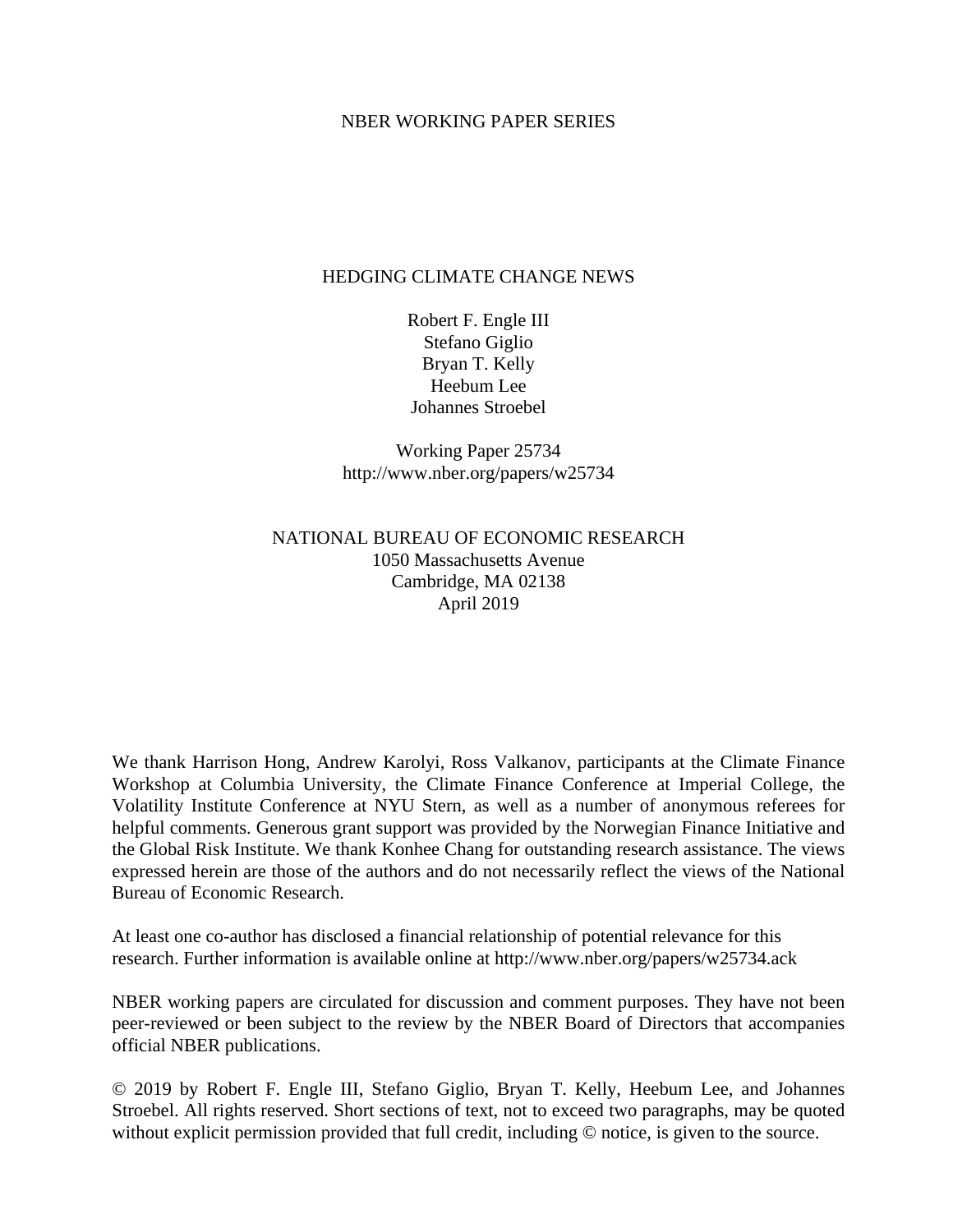Hedging Climate Change News Robert F. Engle III, Stefano Giglio, Bryan T. Kelly, Heebum Lee, and Johannes Stroebel NBER Working Paper No. 25734 April 2019 JEL No. G12

#### **ABSTRACT**

We propose and implement a procedure to dynamically hedge climate change risk. To create our hedge target, we extract innovations from climate news series that we construct through textual analysis of high-dimensional data on newspaper coverage of climate change. We then use a mimicking portfolio approach based on a large panel of equity returns to build climate change hedge portfolios. We discipline the exercise by using third-party ESG scores of firms to model their climate risk exposures. We show that this approach yields parsimonious and industrybalanced portfolios that perform well in hedging innovations in climate news both in-sample and out-of-sample. The resulting hedge portfolios outperform alternative hedging strategies based primarily on industry tilts. We discuss multiple directions for future research on financial approaches to managing climate risk.

Robert F. Engle III Department of Finance, Stern School of Business New York University, Salomon Center 44 West 4th Street, Suite 9-160 New York, NY 10012-1126 and NBER rengle@stern.nyu.edu

Stefano Giglio Yale School of Management 165 Whitney Avenue New Haven, CT 06520 and NBER stefano.giglio@yale.edu

Bryan T. Kelly Yale School of Management 165 Whitney Ave. New Haven, CT 06511 and NBER bryan.kelly@yale.edu

Heebum Lee 44 West 4th Street KMC 9-98 (Finance Department) 44 West 4th Street, KMC 9-98 New York, New 10012 United States hlee2@stern.nyu.edu

Johannes Stroebel Stern School of Business New York University 44 West 4th Street New York, NY 10012 and NBER johannes.stroebel@nyu.edu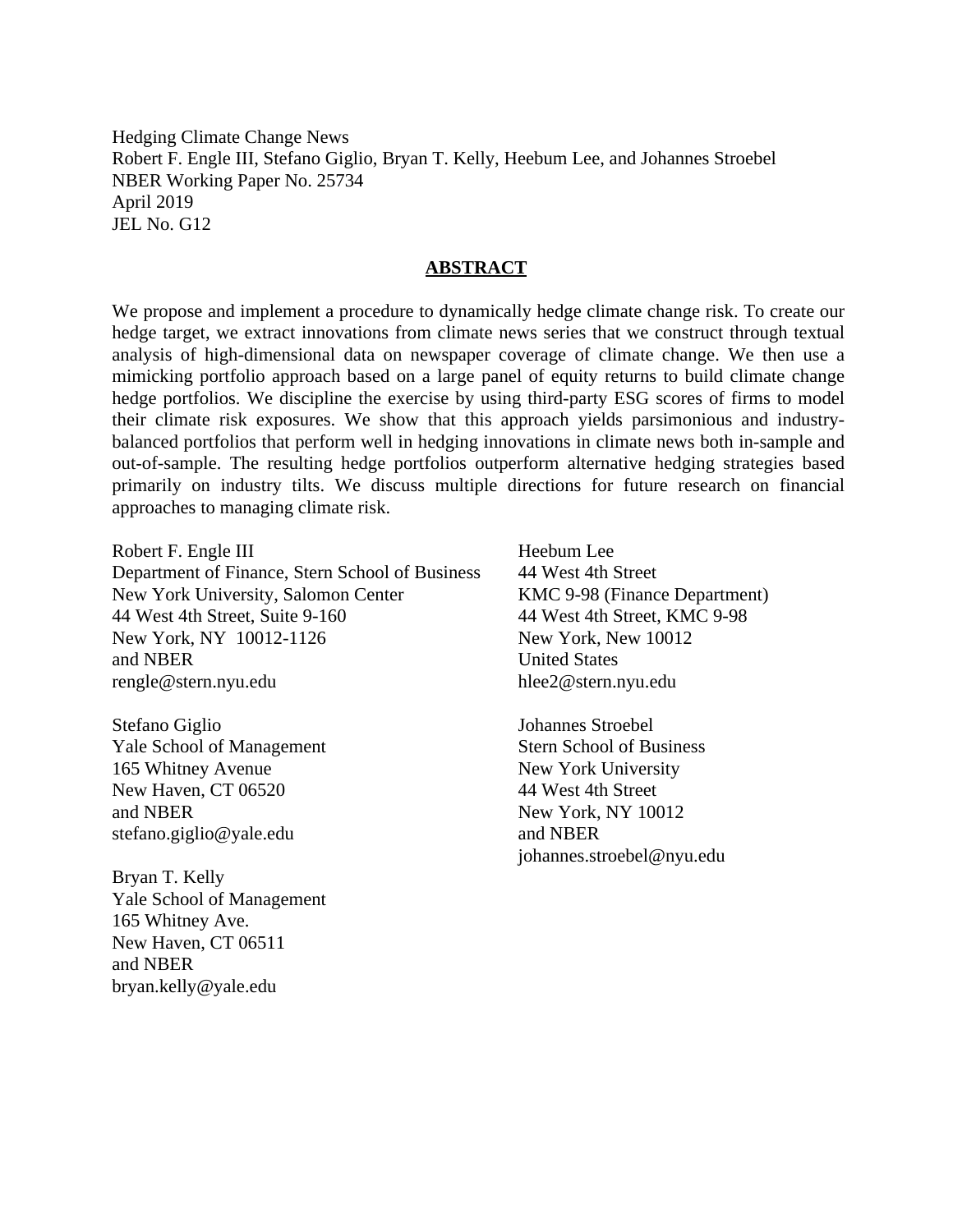# **1 Introduction**

The climate is changing, but there is substantial uncertainty around the exact climate trajectory and as well as the economic consequences of climate change. As a result, investors around the world have a huge demand for hedging themselves against the realizations of climate risk. Due to the long-run and non-diversifiable nature of climate risk, standard futures or insurance contracts in which one party promises to pay the other in the event of a climate disaster are hard to implement. Indeed, no counterparty could credibly guarantee to pay claims during a climate disaster event that might materialize in many decades, in part because a bad outcome would mandate all contracts to be paid at the same time. Individual investors are therefore largely constrained to self-insure against climate risk.

In this paper, we propose an approach for constructing climate risk hedge portfolios using publicly traded assets. We follow a dynamic hedging approach similar to [Black](#page-38-0) [and Scholes](#page-38-0) [\(1973\)](#page-38-0) and [Merton](#page-39-0) [\(1973\)](#page-39-0). In this approach, rather than buying a security that directly pays off in the event of a future climate disaster, we construct portfolios whose short-term returns hedge *news* about climate change over the holding period. By hedging, period by period, the innovations in news about long-run climate change, an investor can ultimately hedge her long-run exposure to climate risk. In the short run, such a portfolio differs from the Markowitz mean-variance efficient portfolio, and will thus exhibit a lower Sharpe ratio; but in the long run, the dynamic hedging approach will compensate investors for losses that arise from the realization of climate risk.

The primary objective of this paper is to provide a rigorous methodology for constructing portfolios that use relatively easy-to-trade assets (equities) to hedge against risks that are otherwise difficult to insure. We show that our approach, which uses tools from standard asset pricing theory, does indeed allow us to construct portfolios that can successfully hedge climate news out-of-sample. Having said that, we do not view our resulting hedge portfolios as the definitive best hedges against climate change risk, but instead as a starting point for further exploration. Along these lines, we will disuss many valuable directions for future research on using financial markets to hedge climate risk.

The first challenge to implementing a dynamic hedging strategy for climate risk is to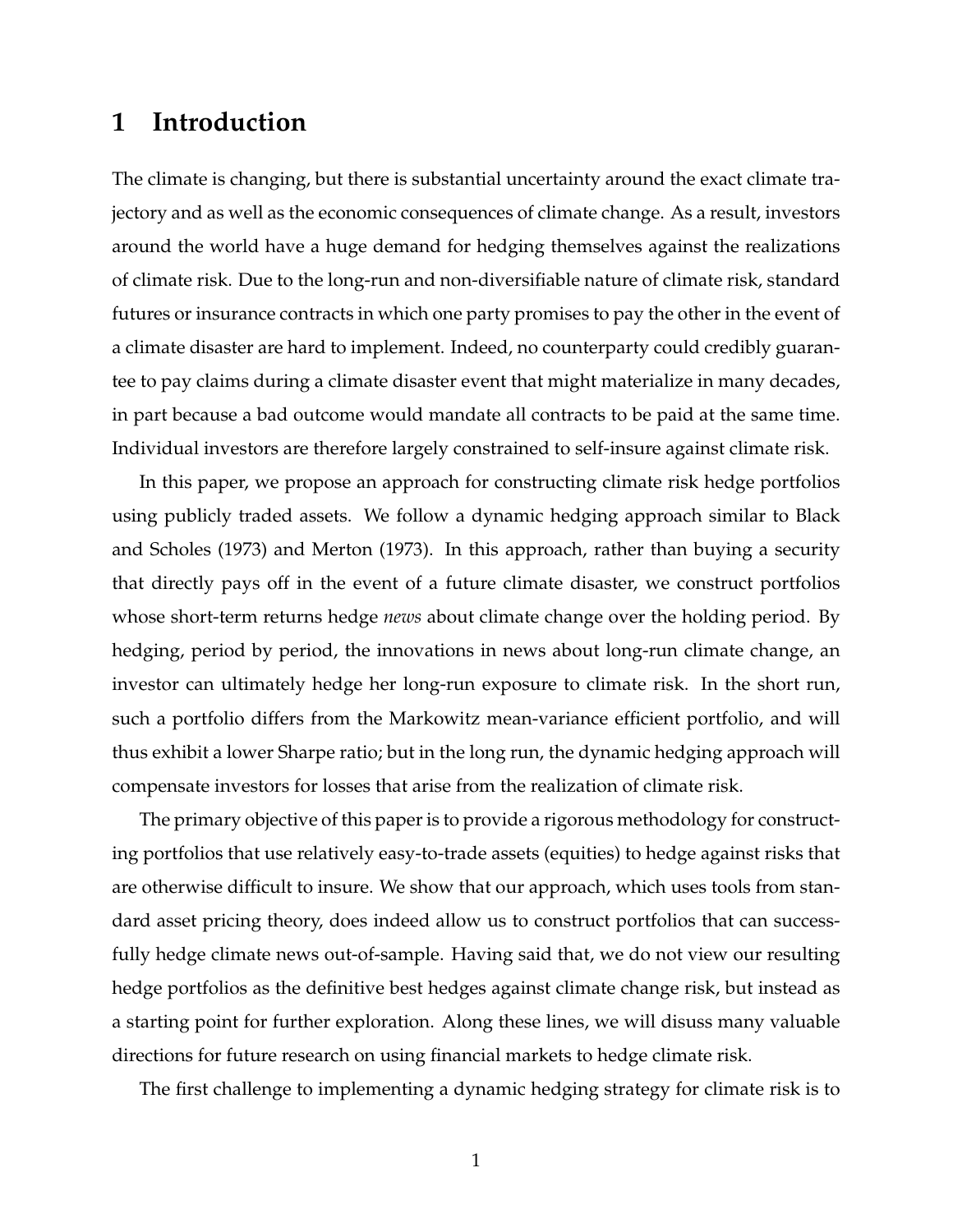construct a time series that captures news about long-run climate risk, and which can therefore help us to construct an appropriate hedge target. We start from the observation that when there are events that plausibly contain such information about changes in climate risk, this will likely lead to newspaper coverage of these events; indeed, newspapers may even be the direct source that investors use to update their subjective probabilities of climate risks. Our approach in this paper therefore is to extract a climate news series from textual analysis of news sources. A wide range of events covered in newspapers can carry potentially relevant information. Indeed, the list of topics that are often covered by newspapers in relation to discussions about climate risk includes extreme weather events (e.g., floods, hurricanes, droughts, wild fires, extreme temperatures), physical changes to the planet (e.g., sea level changes, glacial melting, ocean temperatures), regulatory discussions, technical progress in alternative fuel delivery, and the price of fossil fuels.

We construct two complementary indices that measure the extent to which climate change is discussed in the news media. The first is calculated as the correlation between the text content of *The Wall Street Journal* (WSJ) each month and a fixed climate change vocabulary, which we construct from a list of authoritative texts published by various governmental and research organizations. The WSJ is among the most salient media outlets for market participants, and thus our index captures the intensity of climate change discourse that is accessible to the investment community at very low cost.

Our WSJ Climate Change News Index associates increased climate change reporting with news about elevated climate risk, based on the idea that climate change primarily rises to the media's attention when there is cause for concern. An alternative approach is to directly differentiate between positive and negative news in our index construction. To this end, we construct a second news-based climate index that is designed to focus specifically on bad news about climate change. This index applies sentiment analysis to climate-related articles to measure the intensity of *negative* climate news in a given month.

In this paper, we do not try to distinguish between different *types* of climate-change news. In particular, we do not distinguish between news about physical damages from climate change and news about regulatory risks that are related to climate change. These two risk measures might move independent from each other. For example, the Paris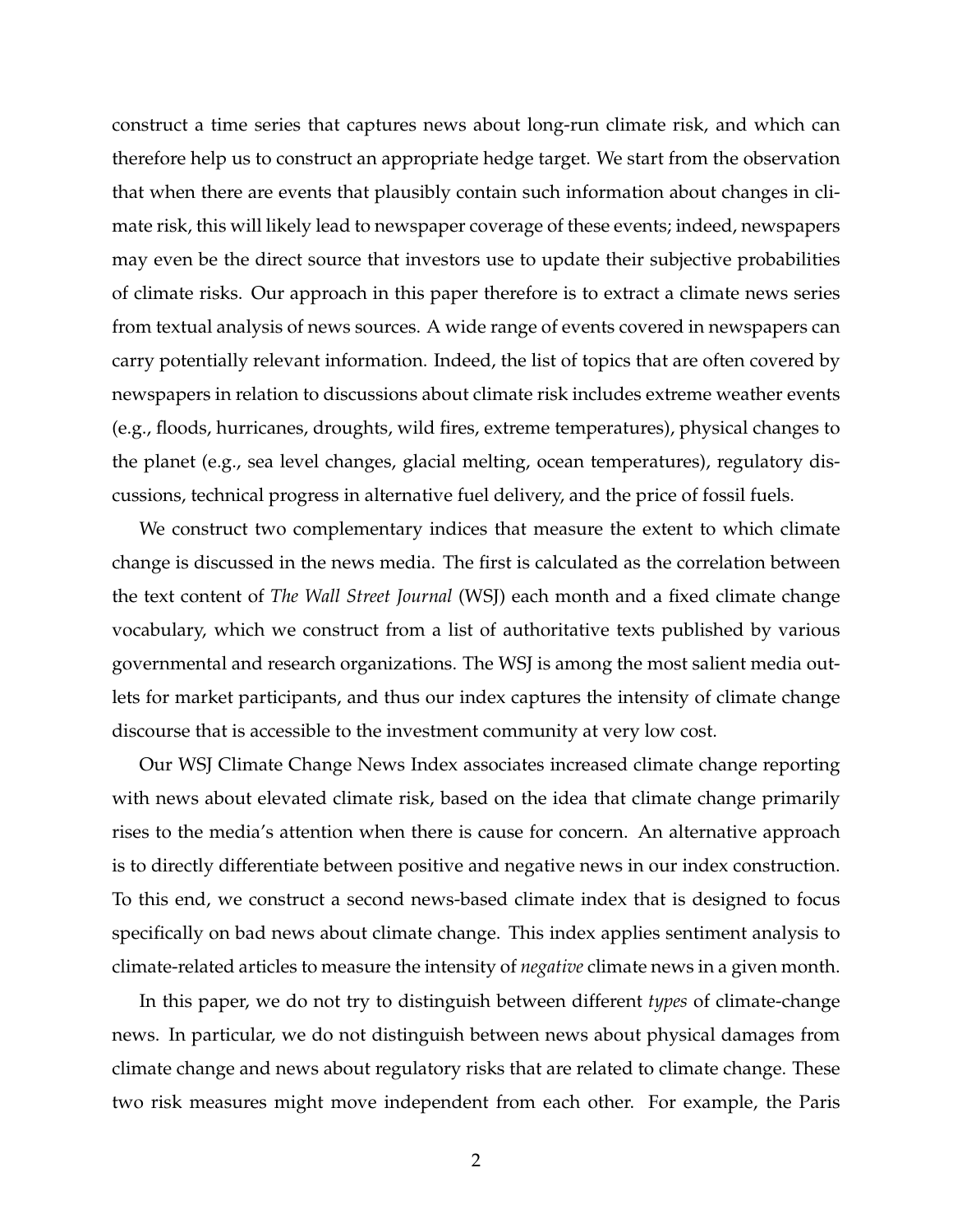accord, which led to a pledge to reduce carbon emissions, might have represented an increase in regulatory risk and a decrease in physical risk. Separately measurng news series about physical and regulatory climate risk represents an interesting avenue for future research. Also, our focus in this paper is on *global* climate change news – our indices do not capture news about local climate events that would not be covered in the WSJ or in a large cross-section of newspapers.

The second step in implementing our dynamic hedging strategy is to construct portfolios that allow us to hedge innovations in these two news series. In particular, we seek to systematically explore which stocks rise in value and which stocks fall in value when (negative) news about climate change materializes. Then, by constructing portfolios that overweight stocks that perform well on the arrival of such negative news, an investor will have a portfolio that is well-positioned to profit the next time when such news about climate change materializes. Continued updating of this portfolio based on new information about the relationship between climate news and stock returns will ultimately lead to a portfolio which is long the winners from climate change and short the losers.

Our econometric approach to forming such hedge portfolios follows standard methods in the asset pricing literature. If climate risk represents a risk factor for asset markets (i.e, if it is a factor that drives the comovement of different assets), it is possible to construct a well-diversified portfolio the return of which isolates the exposure to that risk factor. Investors can then hedge their climate risk exposure by trading this portfolio without changing their exposures to the other risk factors in their portfolios. Various approaches to construct such hedge portfolios have been proposed in the literature. The two main ones are cross-sectional regressions like Fama-MacBeth (in which the hedging portfolio is obtained through period-by-period cross-sectional regressions of asset returns onto exposures to the risk factors), and direct projections of the risk factors onto a set of asset returns (the so-called mimicking portfolio approach).<sup>[1](#page-4-0)</sup> Among the many prominent papers in this literature are [Fama and MacBeth](#page-39-1) [\(1973\)](#page-39-1), [Chen et al.](#page-38-1) [\(1986\)](#page-38-1), [Huberman et al.](#page-39-2) [\(1987\)](#page-39-2), [Breeden et al.](#page-38-2) [\(1989\)](#page-38-2), [Lamont](#page-39-3) [\(2001\)](#page-39-3), [Balduzzi and Robotti](#page-38-3) [\(2008\)](#page-38-3), [Lönn and Schot-](#page-39-4)

<span id="page-4-0"></span><sup>&</sup>lt;sup>1</sup>[The literature on cross-sectional regressions like Fama-MacBeth typically focuses on estimating the risk](#page-39-4) [premia of the factor, but these are simply the average excess returns of the corresponding hedge portfolios.](#page-39-4)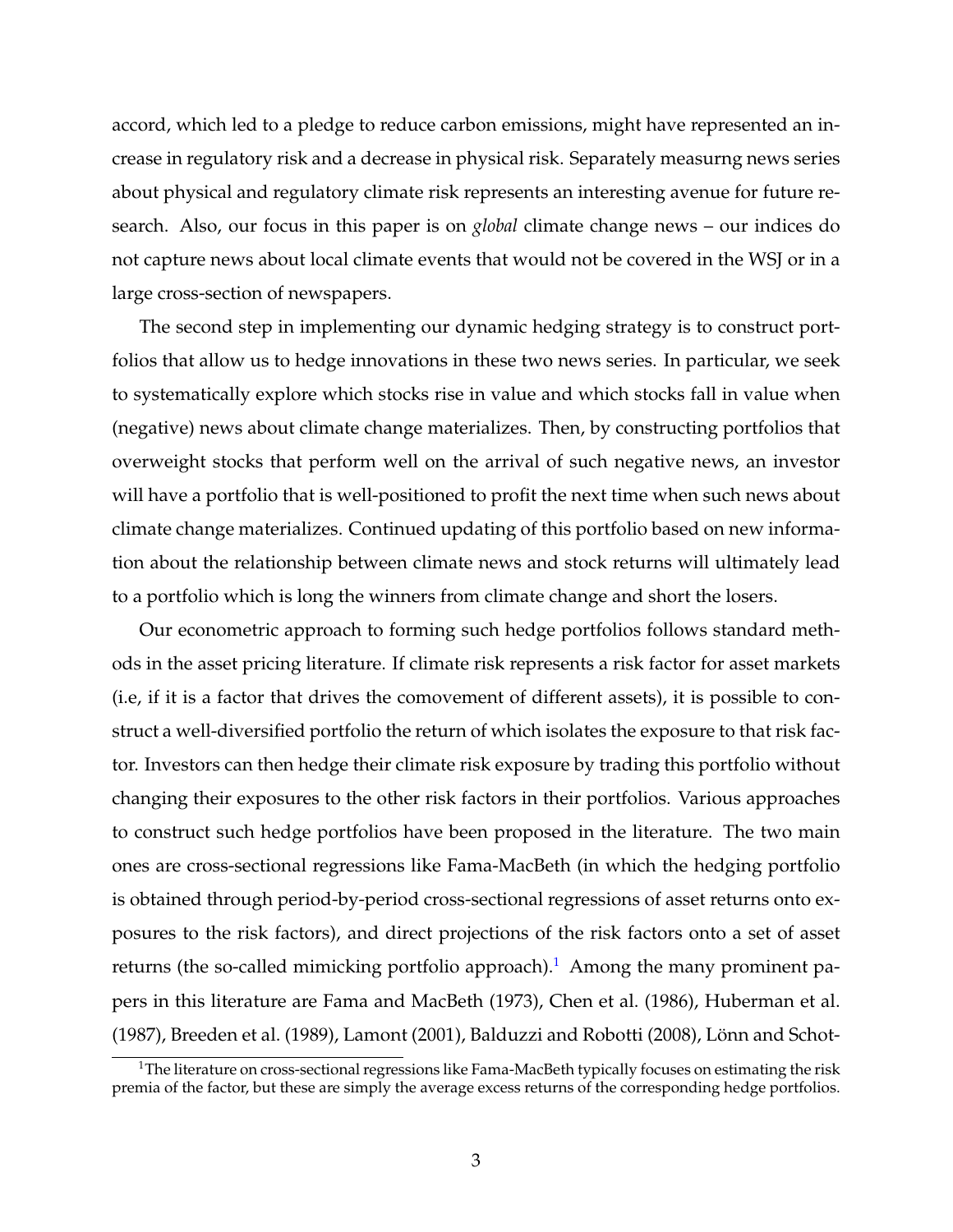[man](#page-39-4) [\(2017\)](#page-39-4), and [Roll and Srivastava](#page-40-0) [\(2018\)](#page-40-0). [Giglio and Xiu](#page-39-5) [\(2018\)](#page-39-5) study the asymptotic properties of the different estimators in large cross-sections, and investigate their robustness to model specification errors. In this paper, we will apply the mimicking portfolio approach, as advocated by [Lamont](#page-39-3) [\(2001\)](#page-39-3).

The challenge with implementing these approaches is that we only observe a limited number of months of climate news realizations, but have a large set of assets that we could use to form hedge portfolios. This leads to concerns about data mining, where we might end up constructing hedge portfolios that perform very well in-sample but that are not stable going forward. To address this concern, we use characteristics that proxy for a firm's exposure to climate risk to parsimoniously parameterize the weights of the hedge portfolios. For example, one such characteristic might be the carbon footprint of each firm. In particular, it might be that when there is news about increasing climate risk, individuals will buy low carbon footprint stocks and sell high carbon footprint stocks. If this were the case, one could construct a portfolio that increases in value when there is (negative) news about climate risk using thousands of long and short positions based on just one parameter, the firms' carbon footprints.

We implement this characteristics-based approach by using firm-level environmental performance scores constructed by the ESG ("**E**nvironmental, **S**ocial, and **G**overnance") data providers MSCI and Sustainalytics to proxy for firms' climate risk exposure.<sup>[2](#page-5-0)</sup> In particular, we use these scores as characteristics on which to sort individual stocks to form portfolios. We then construct the final hedge portfolios by projecting innovations in our climate news indices onto these ESG-characteristic-sorted portfolios, together with standard Fama-French factor-sorted portfolios (market, size, and value).

When we compare our hedge portfolios to alternative hedge portfolios that add simple industry bets (such as positions in the energy ETF XLE) to the standard Fama-French factors, we find that our ESG-characteristic-based mimicking portfolios procedure pro-

<span id="page-5-0"></span><sup>2</sup>Again, there is a question of what *type* of climate change risk exposure these measures are capturing. Specifically, they may more closely capture regulatory risks than physical risks, and other characteristics could be added to the analysis to capture different types of climate change exposures. For example, one could perhaps proxy for firms' physical climate risk by the distance of their headquarters or production facilities from the sea. Exploring different firm-level measures of climate risk exposure (both physical and regulatory) constitutes an interesting avenue for future research.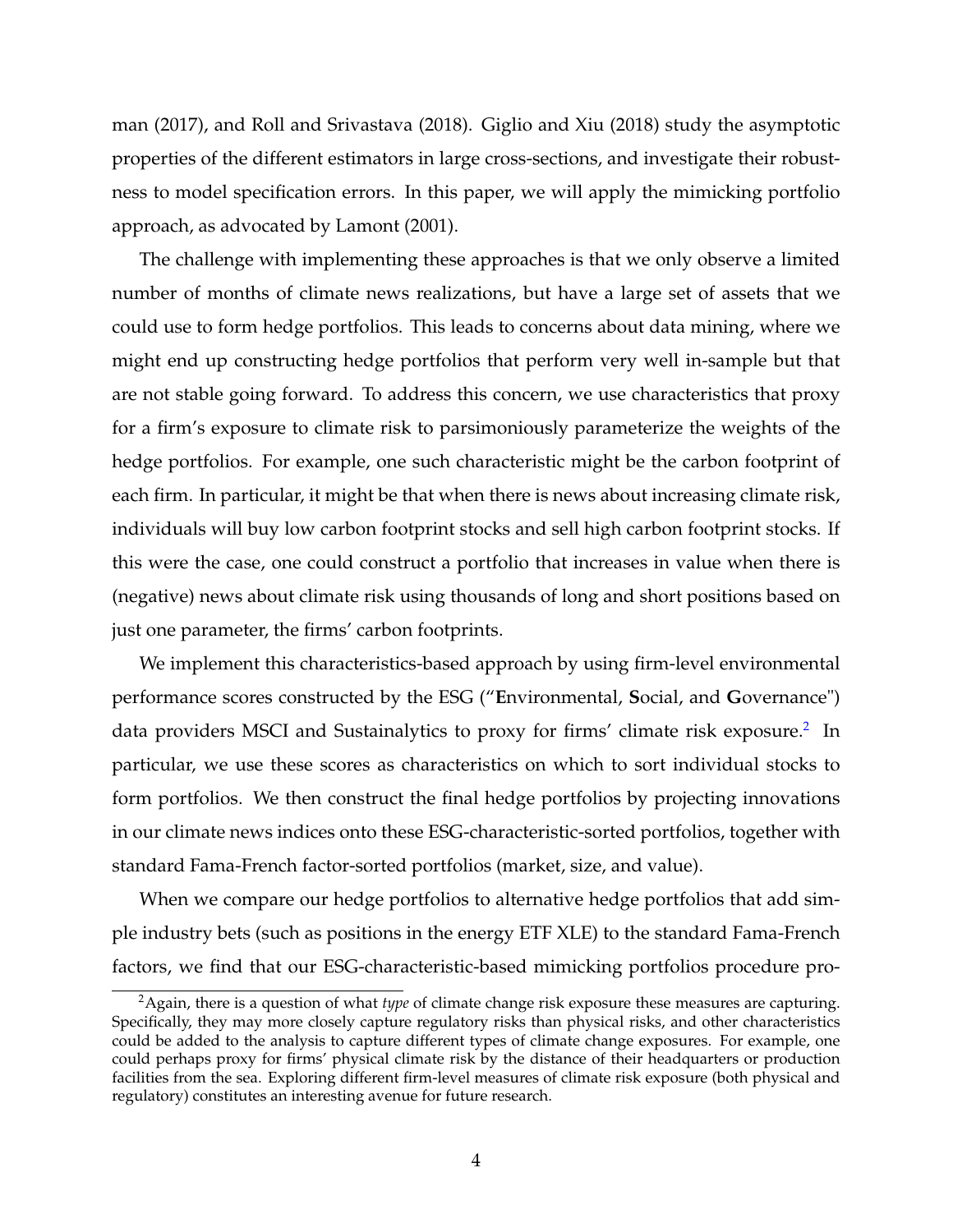duces hedge portfolios that perform better than the alternatives in hedging innovations in climate risk. In particular, our portfolios deliver higher in-sample and out-of-sample correlation with those innovations. For example, the return of the hedge portfolio based on the Sustainalytics E-Scores achieves out-of-sample correlations with the WSJ index innovations as high as 30%. Our hedge portfolios also do not resemble industry bets; rather, they identify, both within and across industries, those firms with largest exposures to climate change risk, yielding a climate hedge portfolio that is relatively industry-balanced.

Our work contributes to a burgeoning literature that studies how climate change affects asset markets, and how asset markets in turn may affect the dynamics of climate change. [Andersson et al.](#page-38-4) [\(2016\)](#page-38-4) propose a passive investment strategy tilted to lowcarbon stock as a hedge against climate risk, while [Choi et al.](#page-38-5) [\(2018\)](#page-38-5) explore how investors update their information about climate risk. [Hong et al.](#page-39-6) [\(2018\)](#page-39-6) investigate whether international stock markets efficiently price drought risk, and [Kumar et al.](#page-39-7) [\(2018\)](#page-39-7) explore whether fund managers misestimate the risk of climate disasters. [Baldauf et al.](#page-38-6) [\(2018\)](#page-38-6), [Bakkensen and Barrage](#page-38-7) [\(2018\)](#page-38-7), [Bernstein et al.](#page-38-8) [\(2018\)](#page-38-8), [Giglio et al.](#page-39-8) [\(2018\)](#page-39-8), and [Murfin and](#page-39-9) [Spiegel](#page-39-9) [\(2018\)](#page-39-9) explore the pricing of climate risk in real estate markets, while [Giglio et al.](#page-39-10) [\(2015,](#page-39-10) [2018\)](#page-39-8) use real estate pricing data to back out very long-run discount rates that are appropriate for valuing projects aimed at mitigating climate change. [Daniel et al.](#page-38-9) [\(2015\)](#page-38-9) apply standard asset pricing theory to calibrate the social cost of carbon.

Section [2](#page-6-0) outlines the statistical methodology underlying our climate hedge portfolios. Section [3](#page-9-0) reports our empirical analysis. The final section concludes, and discusses a number of exciting directions for future research on hedging climate risks.

# <span id="page-6-0"></span>**2 Construction of the Hedge Portfolios: Theory**

This section discusses our methodology to construct portfolios that hedge news about climate change. We denote by  $r_t$  an  $n \times 1$  vector of excess returns over the risk-free rate of  $n$  assets at time  $t$ . We assume that these returns follow a linear factor model, in which asset returns are driven by innovations in climate news, which we denote by  $\mathit{CC}_t$ , as well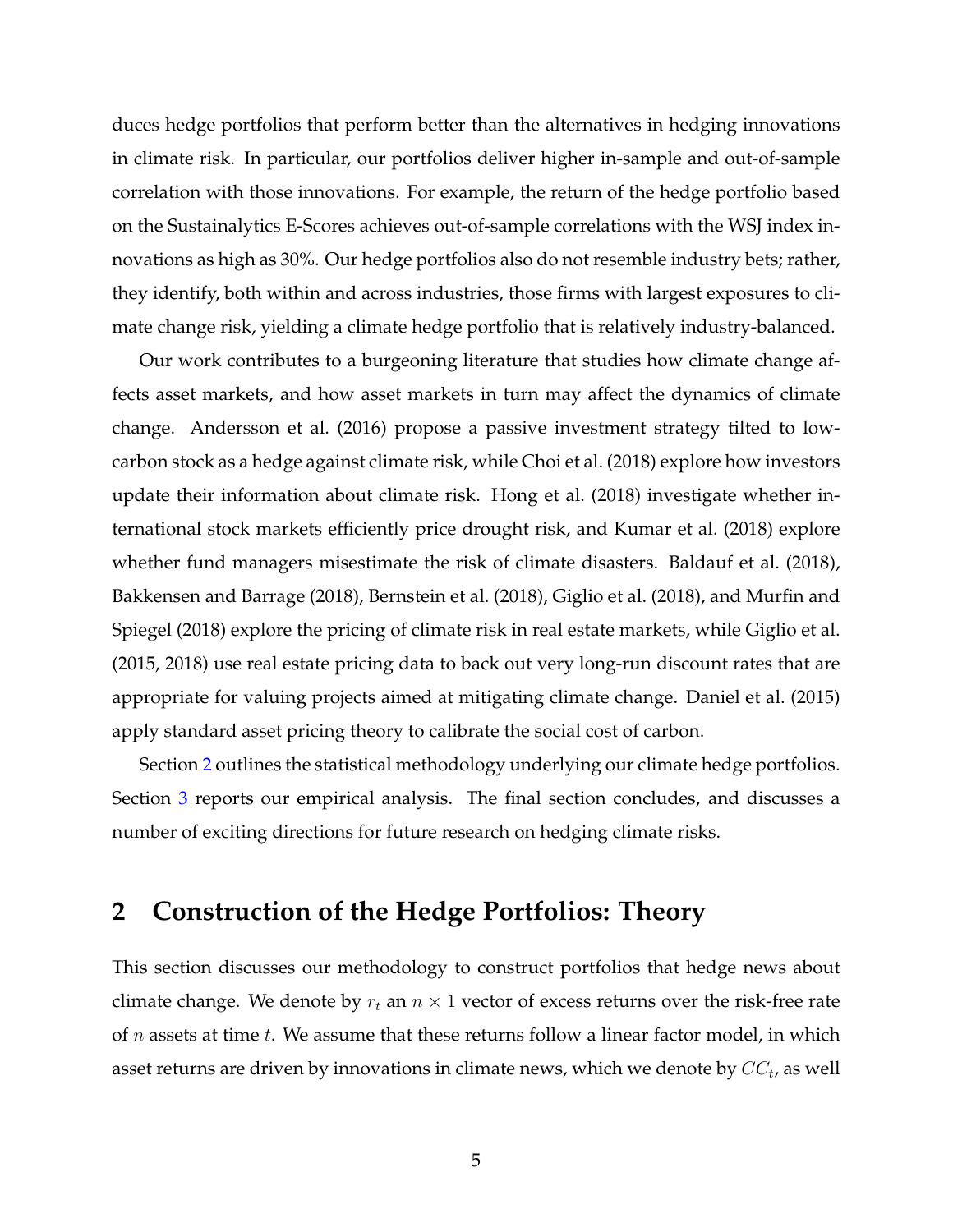as by  $p$  other (tradable or non-tradable) risk factors  $v_t$ :

<span id="page-7-1"></span>
$$
\underbrace{r_t}_{n\times 1} = \underbrace{(\beta_{CC} \gamma_{CC} + \beta_{CC} \underbrace{(CC_t - E[CC_t])}_{1\times 1}) + (\underbrace{\beta}_{n\times p} \underbrace{\gamma}_{p\times 1} + \underbrace{\beta}_{n\times p} \underbrace{v_t}_{p\times 1}) + \underbrace{u_t}_{n\times 1} \tag{1}
$$

The vectors  $\beta_{CC}$  and  $\beta$  are risk exposures of the n assets to the climate news factor and the other p factors, respectively. Similarly,  $\gamma_{CC}$  and  $\gamma$  are the corresponding risk premia for the climate news factor and the other risk factors. Finally,  $u_t$  is an idiosyncratic error term. In this basic setup, the risk exposures are constant; we relax this assumption below.

Our objective is to construct a hedge portfolio for  $CC_t$ . This is defined as a portfolio that has unit exposure (beta) to climate risk shocks  $\mathit{CC}_t$ , but no exposure to any of the other  $p$  factors  $v_t$ . This ensures that investors can change their exposure to climate risk by trading in this portfolio, without modifying their exposure to the other risk factors. The asset pricing literature has followed two main approaches to construct hedge portfolios: the Fama-MacBeth cross-sectional regression approach and the mimicking portfolio approach. [Giglio and Xiu](#page-39-5) [\(2018\)](#page-39-5) derive theoretical properties of the two estimators in large-dimensional settings.

In this paper, we follow the mimicking portfolio approach; for completenes, we provide a review of the Fama-MacBeth procedure in our setting in Appendix [A.1.](#page-41-0) In the mimicking portfolio approach, the climate risk factor  $\mathit{CC}_t$  is directly projected onto a set of excess returns of a set of portfolios,  $\tilde{r}_t$ :

<span id="page-7-2"></span>
$$
CC_t = \xi + w'\tilde{r}_t + e_t.
$$
 (2)

The hedge portfolio for  $CC_t$  is constructed using the weights  $\hat{w}$  estimated from this regression; its excess return is  $h_t^{CC} = \hat{w}'\tilde{r}_t$ . The vector  $e_t$  captures the measurement error in  $\mathit{CC}_t$ , so that this approach explicitly accounts for potential measurement error in the climate risk factor  $CC_t$ . A sufficient condition for this procedure to recover the desired hedge portfolio for climate news is that the returns of the portfolios used in the projection,  $\tilde{r}$ , span the same space as the true factors,  $(CC_t, v_t).^3$  $(CC_t, v_t).^3$ 

<span id="page-7-0"></span><sup>&</sup>lt;sup>3</sup>Formally, write the model in compact form by calling f the vector of all factors:  $f_t \equiv (CC_t, v_t)$  with covariance matrix  $\Sigma_f$ , and  $\beta_f$  the matrix of betas:  $\beta_f = (\hat{\beta}_{CC}, \hat{\beta})$ . Call  $\eta$  the  $(p + 1) \times 1$  vector with 1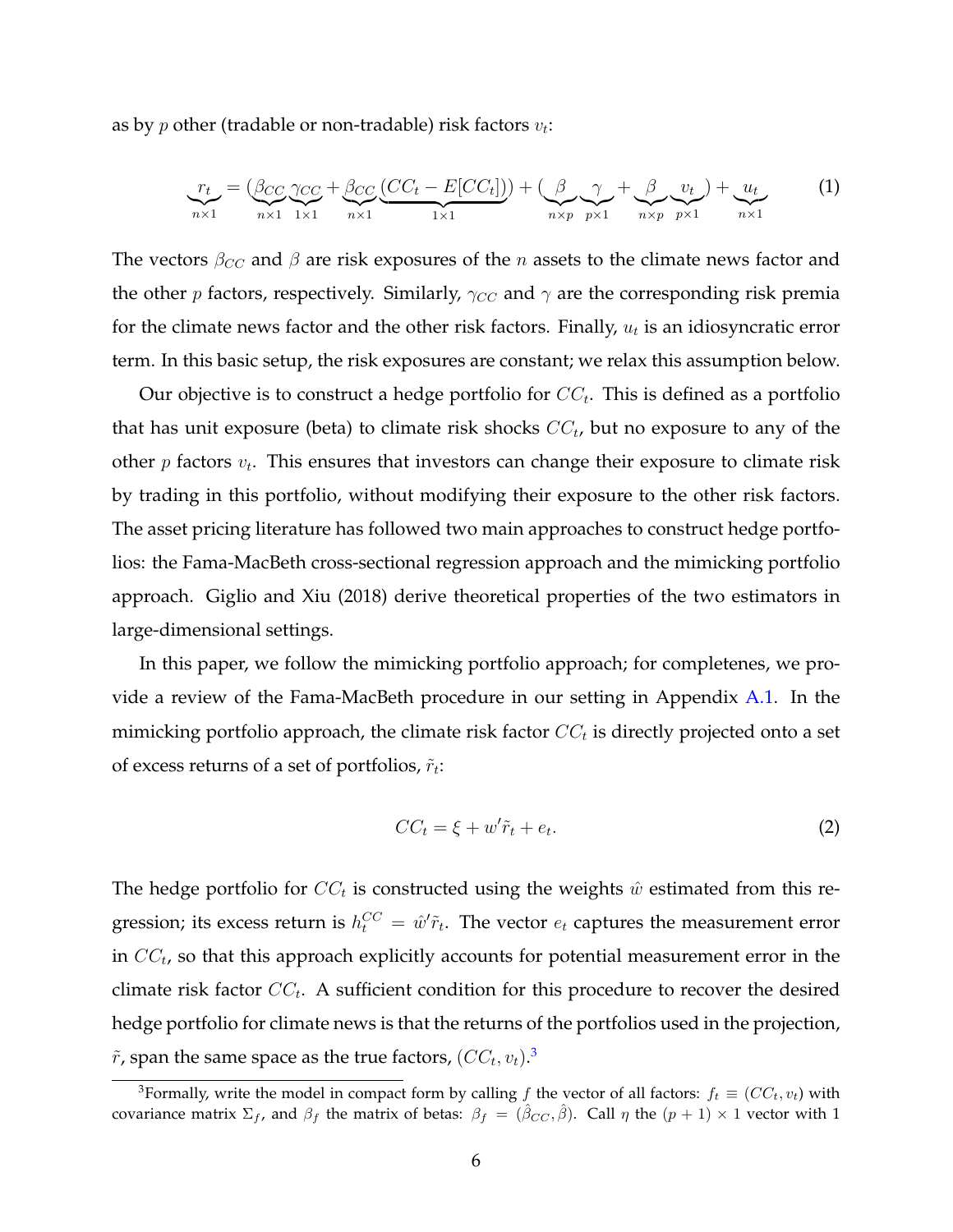## <span id="page-8-2"></span>**2.1 Implementation and construction of the hedge portfolios**

To build hedge portfolios using the mimicking portfolio approach, we choose a set of projection portfolios which are well diversified, so that idiosyncratic error is approximately eliminated, and which at the same time capture different dimensions of risk, so that their returns  $\tilde{r}_t$  span the factor space. The portfolios used in the projection need to satisfy one further requirement. In particular, the setup described in equation [1](#page-7-1) includes the assumption that the risk exposures of the assets used in the estimation are constant over time. We therefore need to construct the portfolios  $\tilde{r}$  in such a way that their exposures to the underlying risk factors are constant. A standard approach to achieve this is to form portfolios by sorting assets on characteristics. Indeed, to the extent that risk exposures of individual assets depend directly on these characteristics, sorting the assets by characteristics will ensure that the resulting portfolios have constant risk exposures. We follow this approach and choose a matrix of firm-level characteristics  $Z_t$ , appropriately cross-sectionally normalized, to construct the portfolio returns as:

$$
\tilde{r}_t = Z'_{t-1} r_t
$$

where  $r_t$  are excess returns of individual stocks, and portfolio weights are equal to the normalized characteristics. $4$  Substituting this expression into equation [2,](#page-7-2) we write:

<span id="page-8-1"></span>
$$
CC_t = \xi + w' Z'_{t-1} r_t + e_t \tag{3}
$$

Equation [3](#page-8-1) can be interpreted in two ways. It can either be thought of as a projection of the hedge target  $\mathit{CC}_t$  onto characteristic-sorted portfolios  $Z'_{t-1}r_t$  that are assumed to have constant risk exposure and that span the entire factor space. Alternatively, it can be thought of as a constrained projection of  $CC_t$  on *all* individual asset returns  $r_t$ , but with

as the first element and 0 everywhere else, so that  $CC_t = \eta' f_t$ . The population vector of weights w is  $Var(\tilde{r}_t)^{-1}Cov(\tilde{r}_t,CC_t)$ . If returns  $\tilde{r}_t$  span the same space as the true factors, it means there exists an invertible matrix H such that  $\tilde{r}_t = H f_t$ . We can then write:  $w = (H \Sigma_f H')^{-1} H \Sigma_f \eta = H^{-1} \eta$ . The return of this portfolio is:  $h_t^{CC} = w'\tilde{r}_t = w'Hf_t = \eta'H^{-1}Hf_t = \eta'f_t = CC_t.$ 

<span id="page-8-0"></span><sup>&</sup>lt;sup>4</sup>Note that we are working exclusively with excess returns, so there are no theoretical constraints on portfolio weights.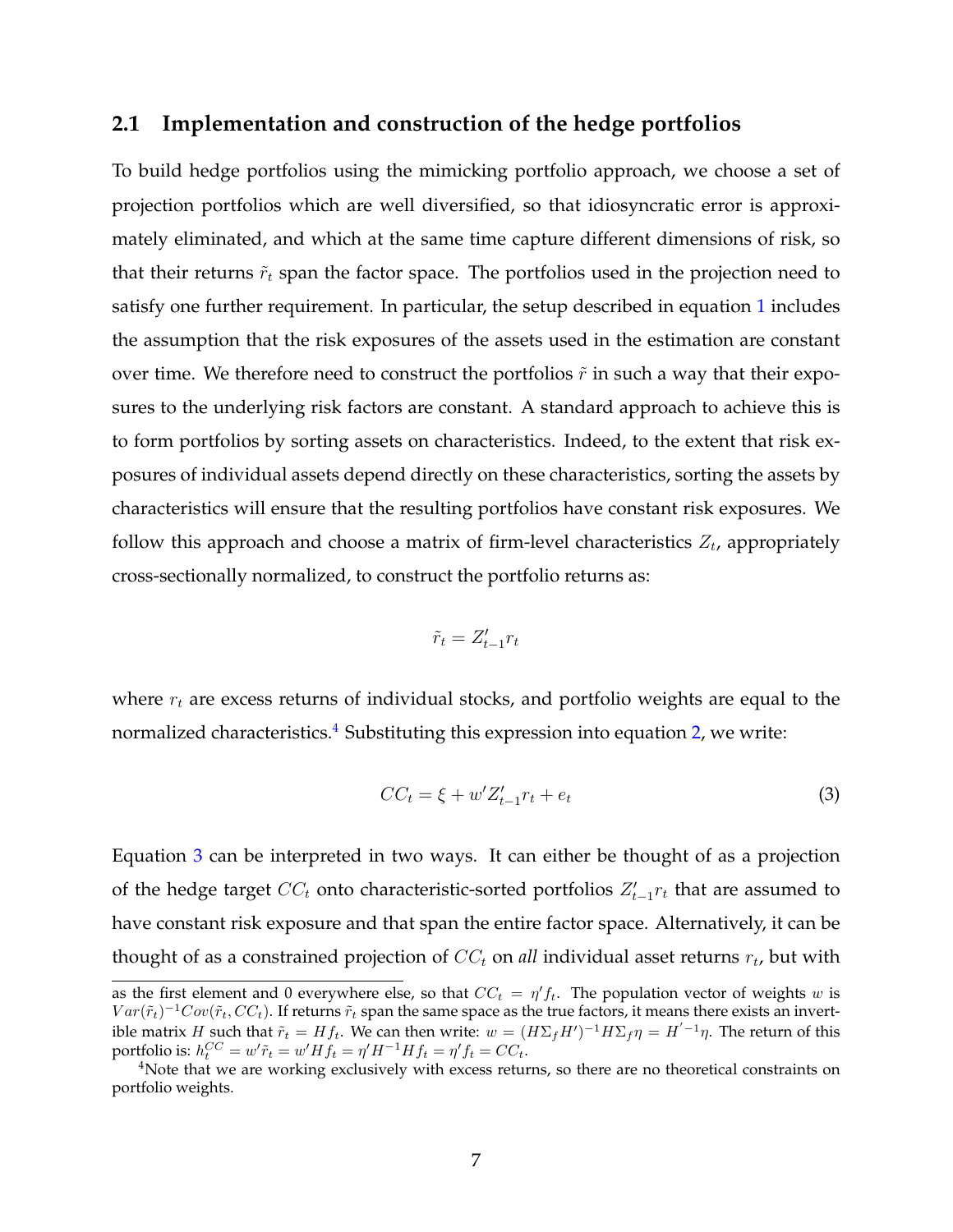time-varying weights  $w'Z'_{t-1}$ ; the weights are modeled as a linear function of characteristics, so that any individual firm's weight depends on its risk exposure to the different factors. Equation [3](#page-8-1) therefore performs a one-step dimension reduction that estimates the hedge portfolio while modeling the time variation in risk exposures.

# <span id="page-9-0"></span>**3 Hedging Climate Change News**

In this section, we implement the mimicking portfolio approach to hedging climate risk. As we have highlighted in the introduction, the relevant performance measure for the resulting hedge portfolios is how well they hedge innovations to climate news out-ofsample. However, given the relatively short time period for which we observe measures of both climate news and firm-level climate risk exposures, there are a limited number of out-of-sample test periods on which to evaluate the climate hedge portfolios.<sup>[5](#page-9-1)</sup> As will become apparent below, there are many degrees of freedom in how to construct these hedge portfolios, including decisions on how to construct measures of firm-level climate risk exposures, and what other portfolios to include in regression [2.](#page-7-2) As a result, there is the danger of optimizing over these degrees of freedom to construct portfolios that provide optimal out-of-sample hedges to climate news over the short period we observe, but that may not be effective at hedging this news going forward.

To avoid such data mining concerns, we will clearly describe the various choices we encountered in the construction of the climate hedge portfolios. However, instead of optimizing over these degrees of freedom to find a portfolio that optimally hedges climate news over our short test sample, we make choices that appear reasonable to us, and that will hopefully lead to stable approaches to hedging climate news that is yet to occur. This discussion will highlight a number of important directions in which to further develop these climate hedge portfolios, and longer time series of measures of climate news and

<span id="page-9-1"></span> $^5$ In addition, even if we could easily extend our time series further into the past, it is unclear whether the additional sample periods would help us with constructing climate hedge portfolios today. In particular, it is plausible that climate risk has only started to be priced in stocks in recent years as investors' attention to this risk has increased. Indeed, some indirect evidence for such a suggestion comes from the fact that demand for ESG measures has increased substantially over the past few years. As a result, it is unclear whether firms with different climate risk exposures have had different excess returns in response to climate news that materialized in, say, the 1990s.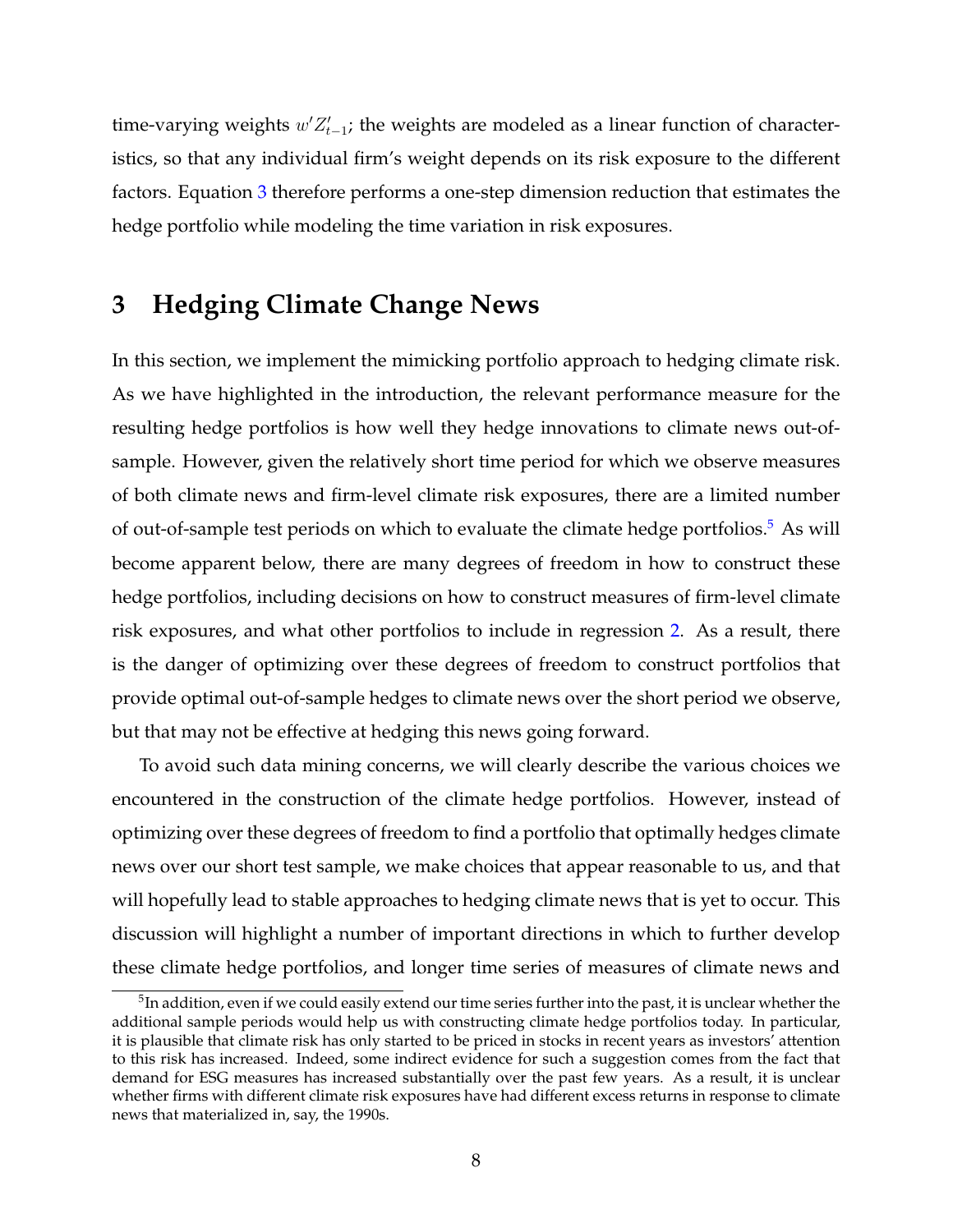climate risk exposures will allow for more systematic ways of testing the true out-ofsample performance of different climate hedge portfolios.

## <span id="page-10-1"></span>**3.1 Measuring Climate Change News**

The first step in our analysis is to construct an index that measures innovations in news about climate risk. There are a variety of choices to be made in constructing this hedge target. How should we identify the news sources that reflect the information investors use in their climate risk-based investment decisions? Once we identify the appropriate news, how do we measure its relative intensity over time? How do we quantify the extent of good news versus bad news? And should one differentiate among sub-types of climate news (such as news about physical climate risks versus news about regulatory risks)?

Below, we follow two alternative approaches to building a climate news index. We believe they have the virtues of breadth and simplicity, and offer scope for comparing tradeoffs in some of our construction choices. At the same time, our indices have obvious imperfections and leave much room for other researchers to propose adjustments. Indeed, different investors might want to make different choices to ours in order to optimally align their hedge targets with the overall climate exposure of the rest of their portfolios. For example, investors with a strong coastal real estate portfolio might want to focus more on news about physical climate risk (since such real estate is strongly exposed to rising sea levels), while investors with a strong exposure to the coal industry might want to focus more on news about regulatory interventions in response to climate risk.<sup>[6](#page-10-0)</sup>

#### **3.1.1 Wall Street Journal Climate Change News Index**

The first index that we construct is based on climate news coverage in *The Wall Street Journal* (WSJ). Two considerations support our use of the WSJ. One is a desire to measure news that is relevant to and salient for investors concerned about climate risks, and the WSJ is among the most important media sources consumed by financial market partici-

<span id="page-10-0"></span><sup>&</sup>lt;sup>6</sup>In addition, some researchers and investors may want to expand the list of publications they consider beyond our newspaper-based approach. Additional publications of interest could include coverage in scientific journals or social media posts.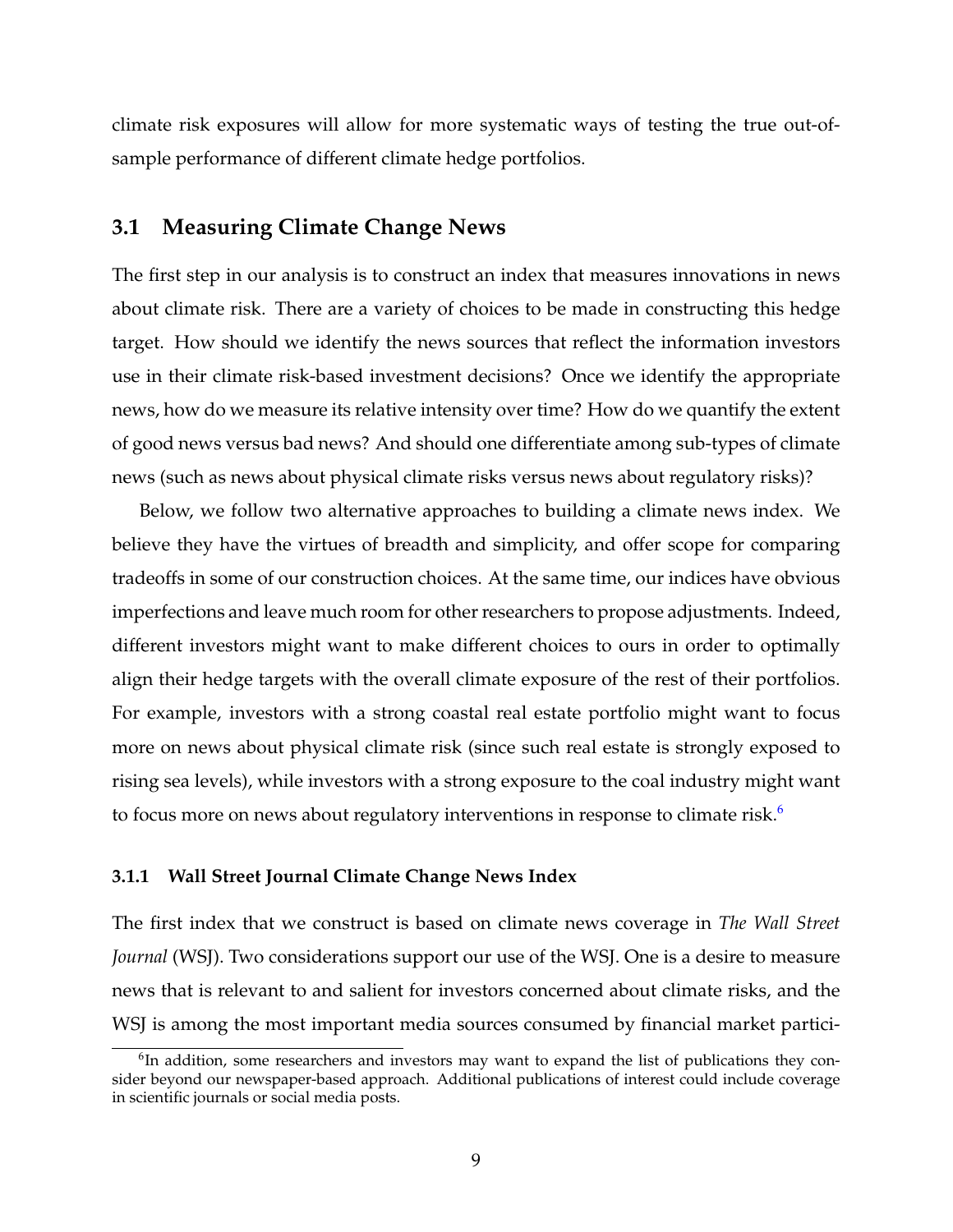pants. The second advantage is that we have access to the full text of WSJ articles since the early 1980s, which offers complete flexibility in choosing how to build the climate news index from raw news content.

To quantify the intensity of climate news coverage in the WSJ, we compare the news content to a corpus of authoritative texts on the subject of climate change. In particular, we collect 19 climate change white papers from sources such as the Intergovernmental Panel on Climate Change (IPCC), the Environmental Protection Agency (EPA), and the U.S. Global Change Research Program. We complement these white papers with 55 climate change glossaries from sources such as the United Nations, NASA, the IPCC, the EPA, and others. The full list of these authoritative texts is presented in Appendix [A.2.](#page-42-0) We aggregate the 74 text documents into a "Climate Change Vocabulary (CCV)," which amounts to the list of unique terms (stemmed unigrams and bigrams) and the associated frequency with which each term appears in the aggregated corpus. Figure [1](#page-12-0) provides an illustration of the CCV in the form of a word cloud, with term sizes proportional to their frequency.

We form an analogous list of term counts for the WSJ. Each (daily) edition of WSJ is treated as a "document," and term counts are tallied separately for each document. Next, we convert WSJ term counts into "term frequency–inverse document frequency," or *tfidf*, scores. Common terms that appear in most documents earn low scores because they are less informative about any individual document's content (they have low *idf*), as do terms that are rare in a given article (they have low *tf*). The *tf-idf* transformation defines the most representative terms in a given document to be those that appear infrequently overall, but frequently in that specific document (see [Gentzkow et al., 2018\)](#page-39-11).

The main choice going into our index construction is to treat the CCV as our definition of phraseology associated with climate change discourse. That is, our CCV takes a stand on the specific terms, and their relative usage intensity, to identify news about the topic of climate change. Like with the WSJ, we convert Climate Change Vocabulary term counts into *tf-idf*. We treat the aggregated CCV as a single document when calculating term frequencies, and apply the inverse document frequency calculation from the WSJ corpus.<sup>[7](#page-11-0)</sup>

<span id="page-11-0"></span><sup>7</sup>The choice to use the same *idf* for WSJ and CCV counts ensures that the document-frequency weights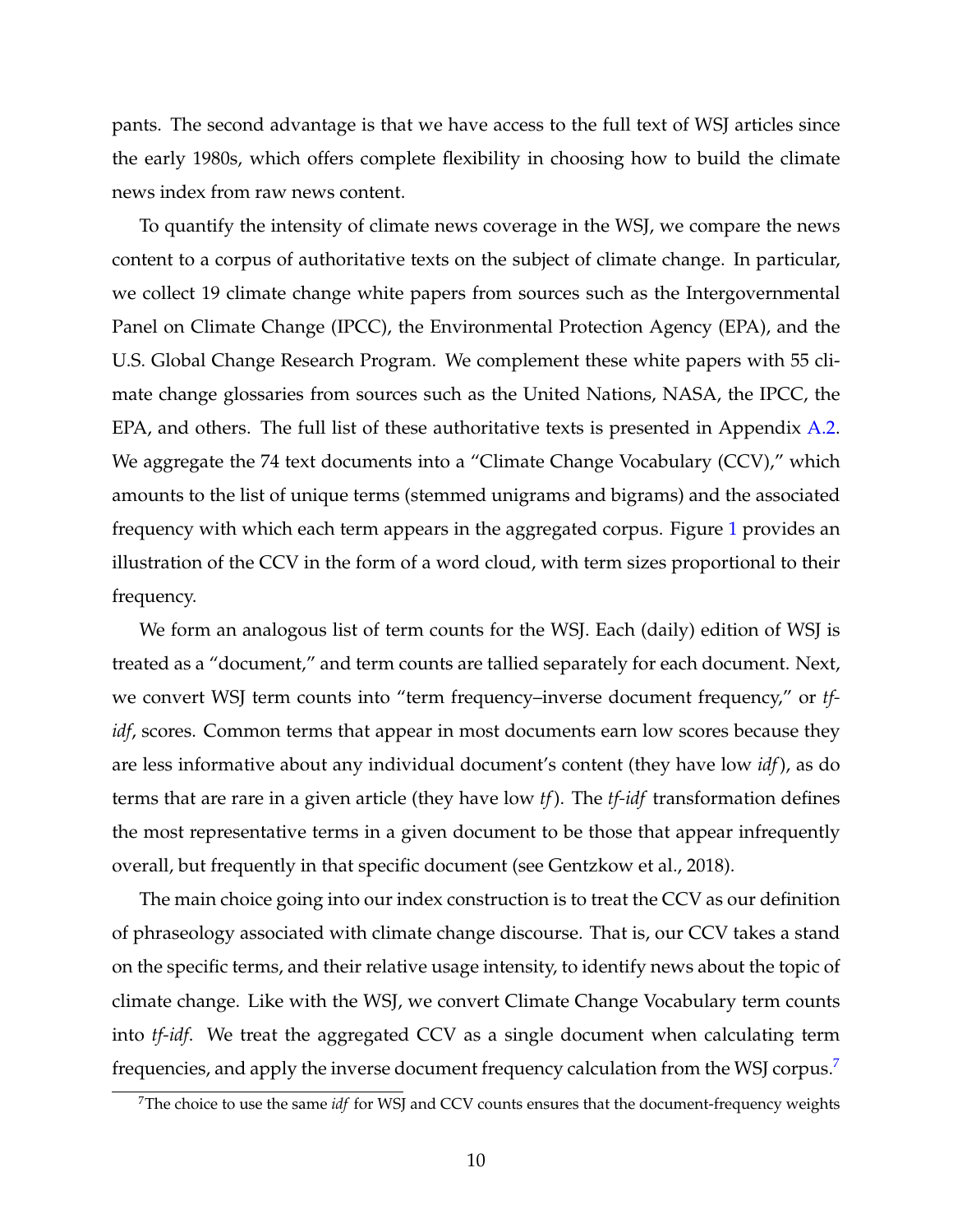<span id="page-12-0"></span>

#### **Figure 1:** Climate Change Vocabulary

**Note:** Word cloud summary of climate change vocabulary from a corpus of 74 authoritative climate change texts. Term sizes are proportional to their frequency in the corpus.

Finally, we construct our daily climate change index as the "cosine similarity" between the *tf-idf* scores for the CCV and each daily WSJ edition. Days in which the WSJ uses the same terms in the same proportion as the CCV earn an index value of one, while days in which WSJ use no words from the CCV earn an index value of zero. Approximately speaking, our raw *WSJ Climate Change News Index* describes the fraction of the WSJ dedicated to the topic of climate change each day, as defined by the texts that underlie the CCV. We scale this index by a factor of 10,000 to allow interpretation of the magnitudes of innovations in the index, which will represent our eventual hedge targets.

Figure [2](#page-13-0) shows a time series of the *WSJ Climate Change News Index* since 1984. It shows that the intensity of climate news coverage has steadily increased since about the year 2000. In addition, the climate risk index spikes during salient climate events such as the

of CCV terms match the weights of WSJ terms. If we were to instead calculate *idf* based on the corpus of authoritative climate texts, we would end up down-weighting the most informative climate change terms and unduly distort the measurement of climate change discourse in the WSJ.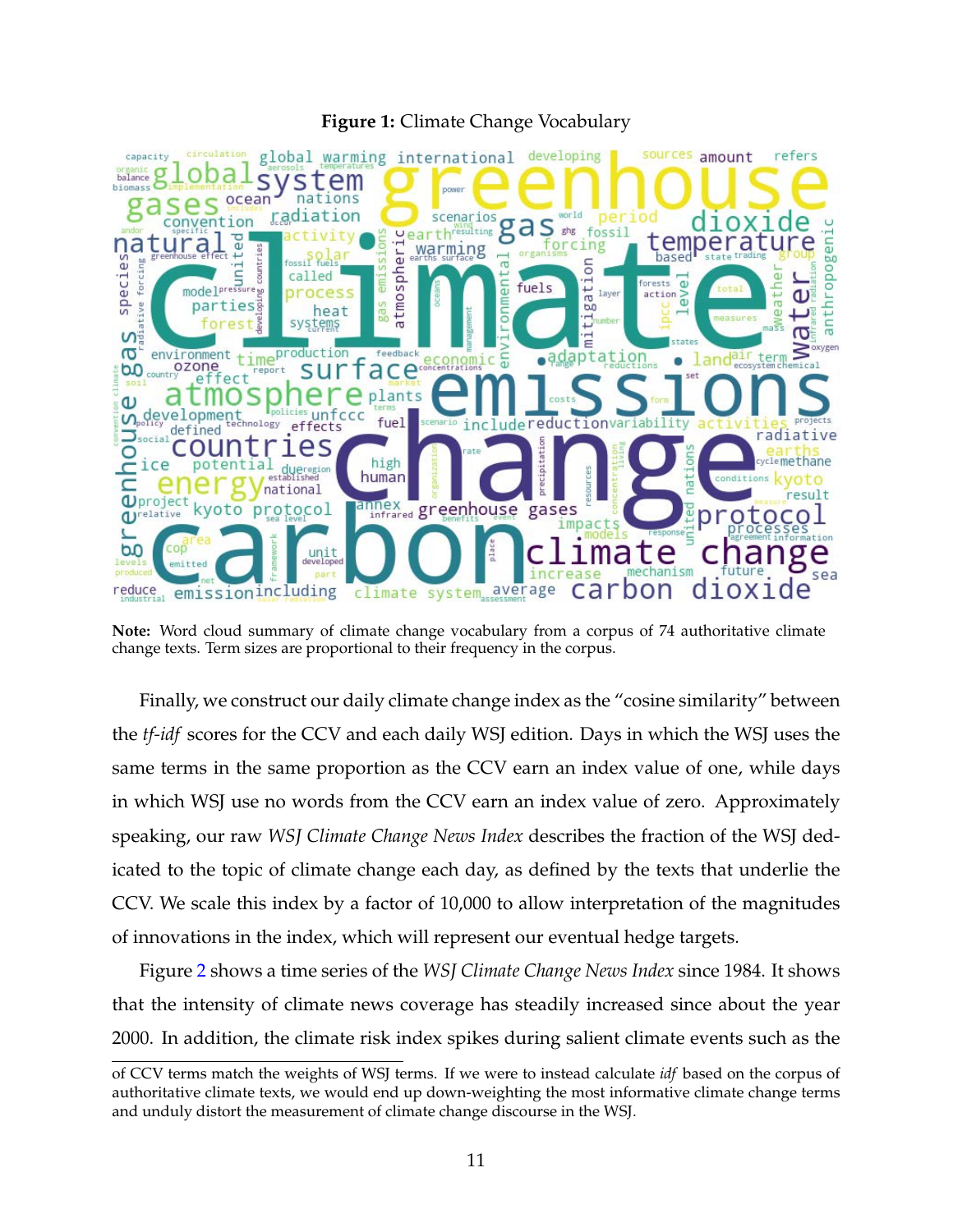<span id="page-13-0"></span>

**Figure 2:** WSJ Climate Change News Index

**Note:** Figure shows the *WSJ Climate Change News Index* climate change news index from 1984–2017, annotated with climate-relevant news announcements.

adoption of global climate treaties (e.g., the UNFCCC or the Kyoto protocol), or important global conferences to battle climate change (e.g., the 2009 UN Climate Change Conference in Copenhagen).

#### **3.1.2 Crimson Hexagon's Negative Sentiment Climate Change News Index**

Implicit in our construction of the *WSJ Climate Change News Index* is the assumption that there is more climate change discussion when climate risk is elevated. In other words, the WSJ index embeds the view that, when it comes to climate change, no news is good news. While we view this as a plausible assumption, there is a risk of inaccurately capturing discussions of positive climate news (e.g., news about new mitigation technologies) as increases in climate risk. A separate potential shortcoming of the WSJ index is that, being based on a single source, it may be too narrow in its quantification of climate discourse among investors.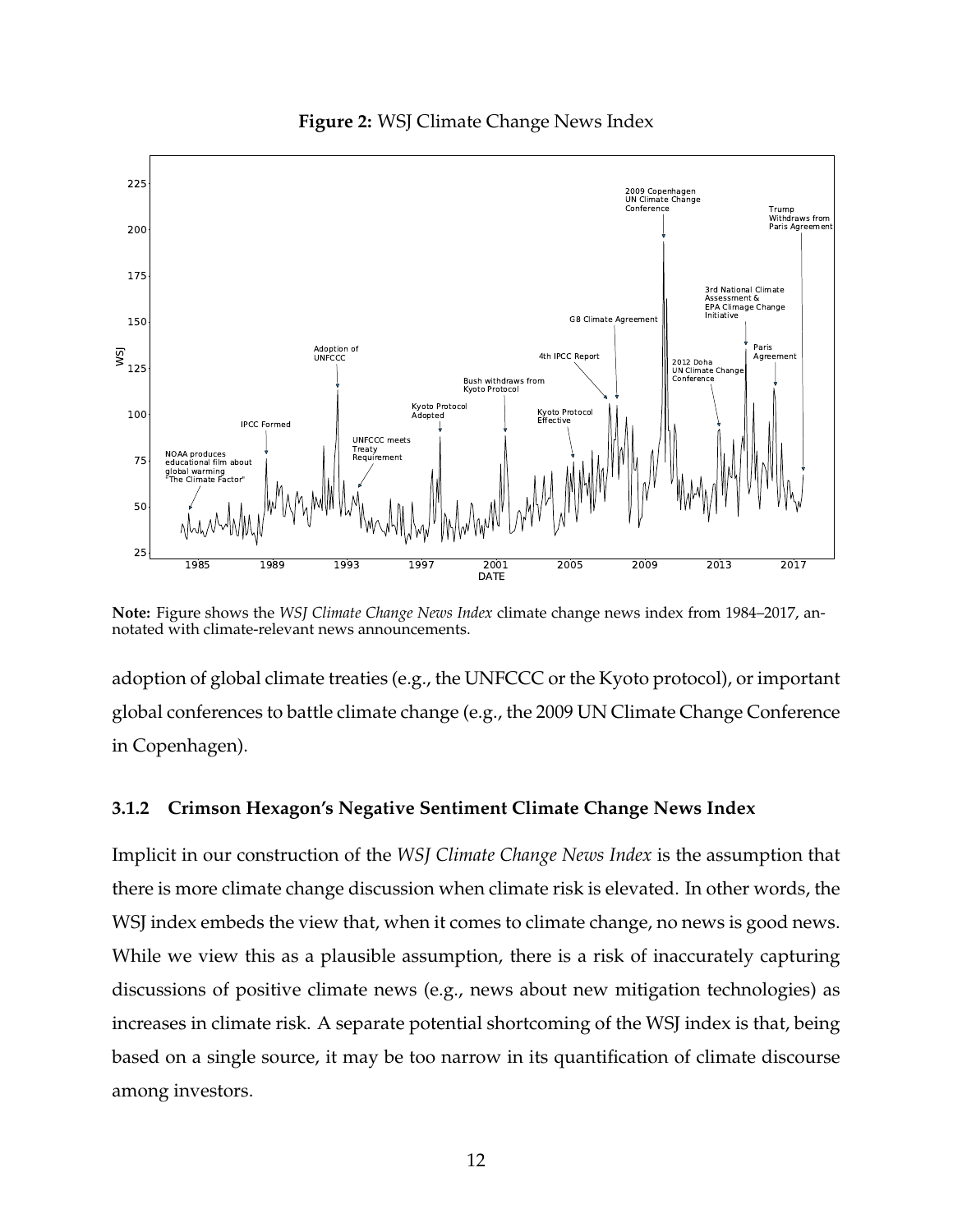To address these possible concerns, we study a second news-based climate risk index that is designed to focus specifically on negative climate news, and that is drawn from a much more expansive collection of news articles. For this purpose, we use the services of the data analytics vendor Crimson Hexagon (CH). Starting in May 2008, Crimson Hexagon has collected a massive corpus of over one trillion news articles and social media posts. The underlying news sources cover over 1,000 outlets, including the WSJ, *The New York Times*, *The Washington Post*, Reuters, BBC, CNN, and Yahoo News. Coverage in terms of total articles available expands over time. Cross-sectionally, the distribution of article counts is fairly evenly distributed across news outlets, with the top 100 outlets accounting for approximately 14% of the total article count. For a given user-provided search term, CH applies a variety of proprietary natural language processing analytics, such as sentiment analysis and topic modeling, to construct time series of the sentiment of coverage of that term across the sources it collects.

We provide CH with the search phrase "climate change," and restrict our analysis to discussions in the news media (excluding social media). Based on these choices for terms and content sources, CH provided us with an array of indices that summarize the total number of articles that include climate change news, as well as the fraction of those summarized to contain positive and negative climate change news. It also provided indices for further sentiment sub-categories (e.g., fear, joy, anger, etc.), as well as a topic decomposition of climate-related articles. Thus, there are many potential degrees of freedom in using Crimson Hexagon data to construct a climate news series. For example, we could tune our choice of search terms, or optimize across each of the finer indices that CH supplies for any given set of search terms. As described above, given the brevity of our data sample, we need to guard against data mining, and we do so in this case by restricting ourselves to the most obvious search term ("climate change") and focusing on the most obvious category that resolves our desire for "signed" news, namely those that CH categorizes as basic "negative sentiment." We calculate our *CH Negative Climate Change News Index* as the share of all news articles that are both about "climate change" and that have been assigned to the "negative sentiment" category; we multiply this measure by 10,000 in order to interpret the magnitudes of innovations in the index.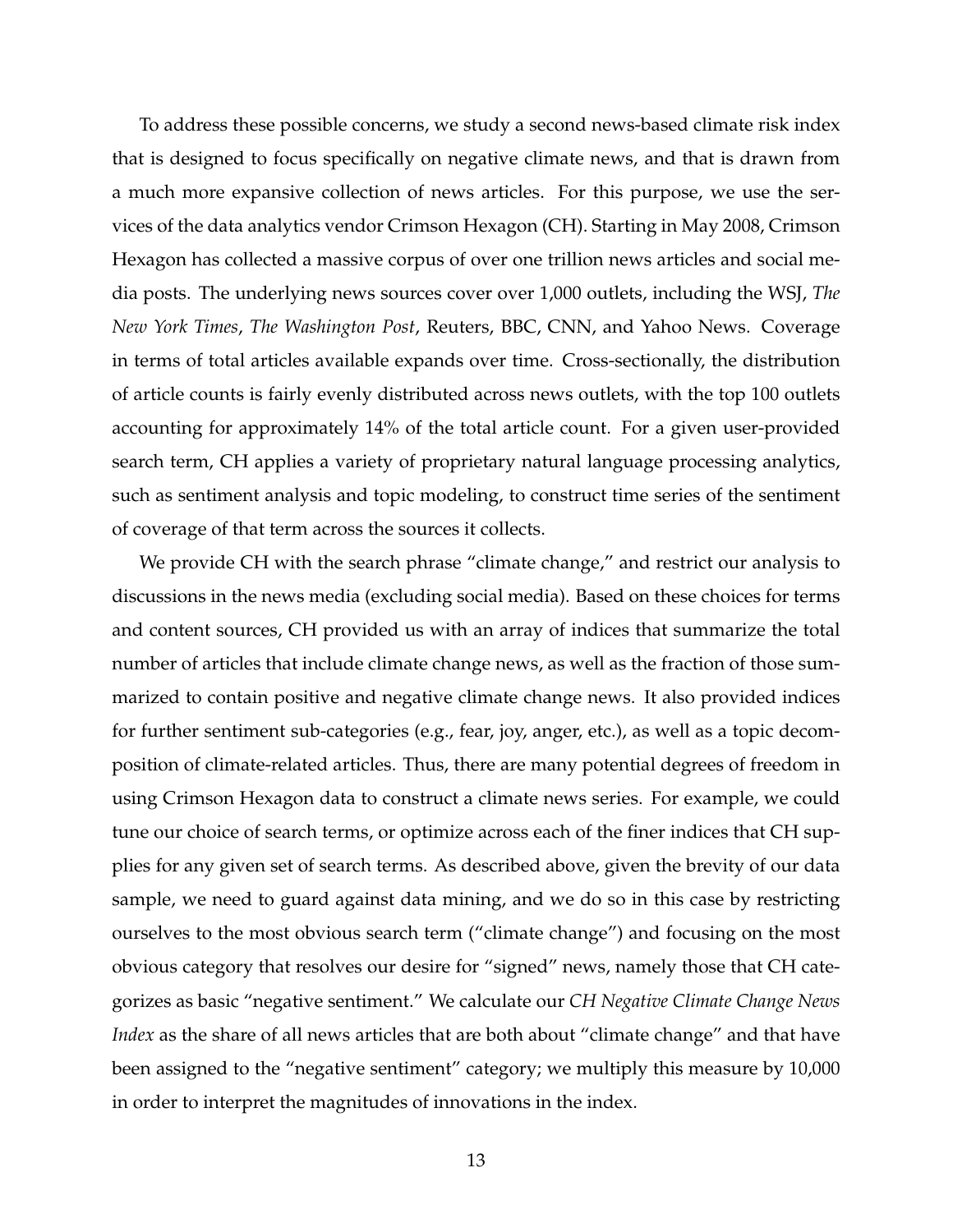<span id="page-15-0"></span>

**Figure 3:** CH Negative Climate Change News Index

**Note:** Figures shows the *CH Negative Climate Change News Index* from 2008–2017, overlaid against the *WSJ Climate Change News Index*, and annotated with climate-relevant news announcements.

Figure [3](#page-15-0) plots the time series of the *CH Negative Climate Change News Index*, in addition to that of the *WSJ Climate Change News Index* for comparison. Both indices regularly spike around salient climate events, such as climate conferences. The initial level of the CH index is somewhat higher than that of the WSJ index, though this is during a period for which Crimson Hexagon has relatively little data; this is also a period that will not be included in our final analysis (as we discuss below, our empirical analysis starts in September 2009, the first month for which we observe complete coverage of firm-level climate risk exposures). Interestingly, there are a number of instances when the WSJ index spikes, but the CH index does not. One of these was in early 2010, a period during which the WSJ reported extensively on the "Climategate" controversy.<sup>[8](#page-15-1)</sup>

<span id="page-15-1"></span><sup>&</sup>lt;sup>8</sup>The Climategate controversy involved the publication of emails obtained through hacking a server at the Climatic Research Unit at the University of East Anglia. Several climate change "skeptics" alleged that these emails documented global warming to be a scientific conspiracy, with scientists manipulating data.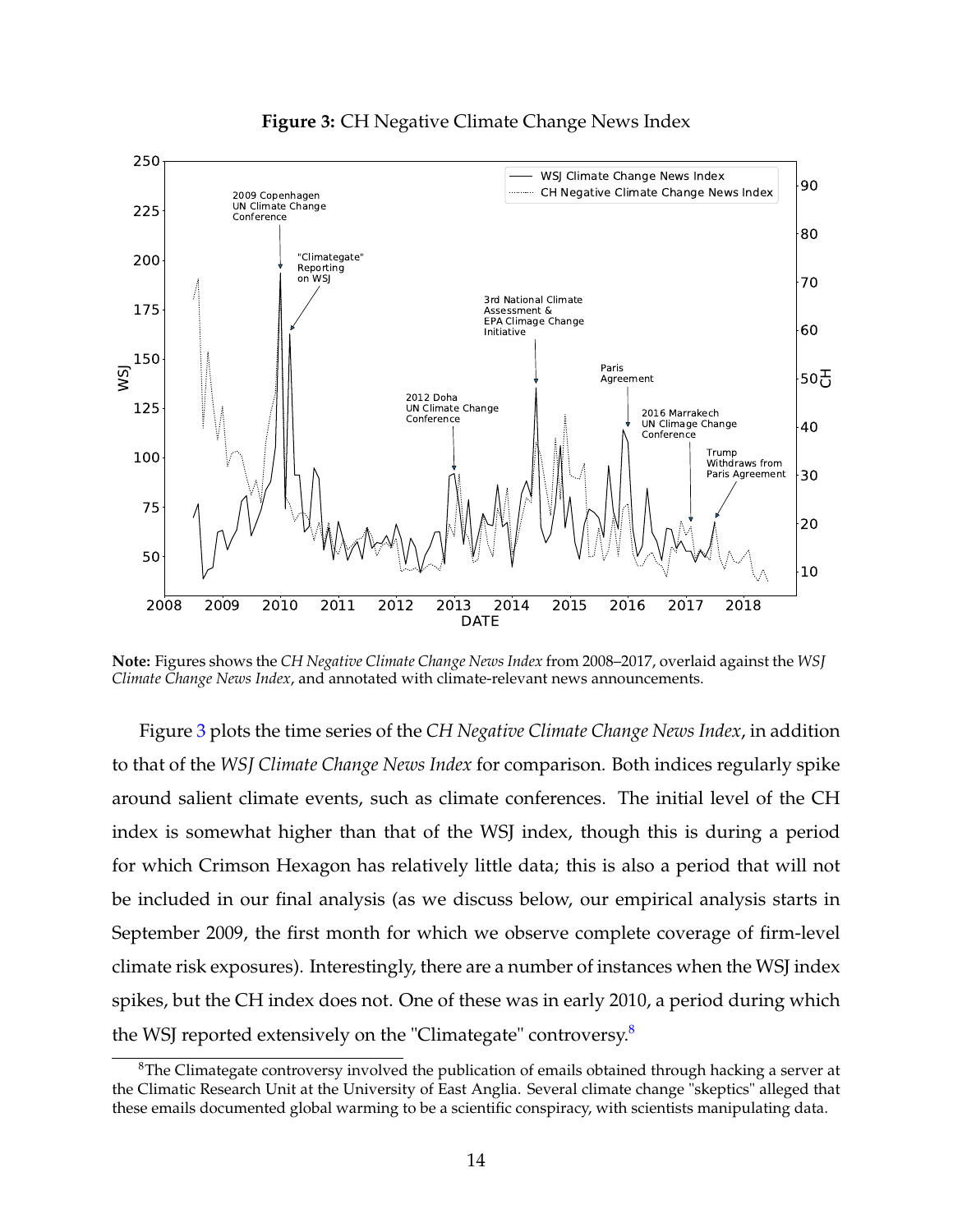#### **3.1.3 Constructing Hedge Targets**

To measure innovations in climate news, we average the daily values for the *WSJ Climate Change News Index* and *CH Negative Climate Change News Index* to the monthly level, and then construct values of  $CC_t$  as residuals from an AR(1) model. This gives us our two monthly hedge targets:  $\mathit{CC}^{WSJ}_{t}$ , which captures innovations in the *WSJ Climate Change*  $N$ ews Index, and  $CC_{t}^{NegNews}$ , which captures innovations in the CH Negative Climate Change *News Index*. Figure [4](#page-16-0) shows the correlation across these measures across the 88 months that will be included in our final analysis, September 2009 to December 2016. The correlation coefficient is 0.3, which suggests that, while both measures capture common elements of climate risk, they are by no means identical. As we have discussed above, which of the two series (or any one of the potential alternative series that we could have constructed) represents the ideal hedge target depends on the precise application; as a result, we view the construction of alternative hedge targets as an exciting area for further research.



<span id="page-16-0"></span>

**Note:** Figure shows a scatter plot that highlights the correlation across our two climate hedge targets,  $CC^{WSJ}$  and  $CC^{NegNes}$ . Each observation corresponds to one month between September 2009 to December 2016. The correlation coefficient is 0.30.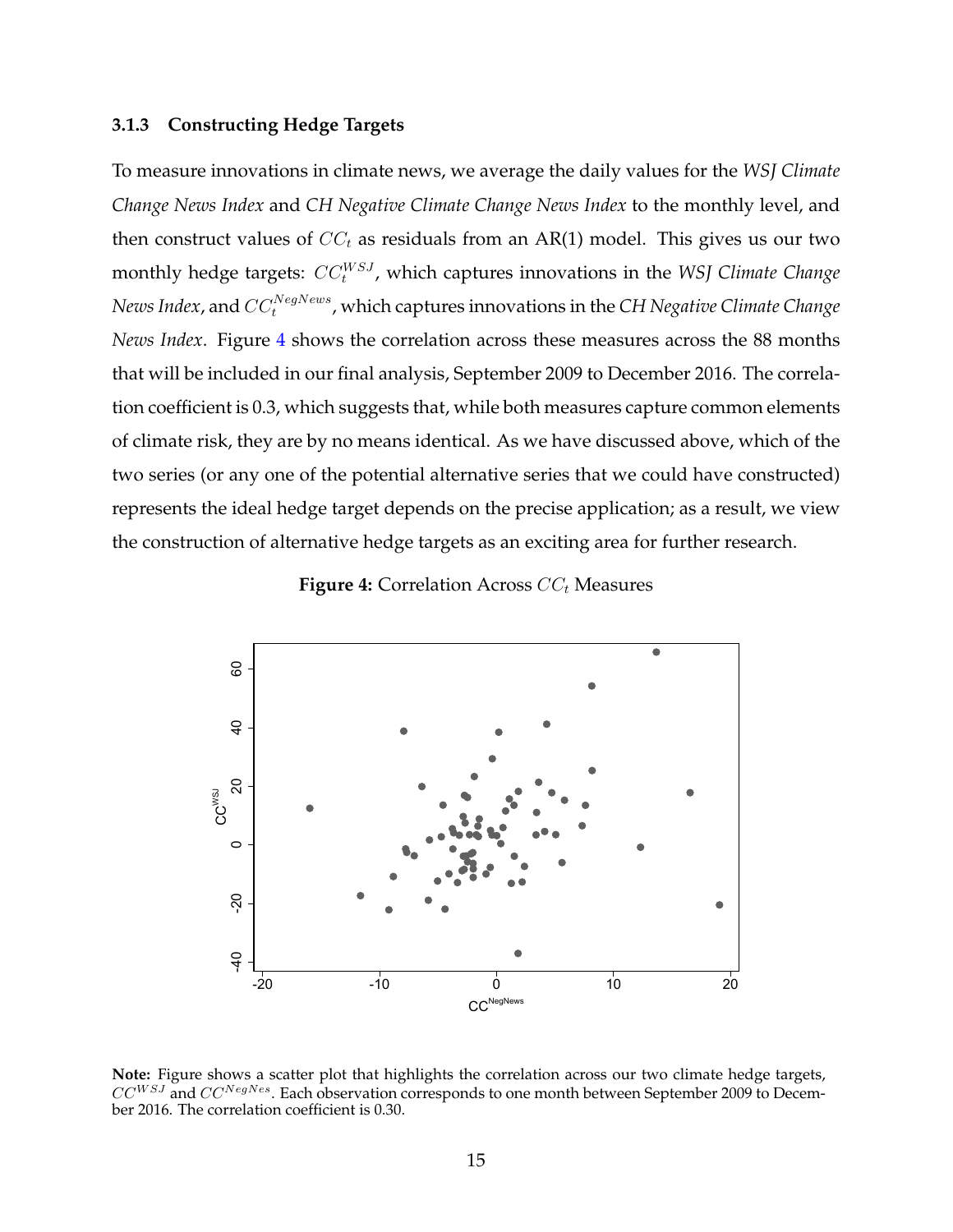## **3.2 Potential Assets in Hedge Portfolio**

After defining the hedge targets, the second step in implementing the mimicking portfolio hedge approach described in Section [2](#page-6-0) is to determine the universe of assets used to build the hedge portfolio. In this project, we focus on constructing hedge portfolios using U.S. equities as the underlying assets. We obtain monthly individual U.S. stock return data from CRSP. We include only common equity securities (share codes 10 and 11) for firms traded on the NYSE, AMEX and NASDAQ. Following [Amihud](#page-38-10) [\(2002\)](#page-38-10) and many others, we exclude penny stocks, defined as stocks with a price below \$5 at the time of portfolio formation. This is to avoid including stocks whose returns are dominated by market microstructure issues. We also drop microcap stocks, defined as stocks with market capitalization in the bottom 20% of the sample traded in NYSE, following the observation in [Fama and French](#page-38-11) [\(2008\)](#page-38-11) that the returns of hedge portfolios obtained from long-short positions can be distorted by the inclusion of such microcaps (see also the discussion in [Hou et al., 2015\)](#page-39-12).

## **3.3 Measuring Climate Risk Exposures**

Having identified the set of possible assets to include in the hedge portfolio, the next empirical challenge is to systematically measure different firms' exposures to climate risk, i.e., to identify the characteristics in  $Z_t$  that drive such exposures. Our approach in this paper is to build on measures of firms' environmental exposures produced by third-party ESG data providers. Indeed, there has been a growing interest in ESG investing among investors who are increasingly demanding assets that fulfill certain environmental ("E"), social ("S"), and governance ("G") criteria.<sup>[9](#page-17-0)</sup> Given this trend, measuring the ESG characteristics of firms has become an important task for investors, and firm-level ESG scores are available from numerous providers that collect raw data gathered from sources such as firms' disclosures, SEC filings, and reports by governments or NGOs. These raw data

<span id="page-17-0"></span><sup>9</sup>According to The U.S. SIF Foundation, the dollar value of ESG assets owned by institutional investors grew to \$4.73 trillion in 2016, an increase of 11% a year since 2005.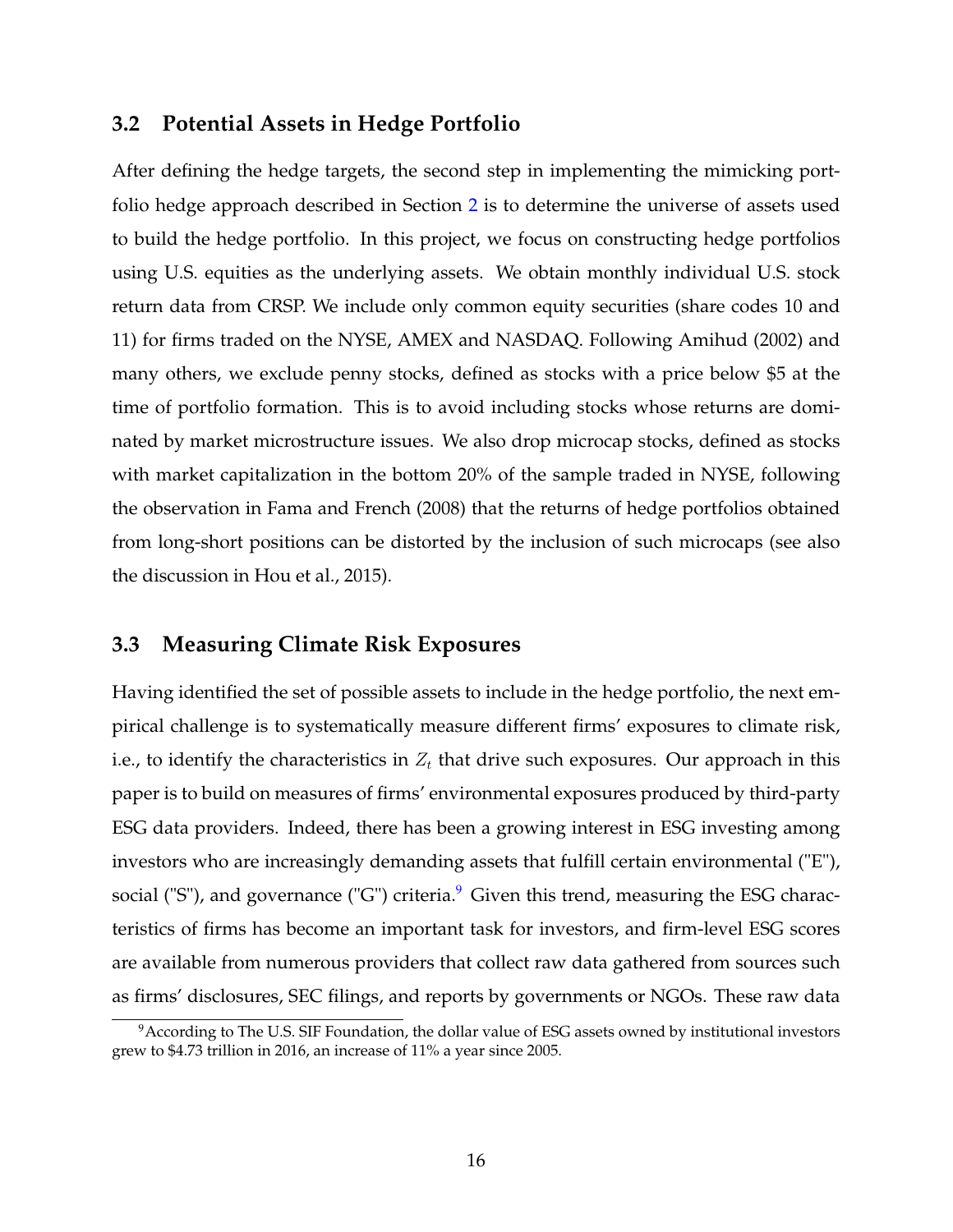are then translated into numerical ESG scores using proprietary algorithms.<sup>[10](#page-18-0)</sup>

Our study uses information on firm-level ESG scores from two leading data providers, MSCI and Sustainalytics.<sup>[11](#page-18-1)</sup> Both data providers construct various sub-scores that evaluate firms on different aspects of their ESG performance. From these sub-scores, we choose the broadest scores that plausibly proxy for firms' exposure to climate risk.

**MSCI.** We obtained from MSCI a data set of annual firm-level ESG scores between 1995 and 2016.<sup>[12](#page-18-2)</sup> MSCI evaluates firms along several sub-categories that capture either positive or negative environmental performance; the full list of sub-categories is presented in Appendix [A.3.](#page-45-0) Each sub-category is either scored as a "1" when the firm satisfies a certain condition, or a "0" if the firm does not satisfy the condition. For instance, a "1" in the positive *"Climate Change - Energy Efficiency"* sub-category means that the company operates in a relatively energy-efficient way. The thresholds for satisfying each condition are determined by MSCI, and are not disclosed with the data. Following [Hong and Kostovet](#page-39-13)[sky](#page-39-13) [\(2012\)](#page-39-13), we calculate an overall environmental score for each firm by subtracting the total scores in the negative environmental sub-categories from the total scores in positive environmental sub-categories. We call the resulting variable the "MSCI E-Score," where a higher score suggests a firm is more environmentally friendly. In principle, it would be possible to also construct E-Scores from only a selection of all "E" sub-categories, perhaps by focusing on those sub-categories that are particularly relevant for climate-change. The out-of-sample performance of hedge portfolios constructed using different combinations of "E" sub-categories could then be compared to select the one with the best performance. However, given the relatively short time series to evaluate the performance of the resulting hedge portfolios, even such an "out-of-sample" approach of finding the "best" E-Scores is naturally subject to data mining concerns. We hence decided to restrict ourselves

<span id="page-18-0"></span> $10$ As noted in the introduction, ESG scores may capture specific notions of climate change exposure; for example, they may better capture exposure to regulatory risks than exposure to physical damages from climate risks. The methodology in this paper could easily be applied using other firm characteristics that may capture different types of climate risk exposures.

<span id="page-18-1"></span><sup>&</sup>lt;sup>11</sup>There is a growing number of providers of ESG data, including firms such as Arabesque and TruValue Labs. An analysis of which of these E-Scores results in the optimal hedge portfolio is an interesting avenue for further research, but in the absence of longer time-series is likely subject to concerns of data mining.

<span id="page-18-2"></span><sup>&</sup>lt;sup>12</sup>These scores were formerly known as KLD scores. In 2010, following MSCI's acquisition of RiskMetrics, KLD scores were re-tooled into what are now known as MSCI KLD scores.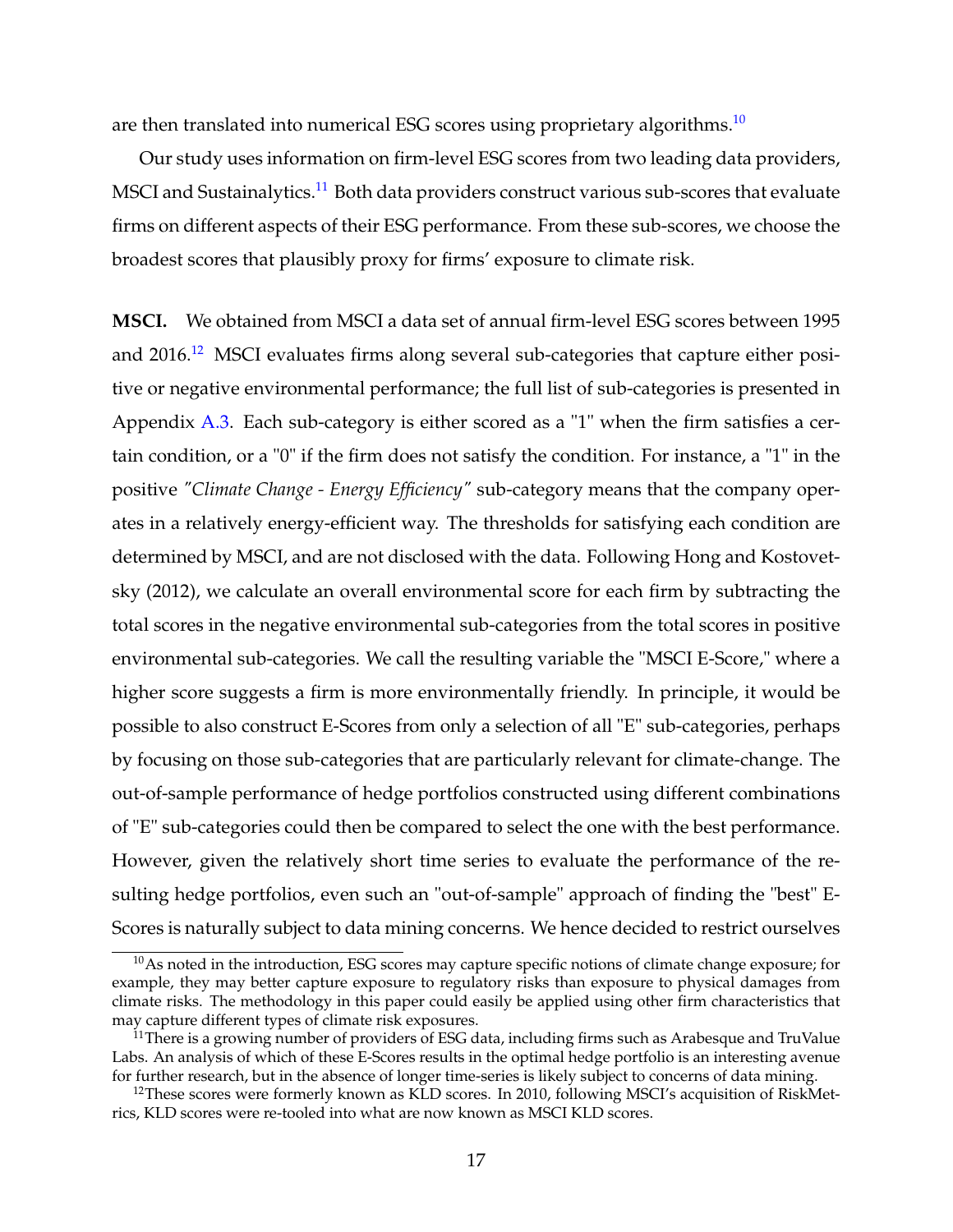to only analyzing the relatively broad overall E-Score, following prior approaches in the literature; we leave a more detailed exploration of the various sub-categories to future research.

**Sustainalytics.** Sustainalytics provided us with monthly firm-level ESG scores beginning in September 2009. The broadest score in the data is the "Total ESG Score," which is the average of the "Total Environment Score," the "Total Social Score," and the "Total Governance Score." To determine each of the "E," "S," and "G" scores, Sustainalytics uses a number of sub-categories and evaluates each firm's score by comparing it to peers in the same industry (Sustainalytics uses a non-standard industry classification). For instance, the 57 sub-categories for the "Total Environment Score" include evaluations of a firm's efforts to reduce greenhouse gas emissions, increase renewable energy use, and reduce water use; the full list of sub-categories is presented in Appendix [A.3.](#page-45-0) The scores in the sub-categories are then aggregated by weighting them according to how exposed each industry is to each ESG risk, though this aggregation procedure is not well documented. Final scores are between 0 and 100. As before, a higher score suggests a firm is more environmentally friendly. We use the "Total Environment Score" in our empirical analysis.

**Summary Statistics.** Our analysis of climate hedge portfolios focuses on the period between September 2009 and December 2016. This is a period for which we observe both measures of innovations of climate news,  $CC_t^{WSJ}$  and  $CC_t^{NegNews}$ , and both the Sustainalytics and MSCI E-Scores. We can therefore conduct a direct comparison of the performance of the various hedge portfolios for the two climate news series over this time horizon. For the MSCI E-Score, which is only reported annually, we assign the same score to all the months in the relevant year. Panels (a) and (b) of Figure [5](#page-20-0) plot the number of firms in our pool of potential hedge assets for which we observe each E-Score over time. For Sustainalytics, we usually observe E-Scores for between 700 and 800 firms. MSCI E-Scores have broader coverage, and are provided for between 1,700 and 1,900 firms.

Panels (c) and (d) of Figure [5](#page-20-0) show average values for each of the two E-Scores for a constant set of firms that we observe throughout the sample. There are a number of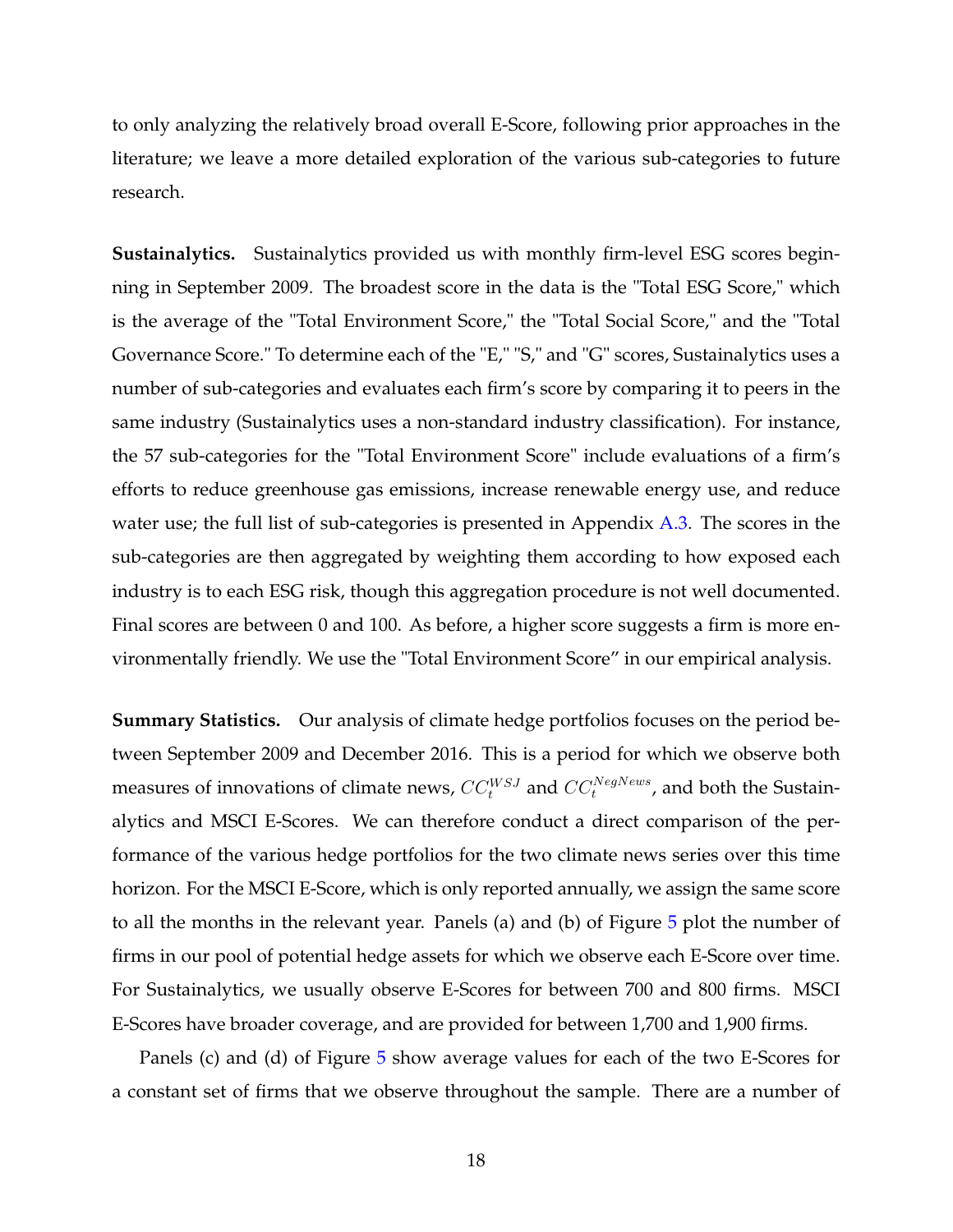<span id="page-20-0"></span>

#### **Figure 5:** E-Scores – Summary Statistics Over Time

(d) MSCI – Mean Over Time

**Note:** Figure provides summary statistics for our two E-Scores. The top row shows the number of firms in our sample for which we observe E-Scores. The bottom row shows the average E-Score over time across those firms that we observe in every period in our sample. The left column shows these statistics for the Sustainalytics E-Score, the right panel shows the statistics for the MSCI E-Score.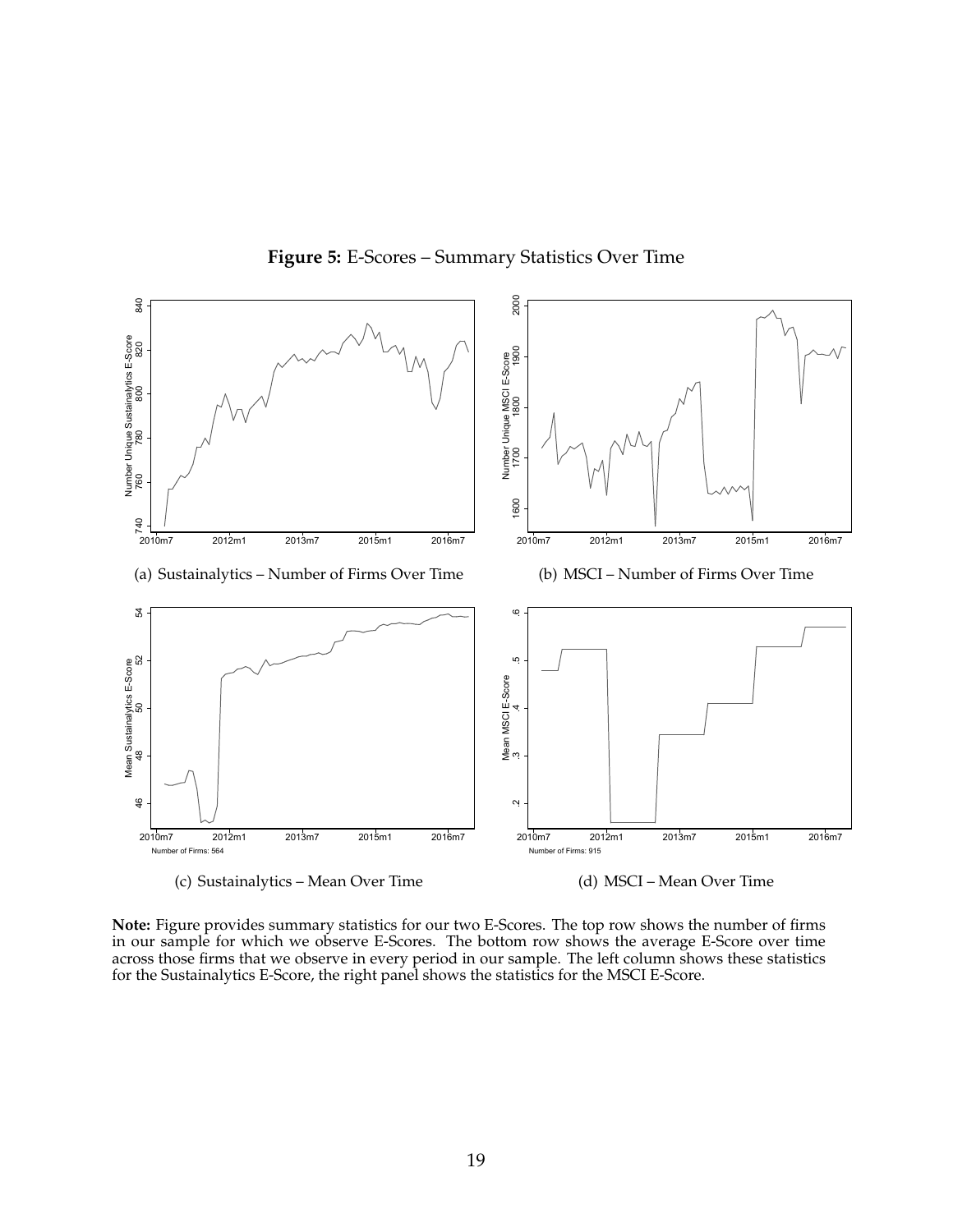discontinuous breaks in the averages of each score. For the MSCI E-Score, which is determined annually, these breaks could either be due to changes in firms' true ESG performance between years, or due to changes in the modeling procedure. For Sustainalytics, which computes monthly scores, the discontinuous breaks are more likely due to changes in the modeling methodology over time, though we have been unable to obtain documentation on such changes that would allow us to verify this conjecture.<sup>[13](#page-21-0)</sup> Such modeling changes would be problematic for building time-series models that perform well out-of-sample.

To minimize the complications from any modeling changes, we construct  $Z_t$  by crosssectionally demeaning each E-Score in each month. However, this approach might still be problematic if changes to the model do not just shift the mean of the E-Scores over time, but also the cross-sectional dispersion. In that case, the meaning of absolute differences in the demeaned E-Score would change over time. As a second way to construct measures of  $Z_t$ , we therefore rank the E-Scores of all firms at each point in time, and then demean and re-scale the ranked measure such that it ranges from -0.5 to +0.5. This approach preserves the ordinal content of the E-Scores but discards any information contained by the absolute differences between scores. There are a number of issues with such ranking-based approaches as well. In particular, as highlighted by Panels (a) and (b) of Figure [5,](#page-20-0) the number of firms for which E-Scores are available changes throughout the sample period. It is plausible that the firms that are added later in the sample are systematically different from those that are added earlier; for example, they might be less exposed to climate risk. The cross-sectional ranking of the same firm might therefore change over time without the true climate exposure of that firm changing. Since neither the demeaned absolute value nor the demeaned and re-scaled ranked value of E-Scores are ex-ante superior methods to construct climate exposures in  $Z_t$ , we will present hedge portfolios using both approaches to constructing exposure measures, and compare their relative performance.<sup>[14](#page-21-1)</sup>

<span id="page-21-0"></span><sup>&</sup>lt;sup>13</sup>Most uses of ESG scores by the financial services sector build on the cross-section of ESG scores at a given point in time, for example by forming portfolios that have a relatively higher performance on these measures. Such use cases often do not require a stable meaning of the same numerical score over time.

<span id="page-21-1"></span><sup>&</sup>lt;sup>14</sup>There are other potential ways to construct climate exposure measures in  $Z_t$  from the various raw E-Scores. For example, one could cross-sectionally standardize each absolute measure to have a constant standard deviation over time. Alternatively, one could rank firms' E-Scores within industry rather than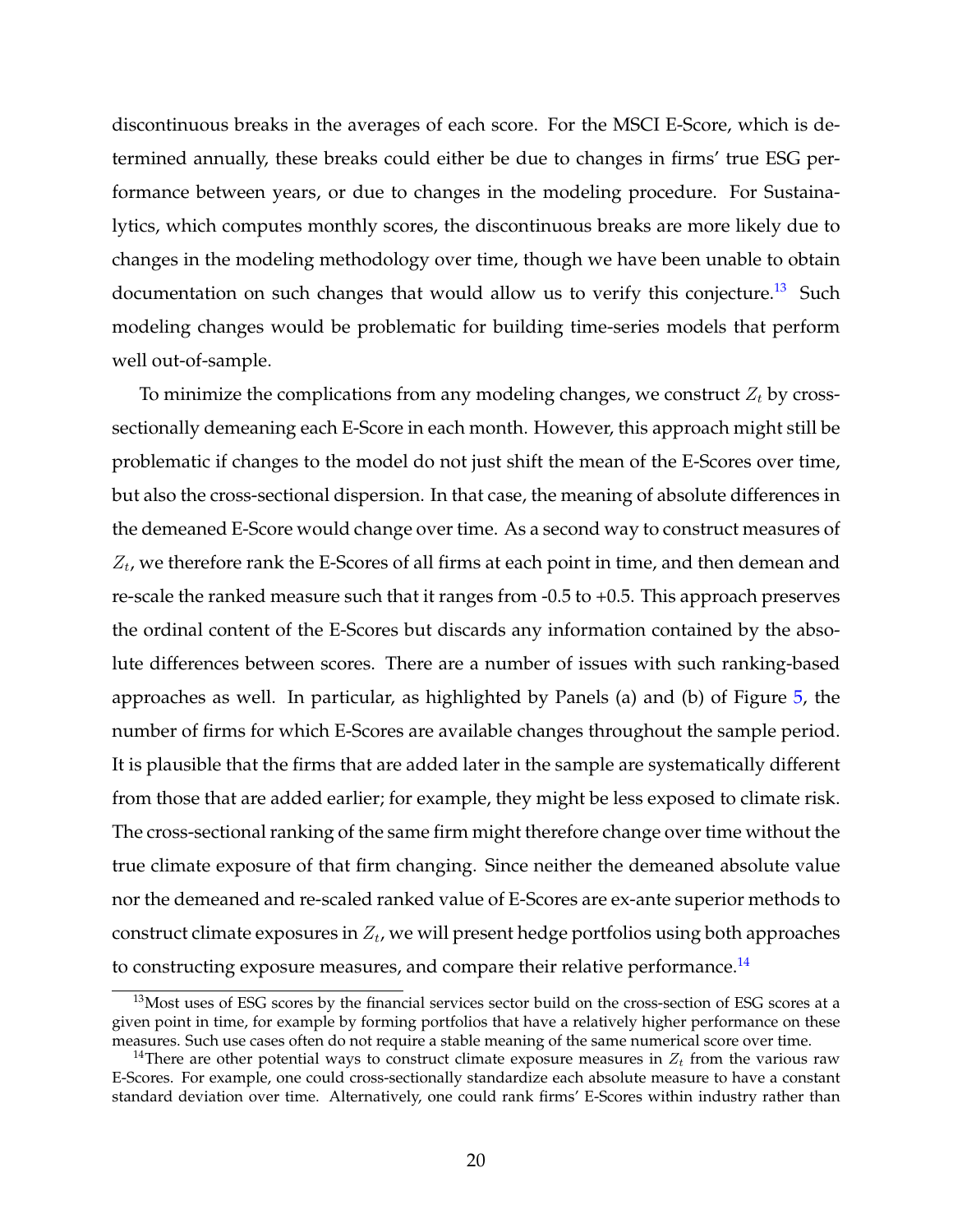An interesting question is what firm characteristics are captured by the two E-Scores. A first hypothesis is that they primarily pick up industry-membership, whereby firms in "clean" industries such as wind and solar energy are assigned high E-Scores, and firms in "dirty" industries such as coal mining are assigned low E-Scores. To explore the extent to which the scores are primarily capturing a firm's industry, we begin by taking the firm-level E-scores in December 2016 (the last period in our data) and regressing them onto industry fixed effects. When regressing the absolute value of the Sustainalytics E-Score on 2-digit SIC code fixed effects, the adjusted R-Squared of the regression is 0.103; it is 0.184 when regressing on fixed effects for 4-digit SIC codes. The measures of R-Squared were similar when using the ranked measure of the Sustainalytics E-Score. When regressing the absolute value of the MSCI E-Score on 2-digit SIC codes (4-digit SIC codes), the adjusted R-Squared of the regression is 0.099 (0.203). These numbers show that, while there is some industry effect in determining E-Scores, most of the variation occurs within relatively narrow industries rather than across these industries.

Indeed, the three 2-digit SIC industries with the lowest Sustainalytics E-Scores are Personal Services (SIC code 72), Water Transportation (SIC code 44), and Motion Pictures (SIC code 78), probably not the first industries that come to mind when thinking of "dirty" industries. Similarly, the 2-digit SIC industries with the highest Sustainalytics E-Scores are Building Materials & Gardening Supplies (SIC code 52), Textile Mill Products (SIC code 22), and Furniture & Homefurnishings Stores (SIC code 57). When ranking by MSCI E-Scores, we similarly find that low-scoring firms are not necessarily those one would expect ex ante, such as those operating in the Oil and Gas sector.

A second question is the extent to which the MSCI and Sustainalytics E-Scores capture the same object. Figure [6](#page-23-0) shows the correlation across the raw Sustainalytics and MSCI E-Scores in December 2016. They have a positive correlation of about 0.65, suggesting that they are both measuring aspects of the same object. However, there is enough independent variation across the two measures to suggest that their usefulness in constructing climate hedge portfolios might vary. Indeed, we show below that the performance of the

across all firms. However, in the absence of longer time series, a systematic analysis of which of these approaches obtains the best out-of-sample fit during our sample period is subject to the data mining concerns described earlier. As a result, we did not pursue these alternative approaches in this project.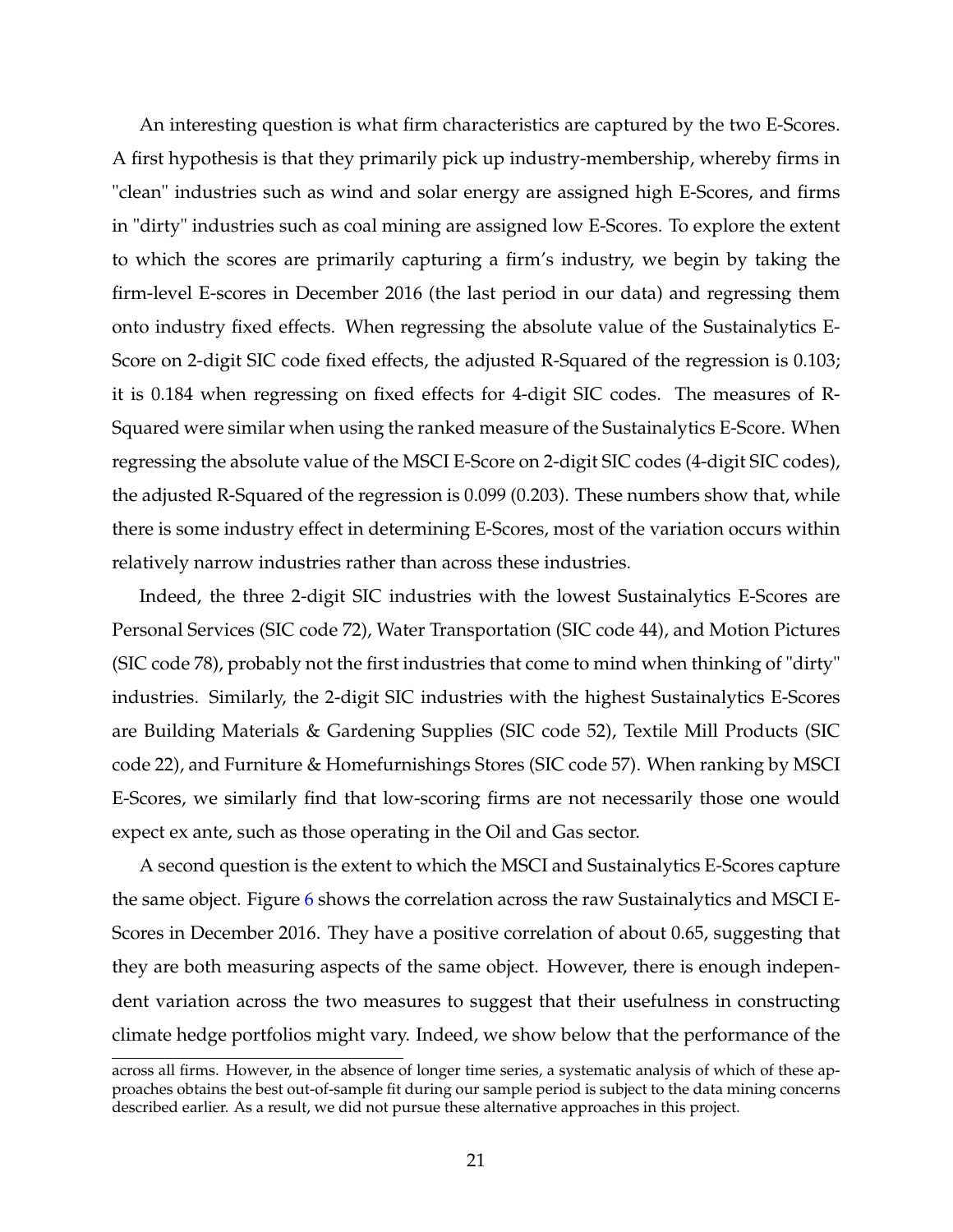<span id="page-23-0"></span>hedge portfolios varies noticeably when these hedge portfolios are constructed using the different E-Scores.



**Figure 6:** Correlation Across E-Scores – December 2016

**Note:** Figure shows a binned scatter plot that highlights the correlation across the Sustainalytics and MSCI E-Scores for all 796 firms in our sample that have both scores in December 2016. The correlation coefficient is 0.65.

## **3.4 Forming Hedge Portfolios**

In this section, we construct hedge portfolios for innovations in climate news,  $\mathit{CC}_t$ , using the mimicking portfolio approach described in Section [2.1.](#page-8-2) As discussed above, we use two different approaches to transform the raw E-Scores into the characteristic vector  $Z_t$ :

- (i) Using firms' cross-sectionally demeaned absolute value of the E-Score ("absolute scores", e.g.,  $Z_t^{SUS\_A})$
- (ii) Ranking the firms cross-sectionally by their E-Score, and then standardizing these rankings to range between -0.5 and +0.5 ("ranked scores", e.g.,  $Z_t^{SUS\_R}$ ).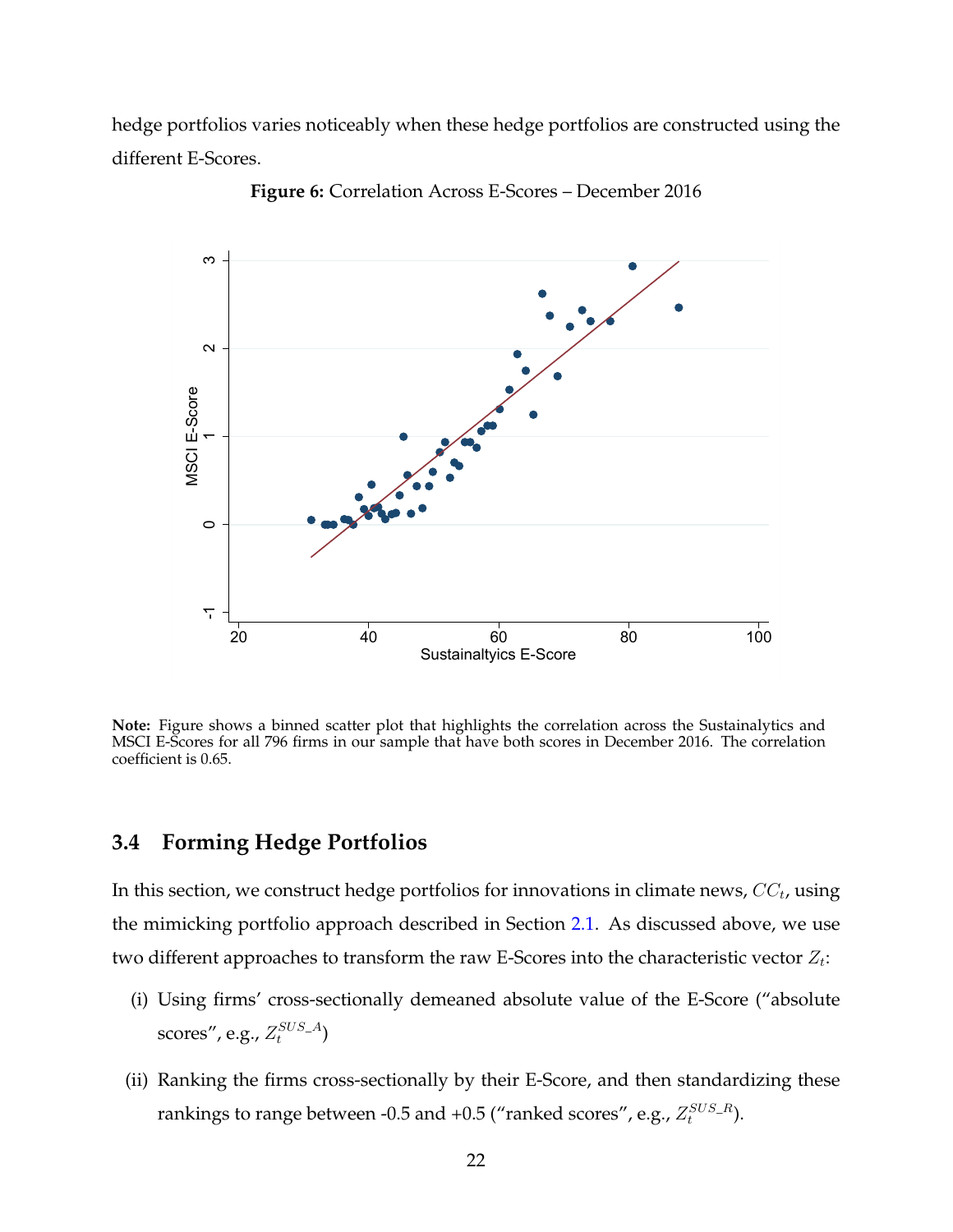Recall that one of the conditions for the mimicking portfolio approach to isolate climate change risk (and to avoid picking up other potentially correlated risks in the economy) is that the projection portfolios span all the risk factors driving returns. In addition to portfolios sorted on the climate characteristics, we therefore also include in regression [2](#page-7-2) three additional factors that might be correlated with climate risk and that are known to be important in explaining the cross-section of returns: size (using cross-sectionally standardized market value to create  $Z_t$ , so that half the firms, sorted by market value, have positive weight, and half have negative weight; note that this portfolio will be long large firms and short small firms), value (using cross-sectionally standardized values of book-to-market to create  $Z_t$ ), and the market (setting  $Z_t$  to equal the share of total market value).<sup>[15](#page-24-0)</sup> For example, when we use the absolute Sustainalytics E-Score to measure firms' climate risk exposures, regression [3](#page-8-1) becomes:

<span id="page-24-2"></span>
$$
CC_{t} = \xi + w_{SUS} Z_{t-1}^{SUS} A' r_{t} + w_{SIZE} Z_{t-1}^{SIZE} r_{t} + w_{HML} Z_{t-1}^{HML} r_{t} + w_{MKT} Z_{t-1}^{MKT} r_{t} + e_{t}, \quad (4)
$$

where  $w_{SUS}, w_{SIZE}, w_{HML}$  and  $w_{MKT}$  are scalars that capture the weight of the corresponding portfolios in the mimicking (hedge) portfolio for  $\mathit{CC}_t.$ 

For comparability, we also analyze the performance of hedge portfolios constructed using returns of the ETFs XLE and PBD instead of the returns of portfolios of stocks sorted by their E-Scores. XLE is the ticker of the Energy Select Sector SPDR ETF, which represents the energy sector of the S&P 500. PBD is the ticker of the Invesco Global Clean Energy ETF, which is based on the WilderHill New Energy Global Innovation Index, and is composed of companies that focus on greener and renewable sources of energy and technologies facilitating cleaner energy. Constructing hedge portfolios based on those ETFs allows us to (i) analyze the extent to which our E-Score-based hedge portfolios simply represent a market tilt away from "brown energy" and towards "green energy," and (ii) explore whether hedge portfolios based on XLE and PBD would have performed better than our E-Score-based hedge portfolios.[16](#page-24-1)

<span id="page-24-0"></span> $15$ In order to maximize the number of stocks used to construct the hedge portfolios, we include stocks even if some of the characteristics  $Z_t$  are missing for that stock. To do so, we set all missing characteristics equal to zero.

<span id="page-24-1"></span><sup>&</sup>lt;sup>16</sup>As before, there are many degrees of freedom for how to compute hedge portfolios based on ETFs, and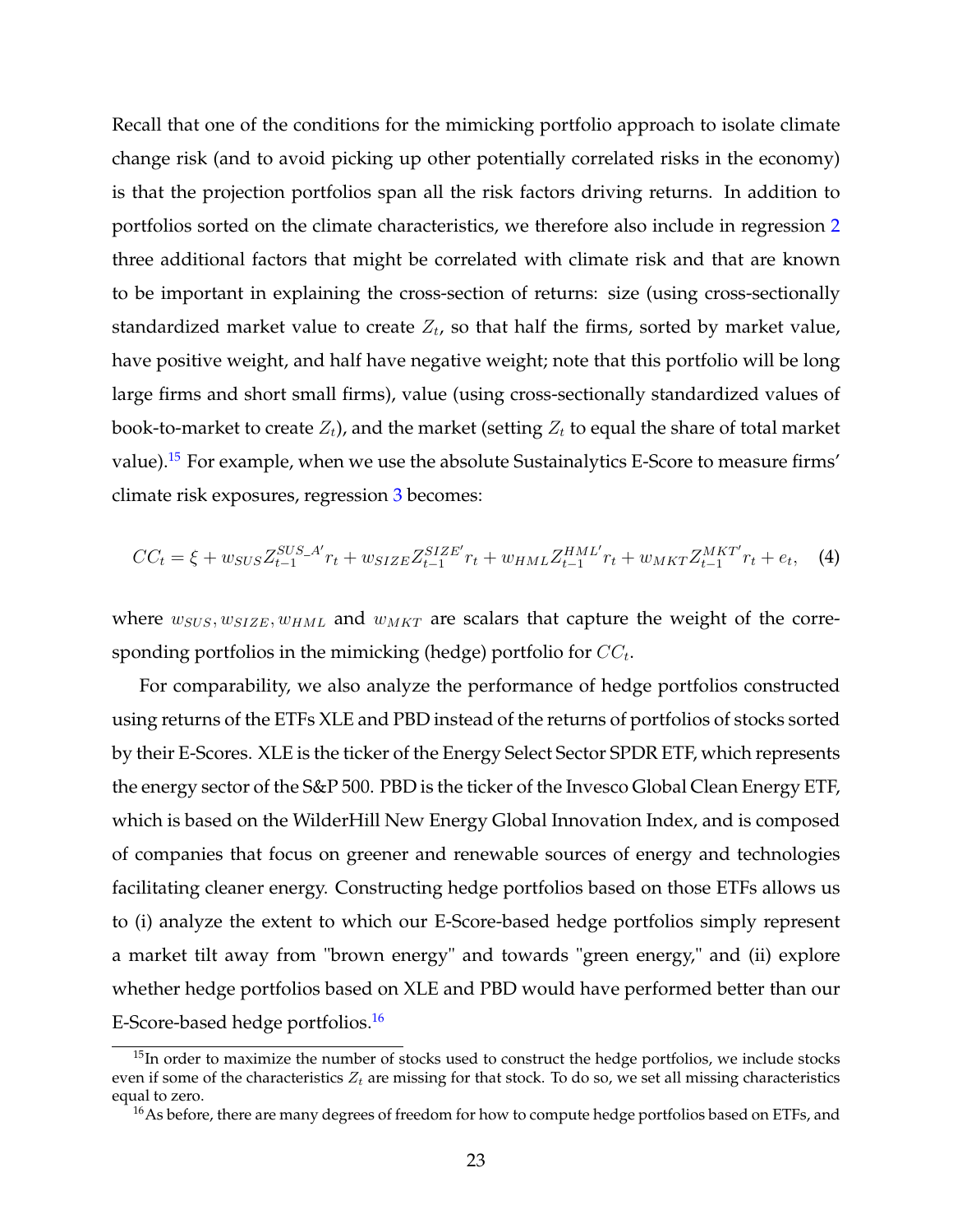### **3.5 Results - In-Sample Fit**

We begin by exploring the in-sample fit of various versions of regression [4](#page-24-2) over the full sample period. Table [I](#page-26-0) shows regressions when hedging innovations to the *WSJ Climate Change News Index.,*  $CC_t^{WSJ}$ *,* described in Section [3.1.](#page-10-1) Columns 1 and 2 show that portfolios based on Sustainalytics E-Scores have a positive and significant relationship with  $\mathit{CC}^{WSJ}_t;$  in periods with more innovations in negative climate news, a portfolio that goes long firms with higher (more "green") E-Scores has relatively larger excess returns. The R-Squared measures of these regressions show that the portfolios based on the Sustainaltyics E-Scores can hedge 15-18% of the in-sample variation in  $\mathit{CC}_t$ . Columns 3 and 4 show that portfolios based on the MSCI E-Scores also have higher excess returns during periods with innovations in negative climate news; the R-Squared of the regressions are lower than those in columns 1 and 2. Portfolios based on ranked versions of both E-Scores have a slightly higher in-sample fit than portfolios based on absolute demeaned values. In addition to the ESG scores, size appears to correlate with climate change exposure: larger firms appear more exposed than smaller firms to climate change news, in the sense that they perform worse when there is more coverage of climate change in the WSJ. In column 5, we include the returns of XLE and PBD instead of the return of a characteristic-sorted portfolio. The in-sample fit of this regression is lower than that of any of the regressions in columns 1 - 4, even though we have fewer explanatory variables in those regressions. This suggests that the characteristic-weighted portfolios might have some advantages over a hedge approach that creates industry tilts using energy-related ETFs.[17](#page-25-0) It also shows that most of the R-Squared in columns 1-4 is the result of the characteristics-weighted portfolios, and not of the other portfolios, which are also included in column 5.

Table  $II$  presents the same set of regressions as Table [I,](#page-26-0) this time hedging innovations in the CH Negative Climate Change News Index,  $CC_t^{NegNews}$ . As before, the in-sample fits

we do not want to suggest that portfolios constructed using XLE and PBD constitute the "best" ETF-based portfolios for hedging climate risk. Indeed, we view the analysis of which ETFs and other funds are most helpful in hedging climate risk to be an exciting area for future research.

<span id="page-25-0"></span> $17$ The inclusion of the other factors in regression [4](#page-24-2) make the resulting hedge portfolios in column 5 of Table [II](#page-27-0) different from a simple industry-tilt away from the market. Indeed, the resulting hedge portfolio will have a beta of 1 with  $CC_t$ , and a beta of zero with the other factors. It is this factor neutrality that is a desirable property of hedge portfolios, not industry neutrality.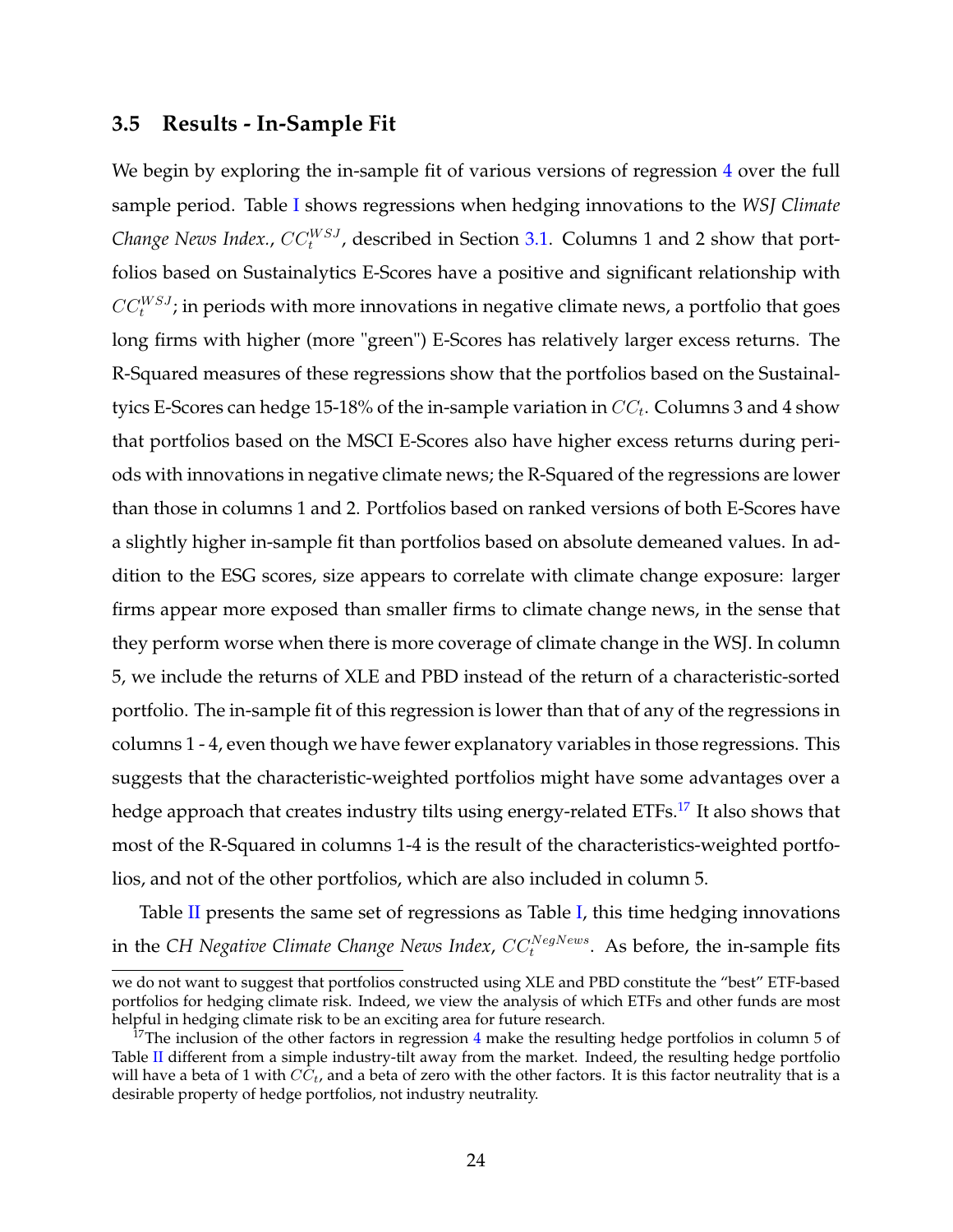<span id="page-26-0"></span>

|                                      | (1)                   | (2)                   | (3)                  | (4)                   | (5)                 |
|--------------------------------------|-----------------------|-----------------------|----------------------|-----------------------|---------------------|
| $Z_{t-1}^{SUS\_A'}r_t$               | $1.416***$<br>(0.436) |                       |                      |                       |                     |
| $Z_{t-1}^{SUS_R}$ <sup>'</sup> $r_t$ |                       | 67.789***<br>(17.834) |                      |                       |                     |
| $Z_{t-1}^{MSCI\_A'}r_t$              |                       |                       | 12.658*<br>(6.849)   |                       |                     |
| $Z_{t-1}^{MSCI_R'}r_t$               |                       |                       |                      | 53.743*<br>(27.401)   |                     |
| $r_t^{XLE}$                          |                       |                       |                      |                       | 0.085<br>(0.810)    |
| $r_t^{PBD}$                          |                       |                       |                      |                       | 0.208<br>(0.630)    |
| $Z_{t-1}^{HML'}r_t$                  | 1.221<br>(7.019)      | 2.309<br>(6.873)      | $-5.862$<br>(6.878)  | $-5.941$<br>(6.858)   | $-6.772$<br>(8.093) |
| $Z_{t-1}^{SIZE'}r_t$                 | $-5.680**$<br>(2.350) | $-6.034**$<br>(2.289) | $-5.511*$<br>(2.773) | $-5.459**$<br>(2.696) | $-2.765$<br>(2.474) |
| $Z_{t-1}^{MKT'}r_t$                  | 0.783<br>(0.642)      | 0.789<br>(0.628)      | 0.841<br>(0.692)     | 0.789<br>(0.680)      | 0.091<br>(1.285)    |
| Constant                             | 2.894<br>(2.681)      | 2.673<br>(2.613)      | $4.659*$<br>(2.700)  | 4.891*<br>(2.669)     | 5.959**<br>(2.897)  |
| R-Squared<br>N                       | 0.153<br>88           | 0.187<br>88           | 0.083<br>88          | 0.088<br>88           | 0.047<br>88         |

**Table I:** Full-Sample Regression: WSJ Climate Change News Index

**Note:** Table shows results from regression [4.](#page-24-2) The dependent variable captures innovations in the WSJ-Based Climate News Measure. The unit of observation is a month, and the sample runs between September 2009 and December 2016. Standard errors are presented in parentheses. Significance levels: \* (p<0.10), \*\* (p<0.05), ∗∗∗ (p<0.01).

of the hedge portfolios based on Sustainalytics E-Scores are higher than the fits of the hedge portfolios based on MSCI E-Scores; similarly, the in-sample fits of the portfolios constructed using ranked E-Scores are marginally higher than those of the portfolios constructed using the absolute (demeaned) E-Score. Finally, the in-sample fits of all four portfolios based on E-Scores are somewhat higher than that of the portfolio based on XLE and PBD.[18](#page-26-1)

How would the hedge portfolios implied by these regressions look? To determine each firm i's weight in the hedge portfolio, we construct the following sum, where  $Z_{i,t}$ 

<span id="page-26-1"></span> $18$ It is interesting to note that when hedging negative climate change news, it is the value/growth dimension that seems to be aligned with the risk exposure. In particular, the table shows that value firms appear more exposed to climate news than growth firms.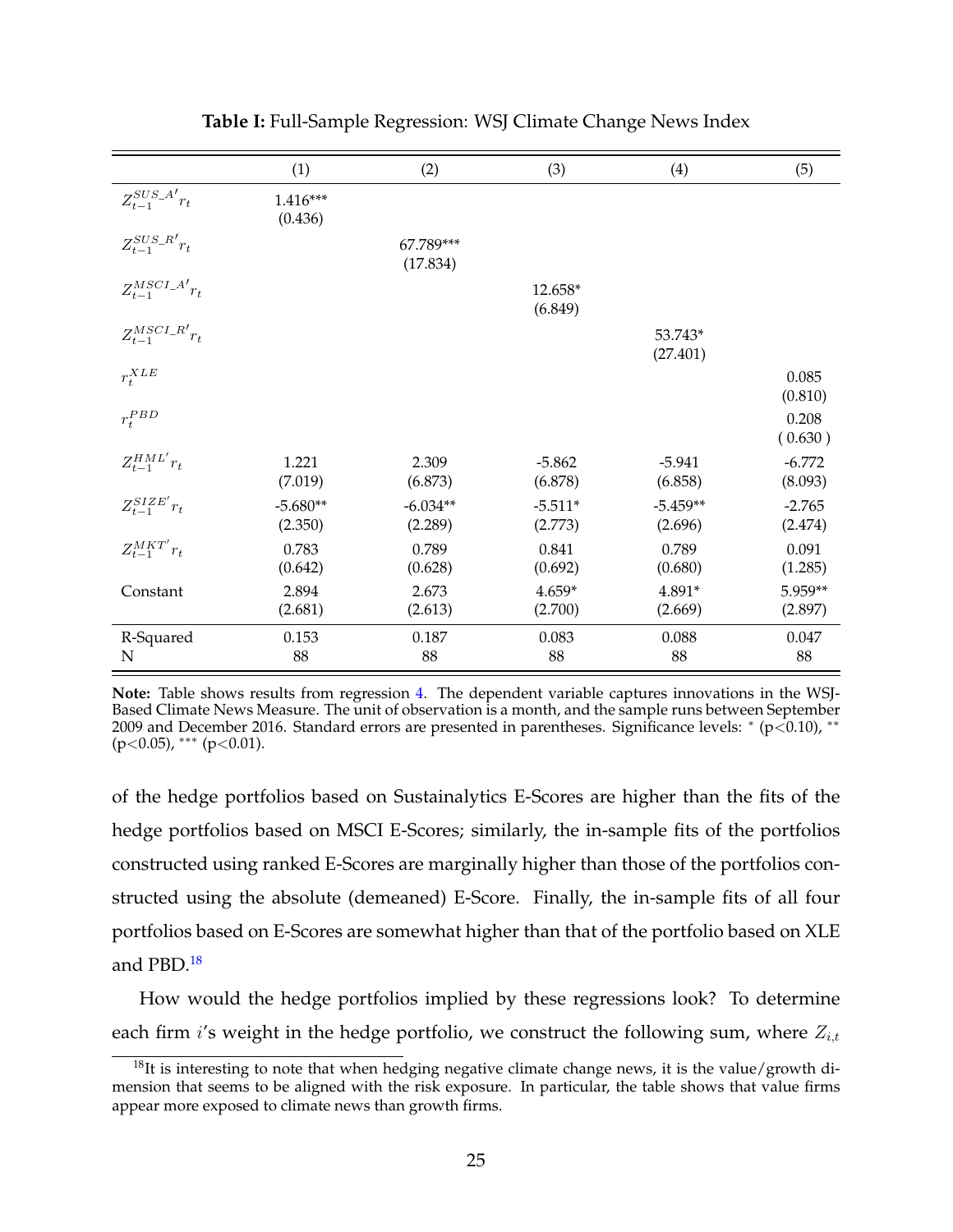<span id="page-27-0"></span>

|                                | (1)                   | (2)                  | (3)                    | (4)                    | (5)                   |
|--------------------------------|-----------------------|----------------------|------------------------|------------------------|-----------------------|
| $Z_{t-1}^{SUS\_A'}r_t$         | $0.266*$<br>(0.141)   |                      |                        |                        |                       |
| $Z_{t-1}^{SUS_R}$ <sup>r</sup> |                       | 12.286**<br>(5.864)  |                        |                        |                       |
| $Z_{t-1}^{MSCI\_A'}r_t$        |                       |                      | 1.089<br>(2.173)       |                        |                       |
| $Z_{t-1}^{MSCI_R'}r_t$         |                       |                      |                        | 6.641<br>(8.696)       |                       |
| $r_t^{XLE}$                    |                       |                      |                        |                        | $-0.092$<br>(0.252)   |
| $r_t^{PBD}$                    |                       |                      |                        |                        | 0.036<br>(0.196)      |
| $Z_{t-1}^{HML'}r_t$            | $-4.536**$<br>(2.272) | $-4.390*$<br>(2.260) | $-5.934***$<br>(2.182) | $-5.919***$<br>(2.177) | $-5.520**$<br>(2.519) |
| $Z_{t-1}^{SIZE'}r_t$           | $-0.137$<br>(0.761)   | $-0.179$<br>(0.753)  | 0.210<br>(0.880)       | 0.100<br>(0.856)       | 0.501<br>(0.770)      |
| $Z_{t-1}^{MKT'}r_t$            | 0.315<br>(0.208)      | 0.314<br>(0.206)     | 0.287<br>(0.219)       | 0.295<br>(0.216)       | 0.297<br>(0.400)      |
| Constant                       | $-0.115$<br>(0.868)   | $-0.137$<br>(0.859)  | 0.313<br>(0.857)       | 0.306<br>(0.847)       | 0.376<br>(0.902)      |
| R-Squared<br>N                 | 0.125<br>88           | 0.133<br>88          | 0.090<br>88            | 0.094<br>88            | 0.089<br>88           |

**Table II:** Full-Sample Regression: CH Negative Climate Change News Index

**Note:** Table shows results from regression [4.](#page-24-2) The dependent variable captures innovations in the *Newspaper-Based Negative Climate News Measure*. The unit of observation is a month, and the sample runs between September 2009 and December 2016. Standard errors are presented in parentheses. Significance levels: <sup>∗</sup>  $(p<0.10)$ , \*\*  $(p<0.05)$ , \*\*\*  $(p<0.01)$ .

values are taken as of December 2016:  $\hat{w}_{SUS\_A}Z_{i,Dec16}^{SUS\_A'} + \hat{w}_{SIZE}Z_{i,Dec16}^{SIZE'} + \hat{w}_{HML}Z_{i,Dec16}^{HML'} +$  $\hat{w}_{MKT}Z_{i,Dec16}^{MKT'}$ , and where the various  $\hat{w}$ -terms represent the estimated coefficients from regression [4.](#page-24-2) This means that a firm's weight in the hedge portfolio is determined by its E-Score as well as its book-to-market ratio and its size. The resulting portfolio is the portfolio that an investor would form in December 2016 to hedge climate news in January 2017. Table [III](#page-28-0) presents the average portfolio positions by 2-digit SIC code classification for the industries with the six largest negative average portfolio weights and the industries with the six largest positive average portfolio weights. We only present the portfolio positions based on the absolute E-Scores, since they look very similar to the positions in the hedge portfolio constructed using the ranked E-Scores. For the portfolio constructed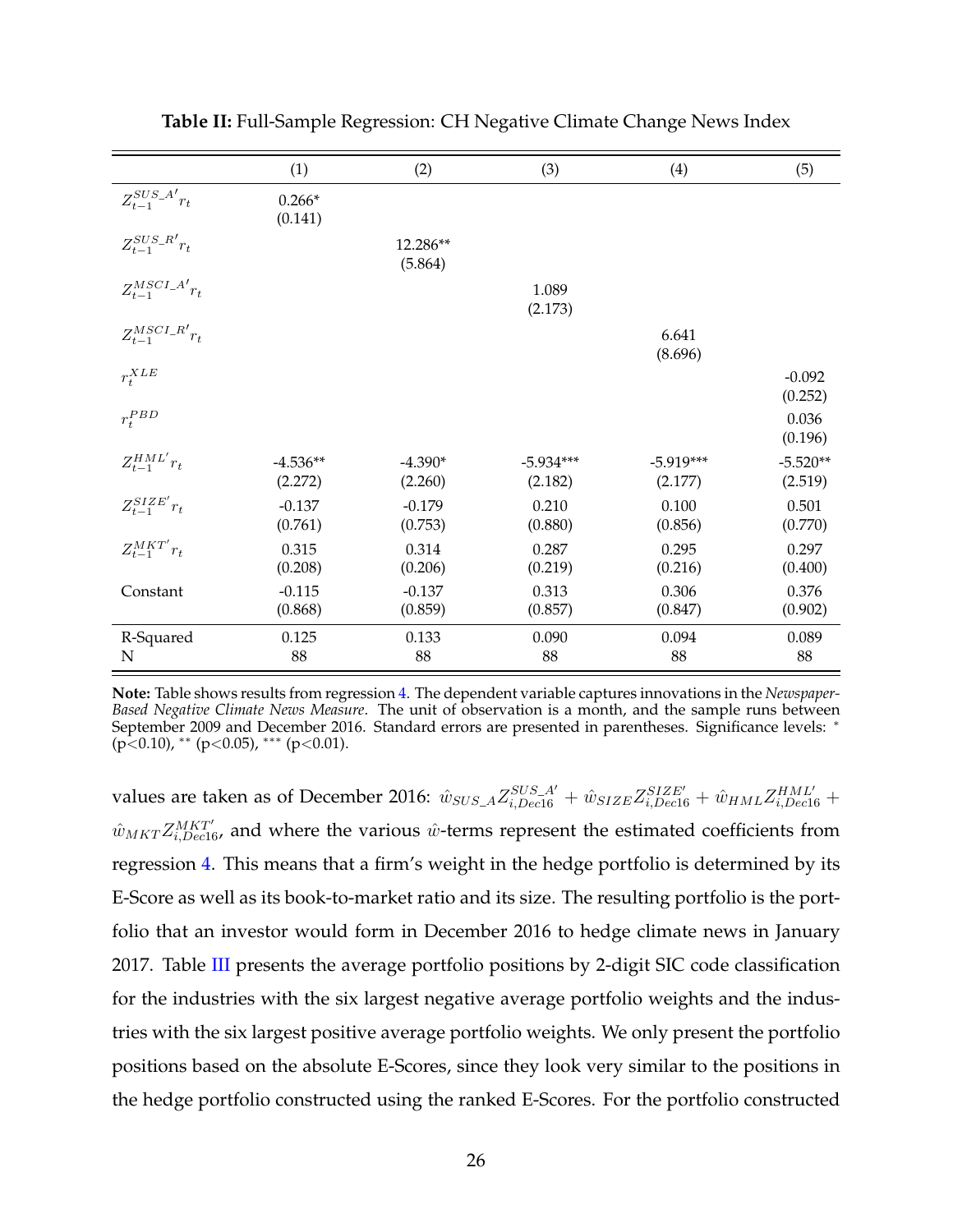### <span id="page-28-0"></span>**Table III:** Largest Average Short and Long Positions (By 2-digit SIC Code).

| (a) WSJ Climate Change News Index |  |  |
|-----------------------------------|--|--|
|-----------------------------------|--|--|

| <b>Sustainalytics E-Score (absolute)</b>           |                  | <b>MSCI E-Score (absolute)</b>         |                  |
|----------------------------------------------------|------------------|----------------------------------------|------------------|
| <b>Top Negative Portfolio Weights</b>              | SIC <sub>2</sub> | <b>Top Negative Portfolio Weights</b>  | SIC <sub>2</sub> |
| <b>Coal Mining</b>                                 | 12               | <b>Water Transportation</b>            | 44               |
| <b>Water Transportation</b>                        | 44               | Petroleum & Coal Products              | 29               |
| Insurance Agents, Brokers, & Service               | 64               | <b>Motion Pictures</b>                 | 78               |
| Mining Non-Metallic Minerals, Except Fuels         | 14               | Communications                         | 48               |
| <b>Transportation Services</b>                     | 47               | Security & Commodity Brokers           | 62               |
| Security & Commodity Brokers                       | 62               | Oil & Gas Extraction                   | 13               |
| <b>Top Positive Portfolio Weights</b>              | SIC <sub>2</sub> | <b>Top Positive Portfolio Weights</b>  | SIC <sub>2</sub> |
| <b>Building Materials &amp; Gardening Supplies</b> | 52               | Pipelines, Except Natural Gas          | 46               |
| <b>Tobacco Products</b>                            | 21               | <b>Tobacco Products</b>                | 21               |
| Food & Kindred Products                            | 20               | Miscellaneous Manufacturing Industries | 39               |
| Paper & Allied Products                            | 26               | Lumber & Wood Products                 | 24               |
| <b>Textile Mill Products</b>                       | 22               | Paper & Allied Products                | 26               |
| Furniture & Homefurnishings Stores                 | 57               | <b>Textile Mill Products</b>           | 22               |

#### (b) CH Negative Climate Change News Index

| <b>Sustainalytics E-Score (absolute)</b>           |                  | <b>MSCI E-Score (absolute)</b>                     |                  |
|----------------------------------------------------|------------------|----------------------------------------------------|------------------|
| Top Negative Portfolio Weights                     | SIC2             | Top Negative Portfolio Weights                     | SIC <sub>2</sub> |
| <b>General Building Contractors</b>                | 15               | <b>General Building Contractors</b>                | 15               |
| <b>Water Transportation</b>                        | 44               | Nondepository Institutions                         | 61               |
| Coal Mining                                        | 12               | Auto Repair, Services, & Parking                   | 75               |
| Insurance Agents, Brokers, & Service               | 64               | Communications                                     | 48               |
| Holding and Other Investment Offices               | 67               | <b>Water Transportation</b>                        | 44               |
| <b>Insurance Carriers</b>                          | 63               | <b>Insurance Carriers</b>                          | 63               |
| <b>Top Positive Portfolio Weights</b>              | SIC <sub>2</sub> | <b>Top Positive Portfolio Weights</b>              | SIC <sub>2</sub> |
| Railroad Transportation                            | 40               | <b>Chemical &amp; Allied Products</b>              | 28               |
| Transportation by Air                              | 45               | <b>Textile Mill Products</b>                       | 22               |
| Furniture & Homefurnishings Stores                 | 57               | <b>General Merchandise Stores</b>                  | 53               |
| <b>Textile Mill Products</b>                       | 22               | Lumber & Wood Products                             | 24               |
| <b>Building Materials &amp; Gardening Supplies</b> | 52               | <b>Building Materials &amp; Gardening Supplies</b> | 52               |
| <b>Tobacco Products</b>                            | 21               | <b>Tobacco Products</b>                            | 21               |

**Note:** Table shows the industries (2-digit SIC code) with the largest average short and long positions in the estimated hedge portfolios resulting from regressions presented in Tables [I](#page-26-0) and [II.](#page-27-0) Panel (a) explores hedge portfolios based on regression [4](#page-24-2) using innovations in the *WSJ Climate Change News Index* as CCt, while Panel (b) explores hedge portfolios based using innovations in the *CH Negative Climate Change News Index* as  $CC_t$ . All portfolios are constructed using the absolute demeaned value of the E-Scores. Within each portfolio, industries are arranged in ascending order of portfolio weights.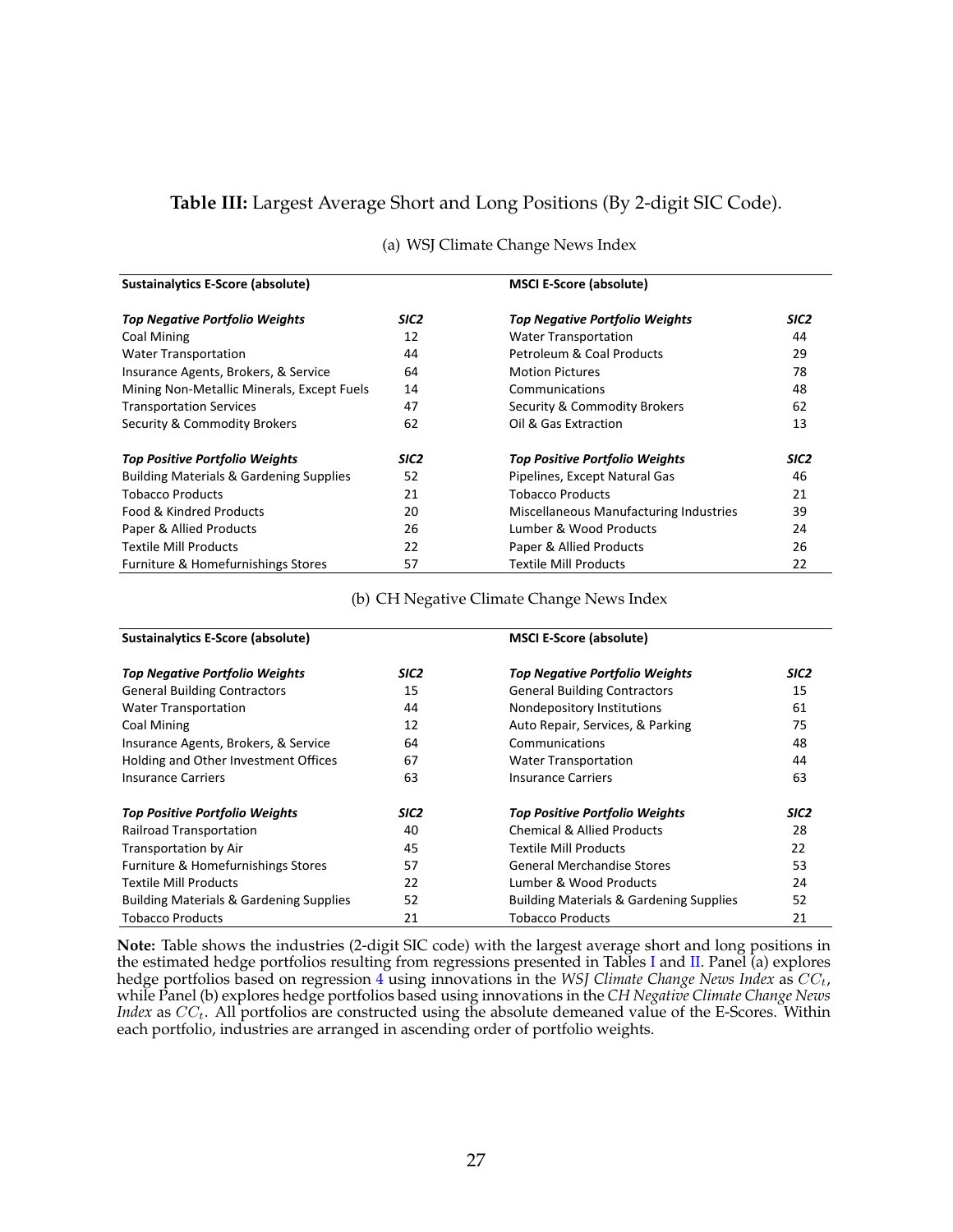using Sustainlytics E-Scores to hedge innovations in the *CH Negative Climate Change News Index*, for example, the largest short position is "General Building Contractors," followed by "Water Transportation." The largest long positions are "Building Materials & Gardening Supplies" and "Tobacco Products." This analysis highlights that the resulting hedge portfolios will not necessarily conform with common priors that the optimal way to hedge climate change news involves primarily going long green energy stocks and short oil companies; this is consistent with our observation that industry membership can only explain a small amount of the cross-sectional variation in firm-level E-Scores.

### **3.6 Results - Out-Of-Sample Fit**

The most important test of the hedge portfolios is their ability to hedge out-of-sample innovations to climate news, i.e., to hedge innovations in months that were not included in the estimation of the portfolio weights. To construct a first measure of the out-ofsample performance of the hedge portfolios, for every period  $t$  we run regression  $4$  using data between periods  $t_{min}$  and  $t - 1$ , where  $t_{min}$  corresponds to the first month for which we observe all climate exposures and  $CC_t$  series (September 2009). We then form the hedge portfolio based on these estimates, and explore the correlation of the returns of that hedge portfolio in period t with  $CC_t$ . This corresponds to the approach one would have taken to hedge climate news in real time. Since we require a certain amount of data to estimate regression [4,](#page-24-2) we only compare the out-of-sample performance of the hedge portfolios starting in period  $t_{min} + 30$  (March 2012).<sup>[19](#page-29-0)</sup>

Figure [7](#page-30-0) presents the out-of-sample performance of portfolios constructed to hedge innovations in the *WSJ Climate Change News Index*. The top panels show portfolios constructed using absolute values of the Sustainalytics E-Score, the bottom panels show portfolios that build on the absolute values of the MSCI E-Score. The left columns present scatter plots of the out-of-sample returns of the hedge portfolios together with the realizations of the innovation of climate news. The right panels plot the time-series of the

<span id="page-29-0"></span> $19$ To improve the out-of-sample performance of the hedging portfolio, there may be benefits in further reducing the number of portfolios onto which to project  $CC<sub>t</sub>$ . Given the short sample size available, in this paper we decided not to optimize the hedge portfolio further along this dimension.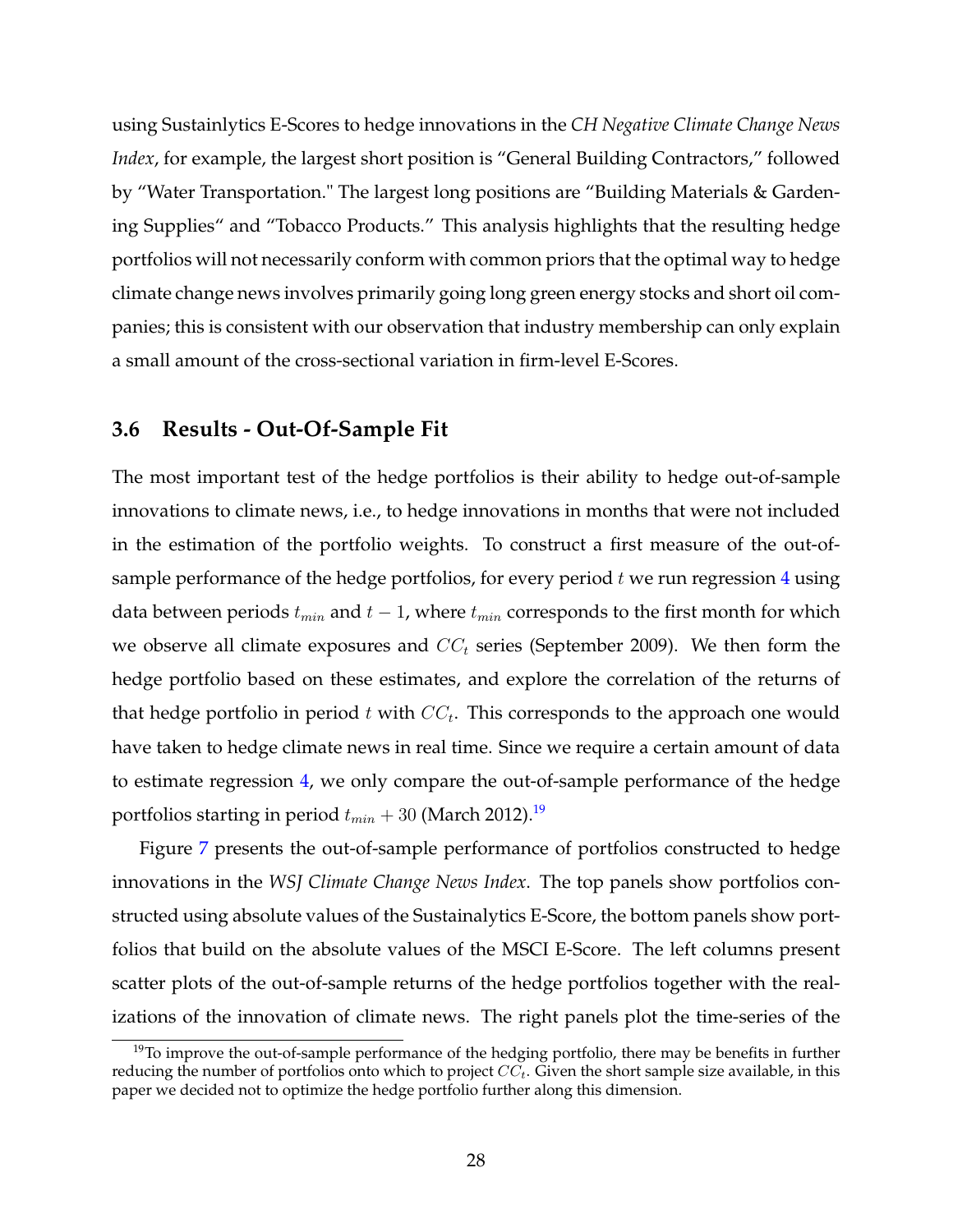<span id="page-30-0"></span>

**Figure 7:** Out-of-Sample Fit: *WSJ Climate Change News Index*

(b) MSCI Hedge Portfolio

**Note:** Figures explore the out-of-sample performance of hedge portfolios constructed to hedge the *WSJ-Based Climate News Measure*. The top panel presents hedge portfolios built on the absolute values of the Sustainalytics E-Score, the bottom panel presents portfolios built on the absolute values of the MSCI E-Score.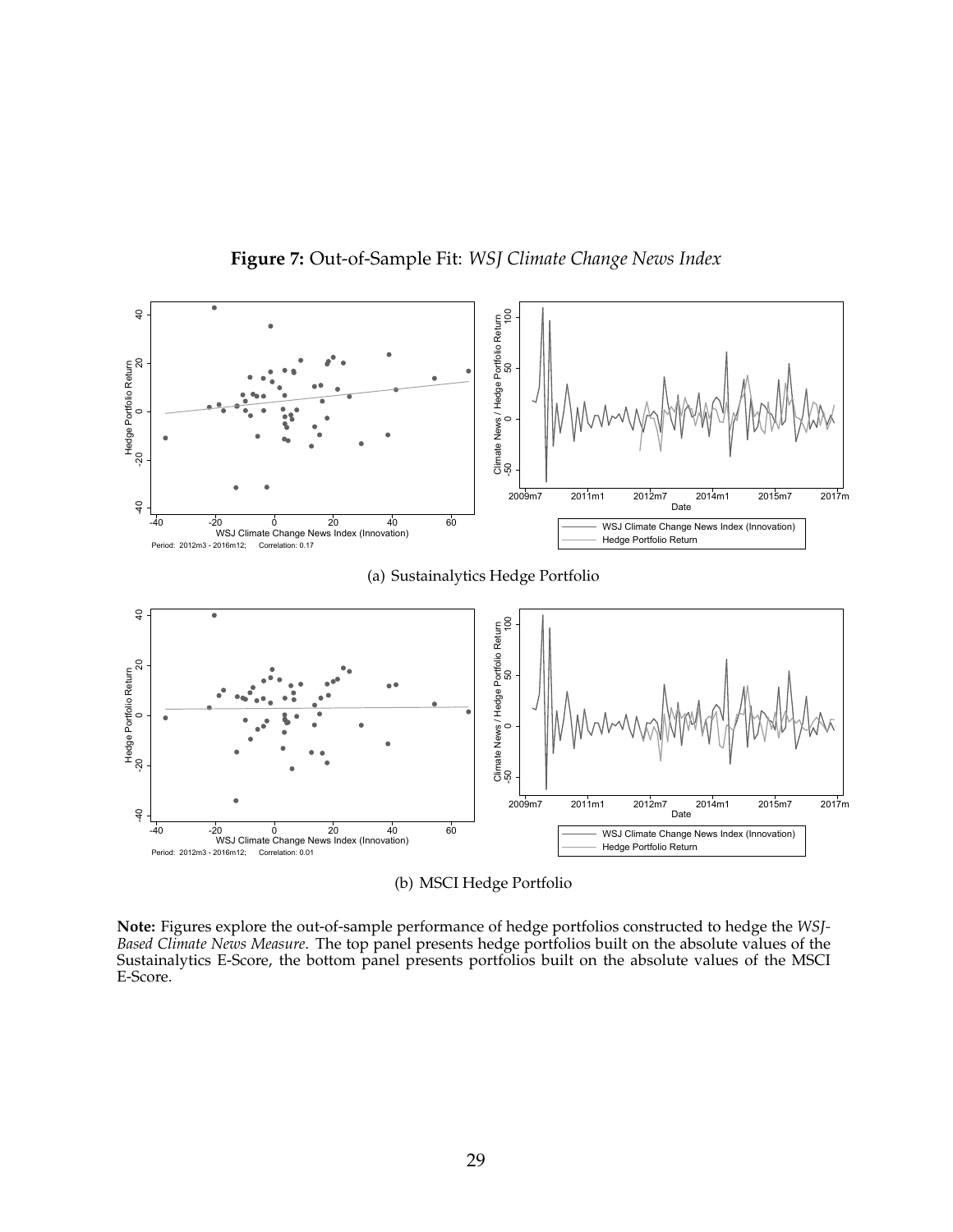<span id="page-31-0"></span>

|                     | PANEL A: Out-of-Sample Fit |                    |                   |                     |                    |                 |             |             |
|---------------------|----------------------------|--------------------|-------------------|---------------------|--------------------|-----------------|-------------|-------------|
|                     | $CC^{WSJ}$                 | $H_{OOS}^{SUS\_A}$ | $H_{OOS}^{SUS_R}$ | $H_{OOS}^{MSCI\_A}$ | $H_{OOS}^{MSCI_R}$ | $H_{OOS}^{ETF}$ | $r_t^{XLE}$ | $r_t^{PBD}$ |
| $CC^{WSJ}$          | 1.000                      |                    |                   |                     |                    |                 |             |             |
| $H_{OOS}^{SUS\_A}$  | 0.174                      | 1.000              |                   |                     |                    |                 |             |             |
| $H_{OOS}^{SUS_R}$   | 0.206                      | 0.973              | 1.000             |                     |                    |                 |             |             |
| $H_{OOS}^{MSCI\_A}$ | 0.013                      | 0.688              | 0.621             | 1.000               |                    |                 |             |             |
| $H_{OOS}^{MSCI_R}$  | 0.019                      | 0.677              | 0.624             | 0.988               | 1.000              |                 |             |             |
| $H_{OOS}^{ETF}$     | $-0.005$                   | 0.427              | 0.349             | 0.861               | 0.852              | 1.000           |             |             |
| $r_t^{XLE}$         | 0.068                      | $-0.138$           | 0.004             | $-0.097$            | $-0.039$           | $-0.141$        | 1.000       |             |
| $r_t^{PBD}$         | 0.111                      | 0.185              | 0.272             | 0.294               | 0.350              | 0.190           | 0.656       | 1.000       |

**Table IV:** Cross-correlations: WSJ Climate Change News Index

|                       | $CC^{WSJ}$ | $H_{Cross}^{SUS\_A}$ | $H_{Cross}^{SUS\_R}$ | $H_{Cross}^{MSCI\_A}$ | $H_{Cross}^{MSCI\_R}$ | ${\cal H}^{ETF}_{Cross}$ | $r_t^{XLE}$ | $r_t^{PBD}$ |
|-----------------------|------------|----------------------|----------------------|-----------------------|-----------------------|--------------------------|-------------|-------------|
| $CC^{WSJ}$            | 1.000      |                      |                      |                       |                       |                          |             |             |
| $H_{Cross}^{SUS\_A}$  | 0.244      | 1.000                |                      |                       |                       |                          |             |             |
| $H_{Cross}^{SUS\_R}$  | 0.300      | 0.976                | 1.000                |                       |                       |                          |             |             |
| $H_{Cross}^{MSCI\_A}$ | 0.039      | 0.742                | 0.671                | 1.000                 |                       |                          |             |             |
| $H_{Cross}^{MSCI\_R}$ | 0.067      | 0.733                | 0.676                | 0.982                 | 1.000                 |                          |             |             |
| $H^{ETF}_{Cross}$     | $-0.069$   | 0.454                | 0.390                | 0.678                 | 0.651                 | 1.000                    |             |             |
| $r_t^{XLE}$           | 0.068      | 0.041                | 0.072                | $-0.009$              | $-0.034$              | 0.297                    | 1.000       |             |
| $r_t^{PBD}$           | 0.111      | 0.272                | 0.266                | 0.310                 | 0.298                 | 0.470                    | 0.656       | 1.000       |

**Note:** Table shows cross-correlations of different portfolios and innovations in the *WSJ Climate Change News Index*. Panel A focuses on the performance of hedge portfolios from our out-of-sample approach, Panel on the performance of hedge portfolios from our cross-validation approach.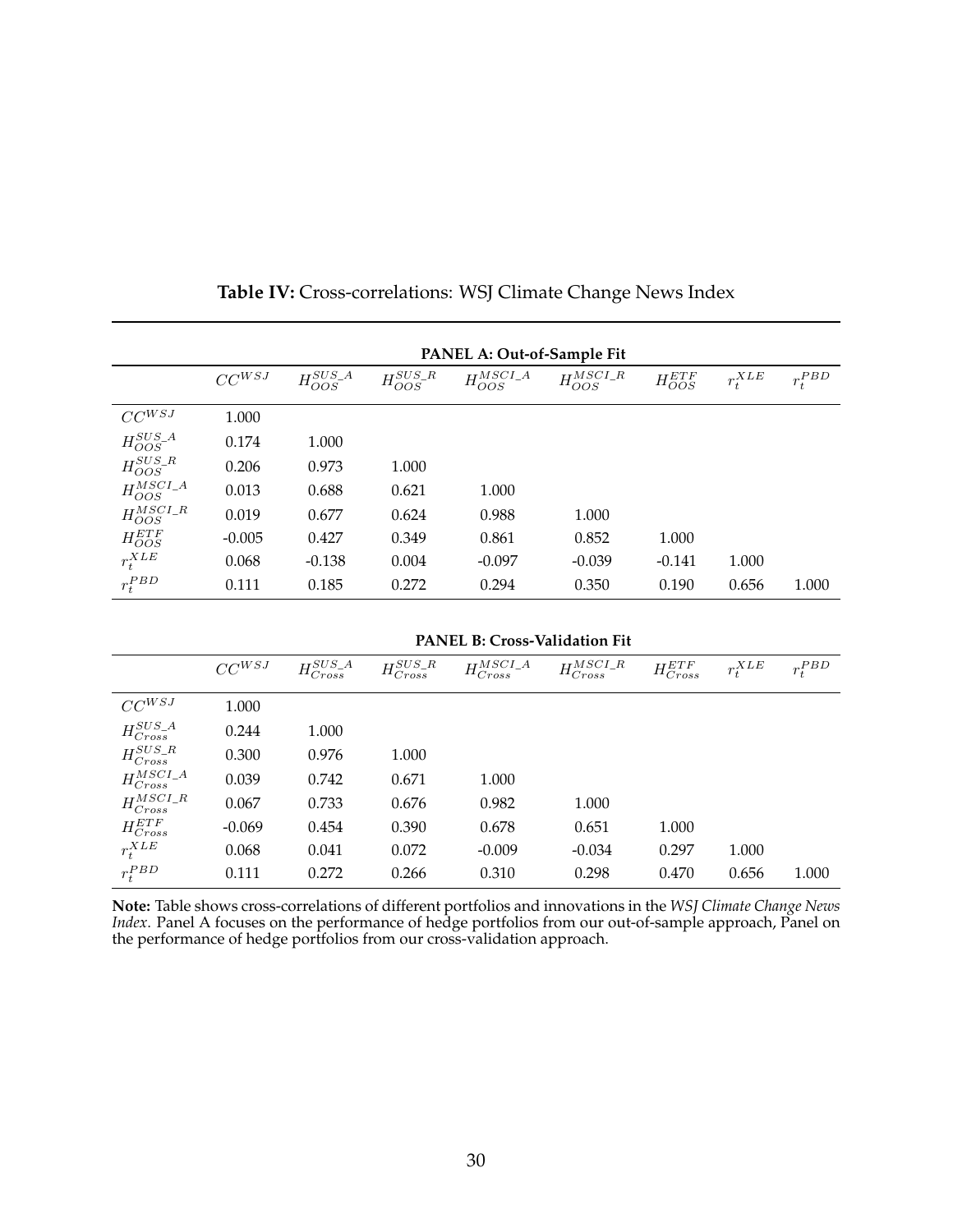climate news series and the return series of the hedge portfolios. There is a clear, positive out-of-sample correlation with  $CC_t$  of 0.17 for the Sustainalytics hedge portfolio. In other words, the hedge portfolios indeed have higher returns during periods with positive innovations to climate news. Portfolios based on MSCI E-Scores or ETFs, on the other hand, have very little ability to hedge innovations in the *WSJ Climate Change News Index*, with an out-of-sample correlation of just 0.01.

Panel A of Table [IV](#page-31-0) provides additional information about the out-of-sample performance of the various portfolios designed to hedge innovations in the *WSJ Climate Change News Index*. The first column is the most important one, showing the correlation between the realizations of  $CC_t^{WSJ}$  and the returns of the various hedge portfolios (e.g.,  $R_{OOS}^{SUS\_A}$ corresponds to the out-of-sample returns of a hedge portfolio constructed using absolute values of the Sustainalytics E-Score). The hedge portfolios based on Sustainalytics E-Scores substantially outperforms the hedge portfolios based on the MSCI E-Scores. In addition, hedge portfolios based on ranked E-Scores marginally outperform those based on absolute E-Scores, though the returns of portfolios based on absolute and ranked E-Scores from the same data provider are highly correlated. Finally, the out-of-sample performance of the Sustainalytics E-Score-based hedge portfolios is substantially better than that of portfolios based on ETFs. The returns of most hedge portfolios are *negatively* correlated with the returns to XLE, suggesting that these hedge portfolios are likely to hold short positions in the energy firms that constitute XLE. Similarly, we observe a positive correlation between the returns of all climate hedge portfolios and the returns of PBD, suggesting that the hedge portfolios likely hold long positions in many of the green energy firms that constitute PBD.

We also conduct a second test for the performance of the hedge portfolios based on a cross-validation approach. In particular, for every period  $t'$  we run regression [4](#page-24-2) for all periods  $t \neq t'$ , and then use the resulting estimates to construct a hedge portfolio in a similar way as described above. The return of that hedge portfolio in period  $t'$  is then compared to  $\mathit{CC}_{t'}$ . Panel B of Table [V](#page-35-0) explores the cross-validation performance of the various hedge portfolios. The hedge portfolios based on Sustainalytics E-Scores continue to outperform those based on MSCI E-Scores or ETFs substantially.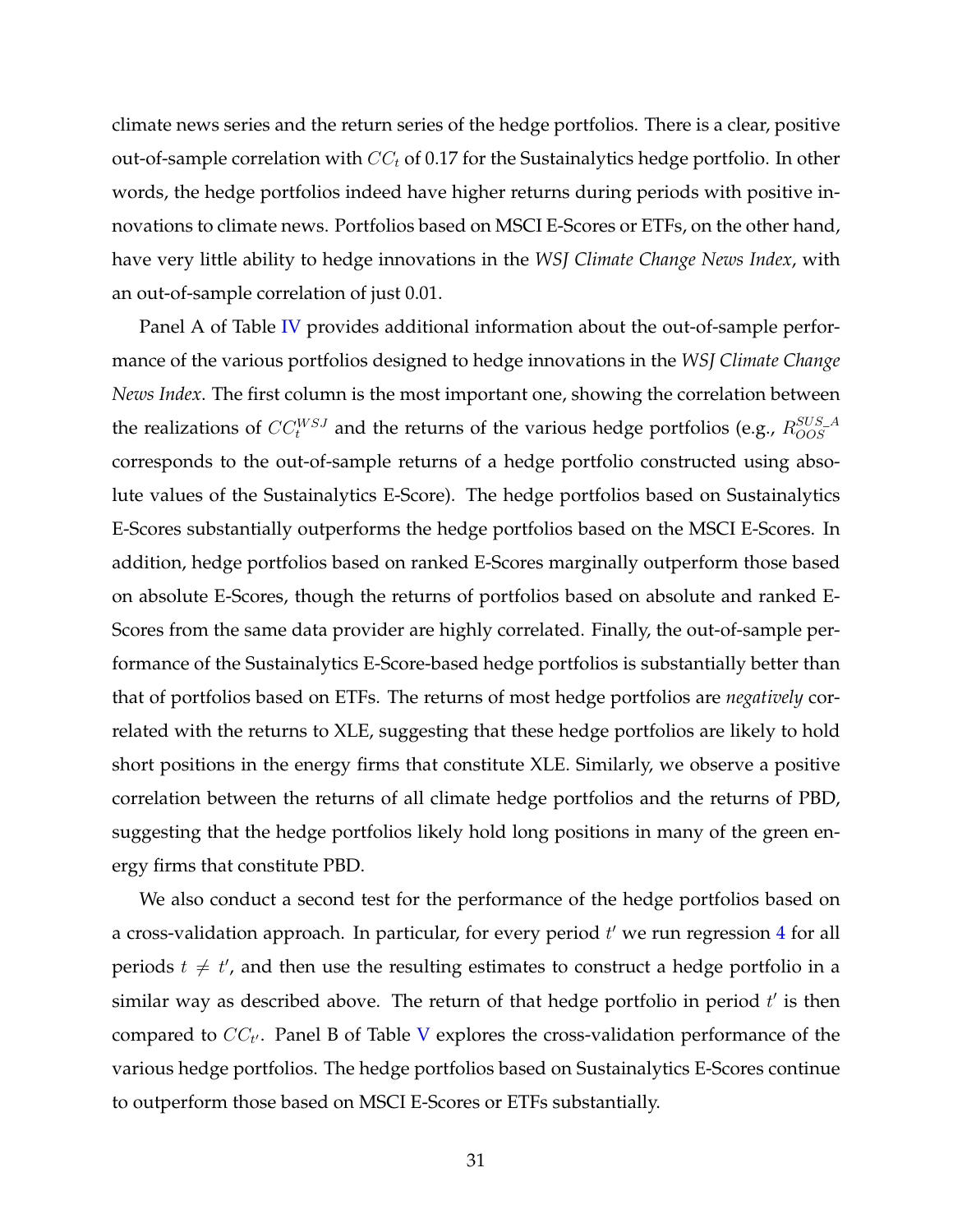To sum up, the hedge portfolio built using the Sustainalytics E-Score performs out-ofsample substantially better than any other hedge portfolio, including the ETFs we have considered. The worse hedging performance of the MSCI E-Scores highlights the importance of choosing characteristics that properly capture (both in and especially out-ofsample) cross-sectional variation in exposure to climate change risks.

Figure [8](#page-34-0) and Table [V](#page-35-0) present similar results as Figure [7](#page-30-0) and Table [IV,](#page-31-0) this time analyzing the performance of portfolios designed to hedge innovations in the *CH Negative Climate Change News Index*. Portfolios based on Sustainalytics E-Scores have similar ability to hedge this second climate news series as they had in hedging the *CH Negative Climate Change News Index*, both in the out-of-sample evaluation as well as in the cross-validation evaluation. The hedging ability of the MSCI indexes is in this case much higher than for the WSJ measure of climate change risks, suggesting that the MSCI E-Scores are more suited to capture negative climate change news as opposed to general coverage of climate change by the WSJ. Overall, the out-of-sample correlation between realization of climate change news and the hedge portfolios are 0.22 when using Sustainalytics E-Scores and 0.18 when using MSCI E-Scores.

## **4 Conclusion and Directions for Future Research**

We demonstrate how a mimicking portfolio approach can be successful in hedging innovations in climate change news across a number of out-of-sample performance tests. Across our two indices for climate news, the hedge portfolios based on Sustainalytics E-Scores have the best in-sample fit as well as the best out-of-sample and cross-validation performance. Portfolios based on MSCI E-Scores and ETFs (XLE and PBD) have a lower (but still positive) ability to hedge innovations in climate news. There are no systematic differences in the relative performance of hedge portfolios based on absolute or ranked versions of the raw E-Scores. In general, however, the differences between the out-ofsample and cross-validation performance of some of the portfolios highlight that the portfolios we construct are somewhat sensitive to the exact time series on which our models are trained. This is likely the result of only having a relatively few data points in each of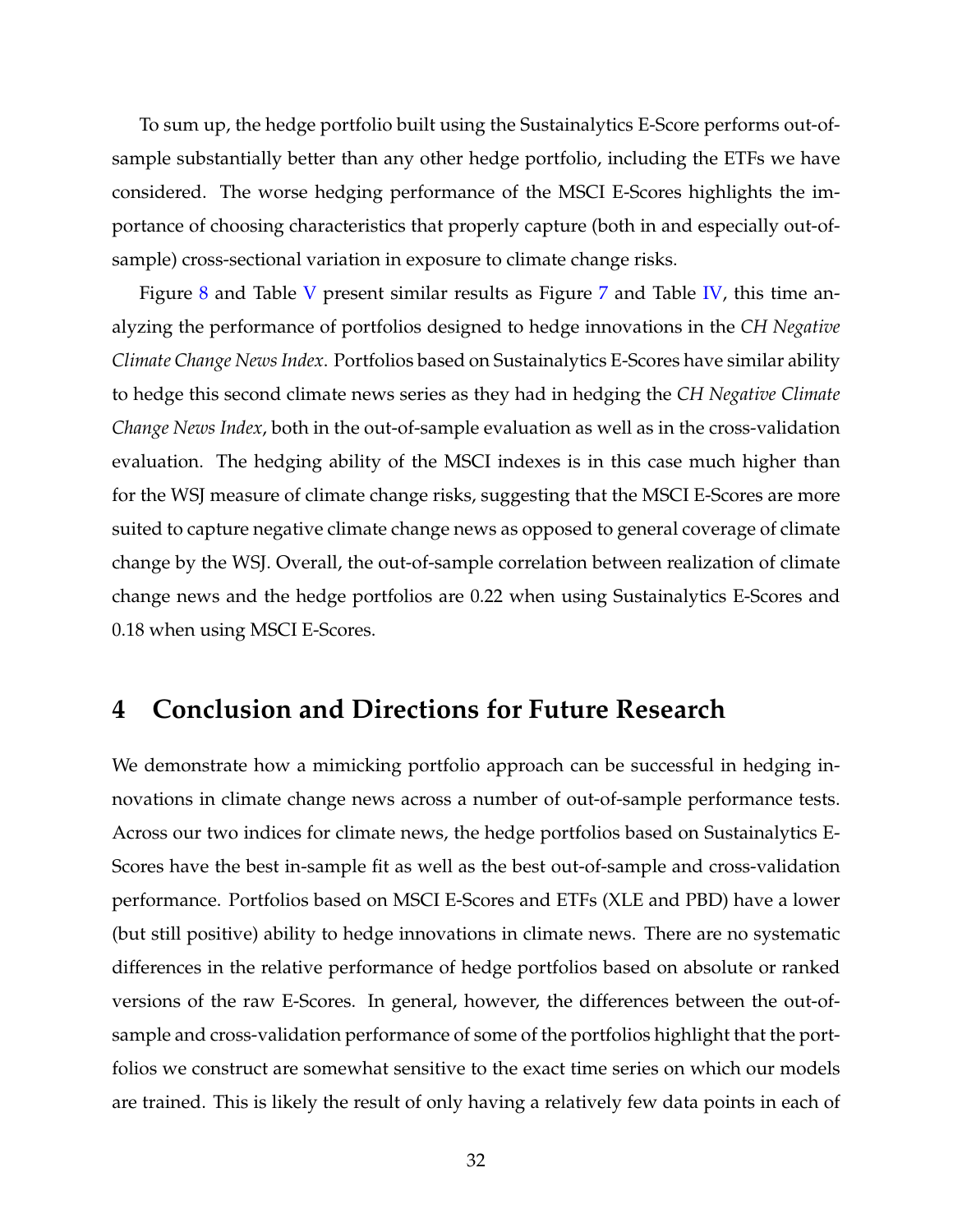<span id="page-34-0"></span>

**Figure 8:** Out-of-Sample Fit: *CH Negative Climate Change News Index*

(b) MSCI Hedge Portfolio

**Note:** Figures explore the out-of-sample performance of hedge portfolios constructed to hedge the *Newspaper-Based Negative Climate News Measure*. The top panel presents hedge portfolios built on the absolute values of the Sustainalytics E-Score, the bottom panel presents portfolios built on the absolute values of the MSCI E-Score.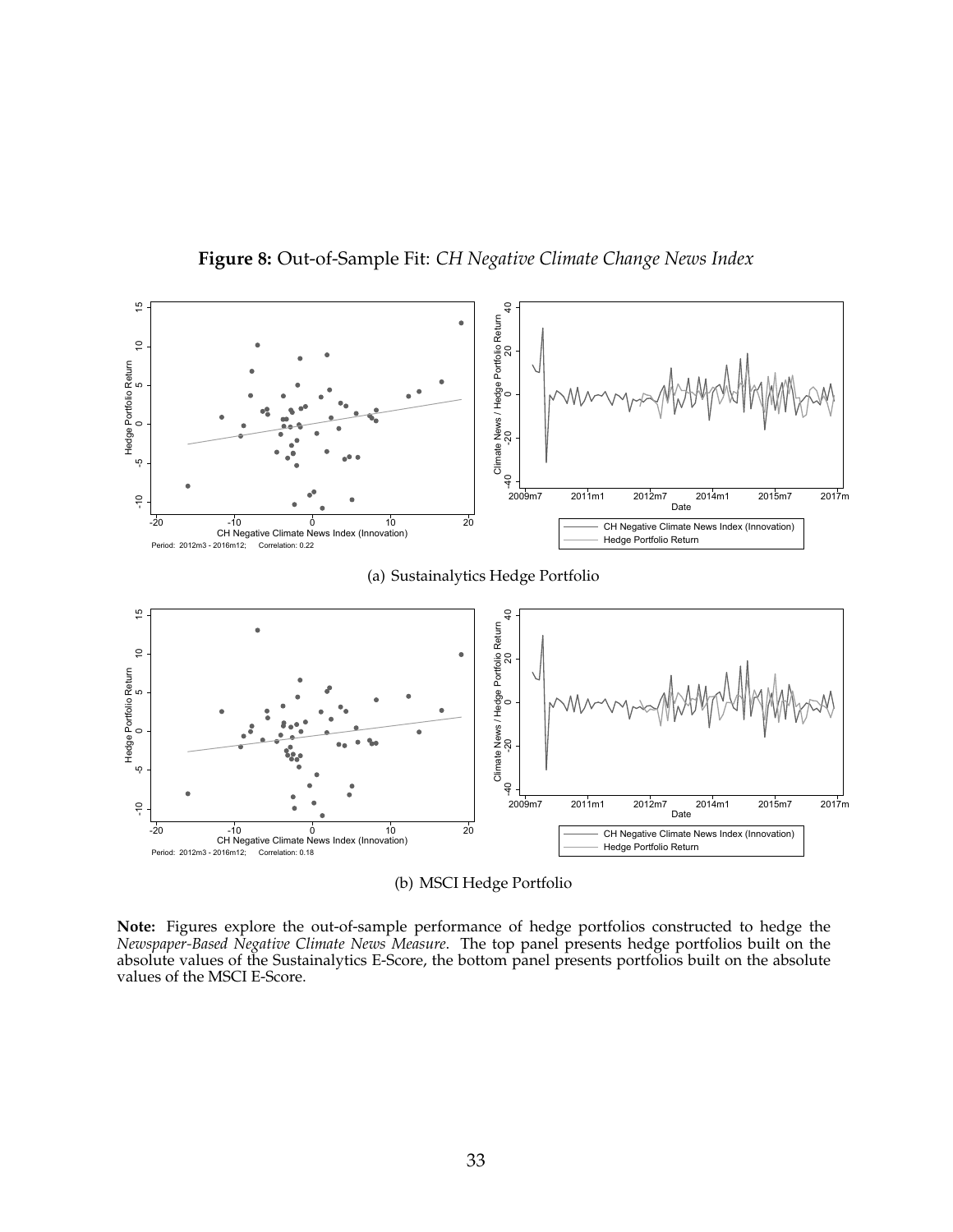<span id="page-35-0"></span>

|                     | PANEL A: Out-of-Sample Fit |                    |                   |                     |                    |                 |             |             |
|---------------------|----------------------------|--------------------|-------------------|---------------------|--------------------|-----------------|-------------|-------------|
|                     | $CC^{NegNews}$             | $H_{OOS}^{SUS\_A}$ | $H_{OOS}^{SUS_R}$ | $H_{OOS}^{MSCI\_A}$ | $H_{OOS}^{MSCI_R}$ | $H_{OOS}^{ETF}$ | $r_t^{XLE}$ | $r_t^{PBD}$ |
| $CC^{NegNews}$      | 1.000                      |                    |                   |                     |                    |                 |             |             |
| $H_{OOS}^{SUS\_A}$  | 0.217                      | 1.000              |                   |                     |                    |                 |             |             |
| $H_{OOS}^{SUS_R}$   | 0.183                      | 0.992              | 1.000             |                     |                    |                 |             |             |
| $H_{OOS}^{MSCI\_A}$ | 0.179                      | 0.869              | 0.852             | 1.000               |                    |                 |             |             |
| $H_{OOS}^{MSCI_R}$  | 0.175                      | 0.865              | 0.850             | 0.998               | 1.000              |                 |             |             |
| $H_{OOS}^{ETF}$     | 0.157                      | 0.780              | 0.767             | 0.961               | 0.960              | 1.000           |             |             |
| $r_t^{XLE}$         | $-0.066$                   | $-0.412$           | $-0.353$          | $-0.387$            | $-0.367$           | $-0.410$        | 1.000       |             |
| $r_t^{PBD}$         | 0.063                      | 0.061              | 0.112             | 0.096               | 0.127              | 0.119           | 0.656       | 1.000       |

**Table V:** Cross-correlations: CH Negative Climate Change News Index

**PANEL B: Cross-Validation Fit**

|                             | $CC^{NegNews}$ | $H_{Cross}^{SUS\_A}$ | $H_{Cross}^{SUS\_R}$ | $H_{Cross}^{MSCI\_A}$ | $H_{Cross}^{MSCI_R}$ | $H^{ETF}_{Cross}$ | $r_t^{XLE}$ | $r_t^{PBD}$ |
|-----------------------------|----------------|----------------------|----------------------|-----------------------|----------------------|-------------------|-------------|-------------|
| $CC^{NegNews}$              | 1.000          |                      |                      |                       |                      |                   |             |             |
| ${\cal H}_{Cross}^{SUS\_A}$ | 0.148          | 1.000                |                      |                       |                      |                   |             |             |
| $H_{Cross}^{SUS\_R}$        | 0.154          | 0.991                | 1.000                |                       |                      |                   |             |             |
| $H_{Cross}^{MSCI\_A}$       | 0.024          | 0.864                | 0.836                | 1.000                 |                      |                   |             |             |
| $H_{Cross}^{MSCI\_R}$       | 0.048          | 0.885                | 0.861                | 0.993                 | 1.000                |                   |             |             |
| $H_{Cross}^{ETF}$           | 0.053          | 0.829                | 0.799                | 0.973                 | 0.968                | 1.000             |             |             |
| $r_t^{XLE}$                 | $-0.066$       | $-0.208$             | $-0.183$             | $-0.205$              | $-0.237$             | $-0.223$          | 1.000       |             |
| $r_t^{PBD}$                 | 0.063          | 0.169                | 0.171                | 0.158                 | 0.157                | 0.185             | 0.656       | 1.000       |

**Note:** Table shows cross-correlations of different portfolios and innovations in the *CH Negative Climate Change News Index*. Panel A focuses on the performance of hedge portfolios from our out-of-sample approach, Panel B on the performance of hedge portfolios from our cross-validation approach.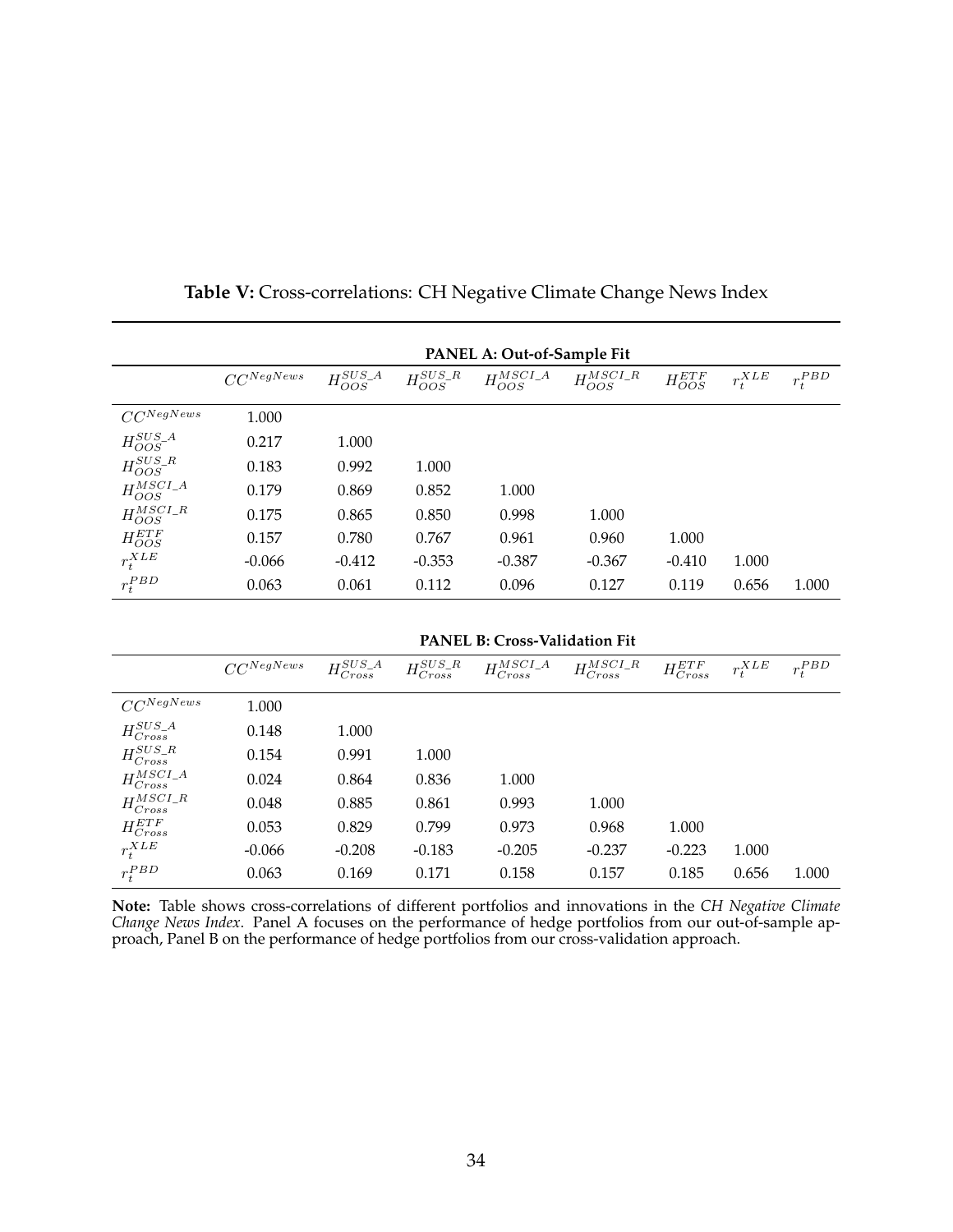our estimations. As we observe longer time series of E-Scores and climate news measures, our proposed method should deliver ever-better portfolios to hedge climate change news. Similarly, moving from hedging climate news that materializes over a monthly level to hedging on a daily level should allow researchers to substantially expand their training data, and thereby improve the out-of-sample performance of the hedge portfolios.

More generally, we view this article as providing a rigorous methodology for constructing portfolios that hedge against risks that are otherwise difficult to insure. We do not view our resulting hedge portfolios as the definitive best hedges against climate change risk, but instead as a starting point for further exploration. Indeed, there are many valuable directions for future research on climate finance, and we discussed a number of the dimensions that should be explored further, including the addition of more assets to the hedge portfolios (such as international stocks), and the formation of hedge portfolios based both characteristic-sorted portfolios and ETFs.

One additional important direction for future work is to integrate more and better data to measure firm-level climate risk exposures. This data could come from commercial data providers or could be constructed by researchers themselves, for example by including information such as geographical proximity to potential climate disasters (e.g., rising sealevels or hurricane-prone regions). Indeed, articles in this volume, such as [Choi et al.](#page-38-5) [\(2018\)](#page-38-5) and [Kumar et al.](#page-39-7) [\(2018\)](#page-39-7) make valuable progress towards developing new ways to quantify climate risk exposures.

Another direction for follow-on work is to develop alternative definitions of the climate change risks. One interesting question is whether it is important to differentiate between physical and policy-oriented climate risks. For example, a tax on greenhouse gas emissions, if comprehensively applied at an appropriate level, would reduce the demand for climate hedge portfolios and consequently the cost of insuring against climate change. Thus good regulation will mean less need for climate hedges. But regulation itself creates winners and losers from regulatory risk, and one might therefore want to construct regulatory hedge portfolios. The stability of such regulatory hedge portfolios may well be sensitive to the prevailing political environment.

A related question pertains to the expected returns of the various hedge portfolios.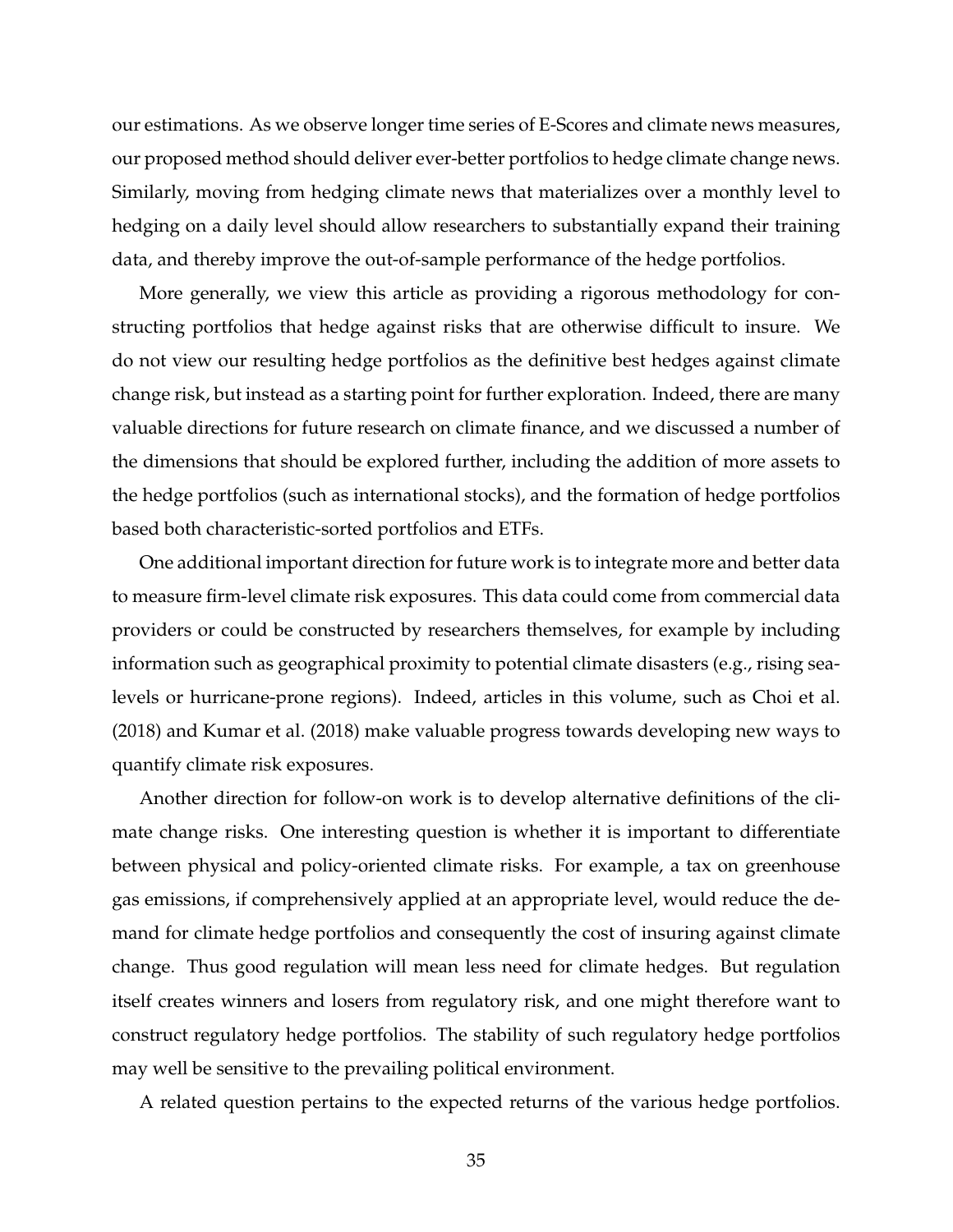Indeed, an increasing use of climate hedge portfolios by investors will increase the price (and thus reduce the expected returns) of those firms whose stock provides the most effective hedge against innovations in climate change news. This lower expected return corresponds to the insurance premium paid for the climate hedge portfolio. An interesting avenue for future work will be to quantify the cost of the climate hedge portfolios by looking at the associated risk premia. $^{20}$  $^{20}$  $^{20}$  It is also interesting to study the general equilibrium effects resulting from the fact that a lower cost of capital for firms with high E-Scores might actually have a direct effect on the climate trajectory. For example, to the extent that green energy firms see a reduction in their cost of capital, this might allow them to achieve efficient scale faster, and thereby affect the path of greenhouse gas emissions. The design of structural asset pricing models that feature such general equilibrium feedback loops seems a promising direction for research.

<span id="page-37-0"></span> $20$ Note that this requires a substantial time-series data, since realizations of negative climate news insample might actually lead the hedge portfolios to outperform over any given period.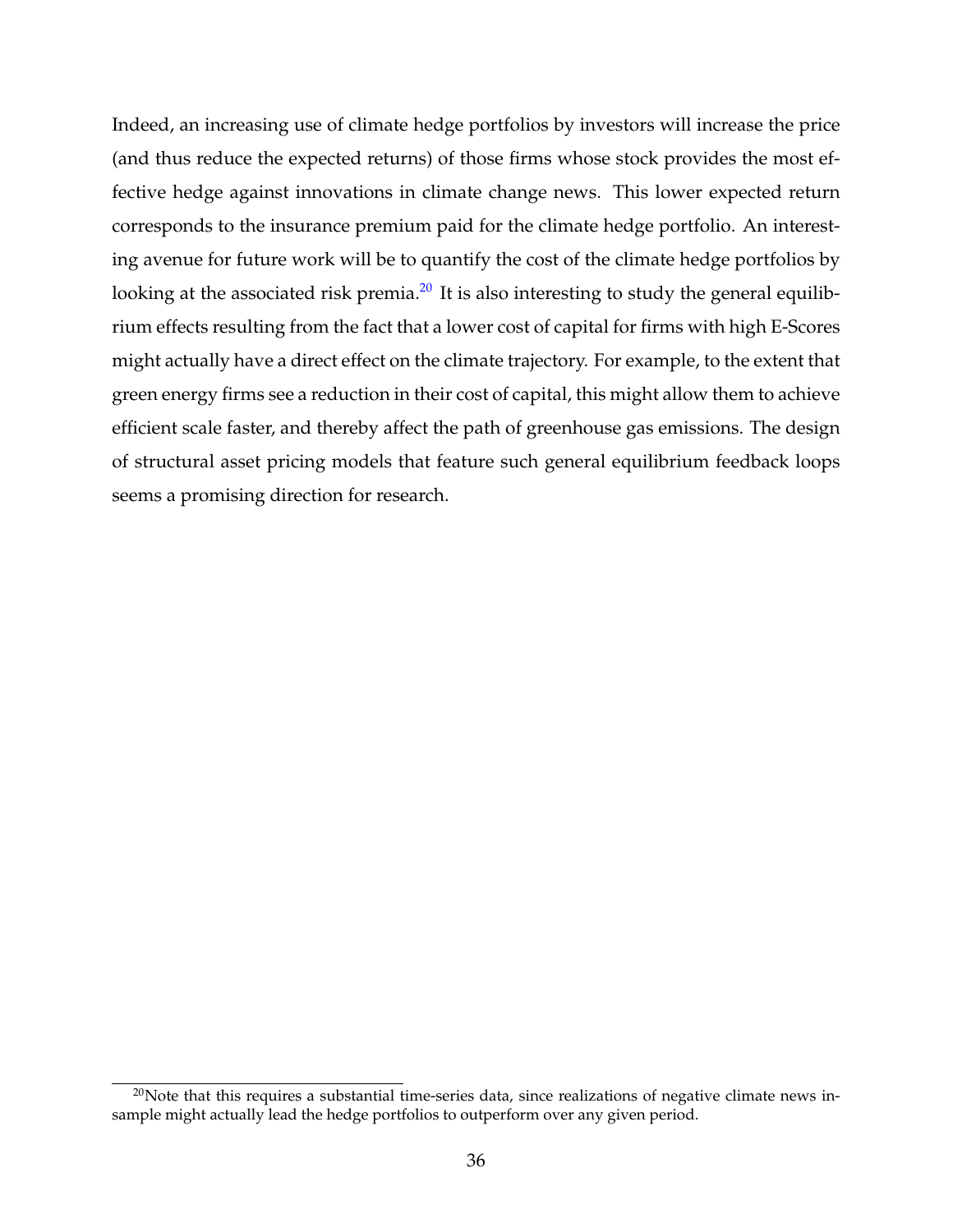# **References**

- <span id="page-38-10"></span>Amihud, Y. 2002. Illiquidity and Stock Returns: Cross-Section and Time-Series Effects. *Journal of Financial Markets* 5:31–56.
- <span id="page-38-4"></span>Andersson, M., P. Bolton, and F. Samama. 2016. Hedging Climate Risk. *Financial Analysts Journal* 72.
- <span id="page-38-7"></span>Bakkensen, L., and L. Barrage. 2018. Flood Risk Belief Heterogeneity and Coastal Home Price Dynamics: Going Under Water? *Working Paper* .
- <span id="page-38-6"></span>Baldauf, M., L. Garlappi, and C. Yannelis. 2018. Does Climate Change Affect Real Estate Prices? Only If You Believe In it. *Working paper* .
- <span id="page-38-3"></span>Balduzzi, P., and C. Robotti. 2008. Mimicking Portfolios, Economic Risk Premia, and Tests of Multi-Beta Models. *Journal of Business and Economic Statistics* 26:354–368.
- <span id="page-38-8"></span>Bernstein, A., M. Gustafson, and R. Lewis. 2018. Disaster on the Horizon: The Price Effect of Sea Level Rise. *Journal of Financial Economics, Forthcoming* .
- <span id="page-38-0"></span>Black, F., and M. Scholes. 1973. The Pricing of Options and Corporate Liabilities. *Journal of Political Economy* 81:637–654.
- <span id="page-38-2"></span>Breeden, D., M. Gibbons, and R. Litzenberger. 1989. Empirical Tests of the Consumption-Oriented CAPM. *Journal of Finance* 44:231–262.
- <span id="page-38-1"></span>Chen, N.-F., R. Roll, and S. Ross. 1986. Economic Forces and the Stock Market. *Journal of Business* 59:383–403.
- <span id="page-38-5"></span>Choi, D., Z. Gao, and W. Jiang. 2018. Attention to Global Warming. *Working paper* .
- <span id="page-38-9"></span>Daniel, K., R. Litterman, and G. Wagner. 2015. Applying Asset Pricing Theory to Calibrate the Price of Climate Risk. *Working paper, Columbia University* .
- <span id="page-38-11"></span>Fama, E., and K. French. 2008. Dissecting Anomalies. *Journal of Finance* 63:1653–1678.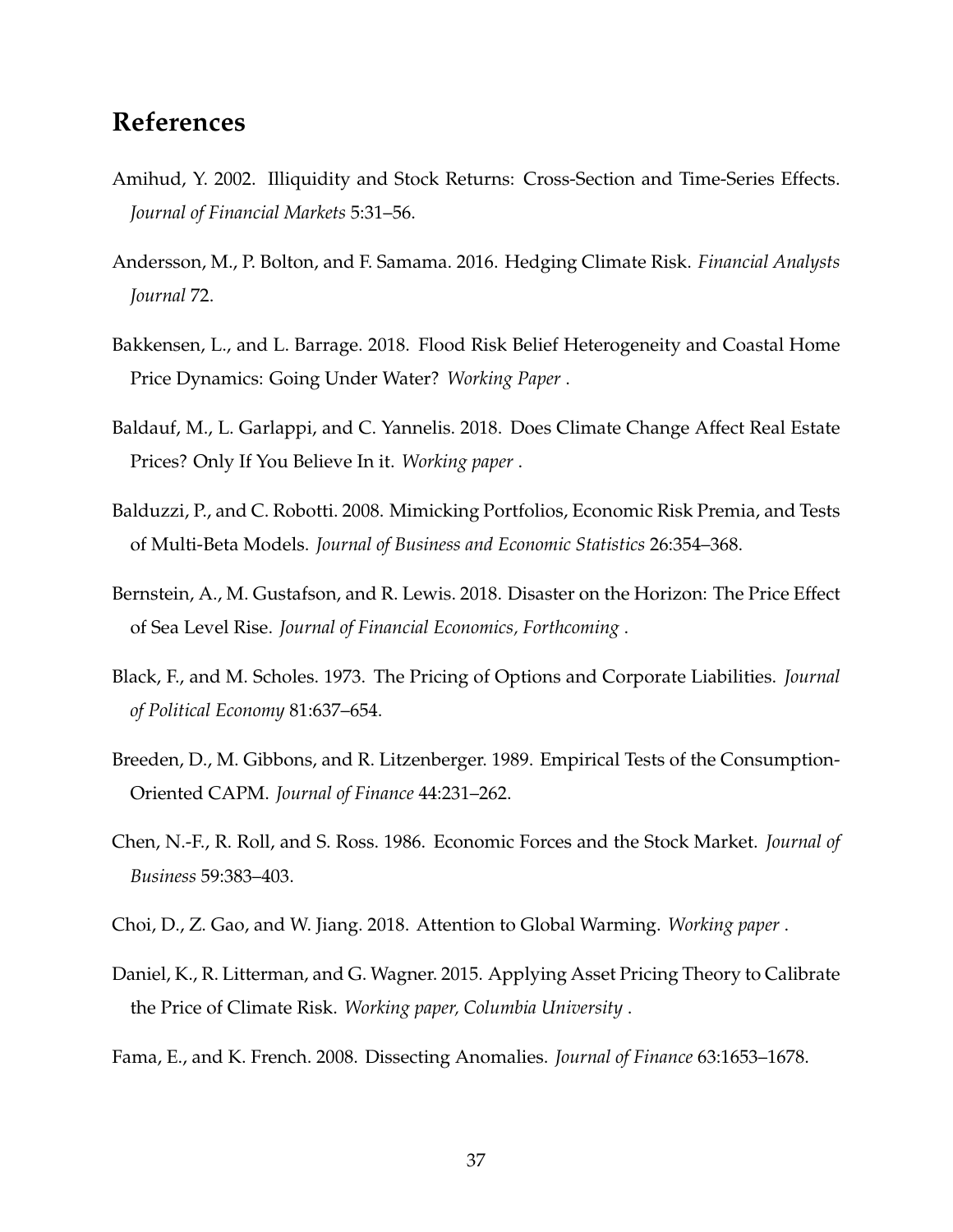- <span id="page-39-1"></span>Fama, F., and J. MacBeth. 1973. Risk, Return, and Equilibrium: Empirical Tests. *Journal of Political Economy* 81:607–636.
- <span id="page-39-11"></span>Gentzkow, M., B. T. Kelly, and M. Taddy. 2018. Text as data. *Working Paper 23276, National Bureau of Economic Research* .
- <span id="page-39-10"></span>Giglio, S., M. Maggiori, and J. Stroebel. 2015. Very Long-Run Discount Rates. *Quarterly Journal of Economics* 130:1–53.
- <span id="page-39-8"></span>Giglio, S., M. Maggiori, J. Stroebel, and A. Weber. 2018. Climate Change and Long-Run Discount Rates: Evidence from Real Estate. *Working paper* .
- <span id="page-39-5"></span>Giglio, S., and D. Xiu. 2018. Asset Pricing with Omitted Factors. *Working Paper* .
- <span id="page-39-13"></span>Hong, H., and L. Kostovetsky. 2012. Red and blue investing: Values and finance. *Journal of Financial Economics* 103:1–19.
- <span id="page-39-6"></span>Hong, H., F. Li, and J. Xu. 2018. Climate Risks and Market Efficiency. *Journal of Econometrics, forthcoming* .
- <span id="page-39-12"></span>Hou, K., C. Xue, and L. Zhang. 2015. Dissecting Anomalies: An Investment Approach. *Review of Financial Studies* 28:650–705.
- <span id="page-39-2"></span>Huberman, G., S. Kandel, and R. Stambaugh. 1987. Mimicking Portfolios and Exact Arbitrage Pricing. *Journal of Finance* 42:1–9.
- <span id="page-39-7"></span>Kumar, N., A. Shashwat, and R. Wermers. 2018. Do Fund Managers Misestimate Climatic Disaster Risk? *Working Paper* .
- <span id="page-39-3"></span>Lamont, O. 2001. Economic Tracking Portfolio. *Journal of Econometrics* 105:161–184.
- <span id="page-39-4"></span>Lönn, R., and P. Schotman. 2017. Empirical asset pricing with many assets and short time series. *Working Paper, Maastricht University* .
- <span id="page-39-0"></span>Merton, R. 1973. An Intertemporal Capital Asset Pricing Model. *Econometrica* 41:867–887.
- <span id="page-39-9"></span>Murfin, J., and M. Spiegel. 2018. Is the Risk of Sea Level Rise Capitalized in Residential Real Estate. *Working paper* .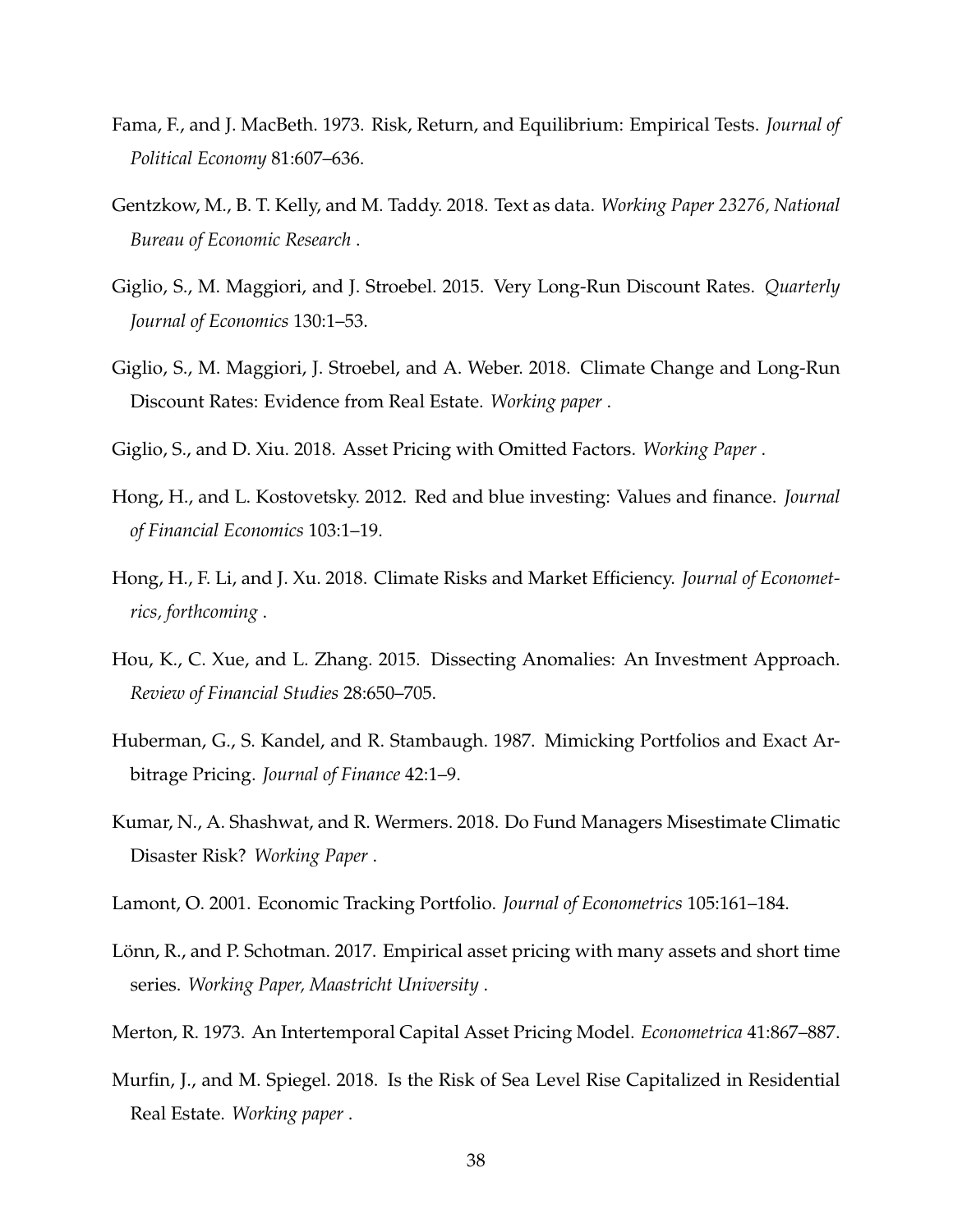<span id="page-40-0"></span>Roll, R., and A. Srivastava. 2018. Mimicking Portfolios. *Working Paper, California Institute of Technology* .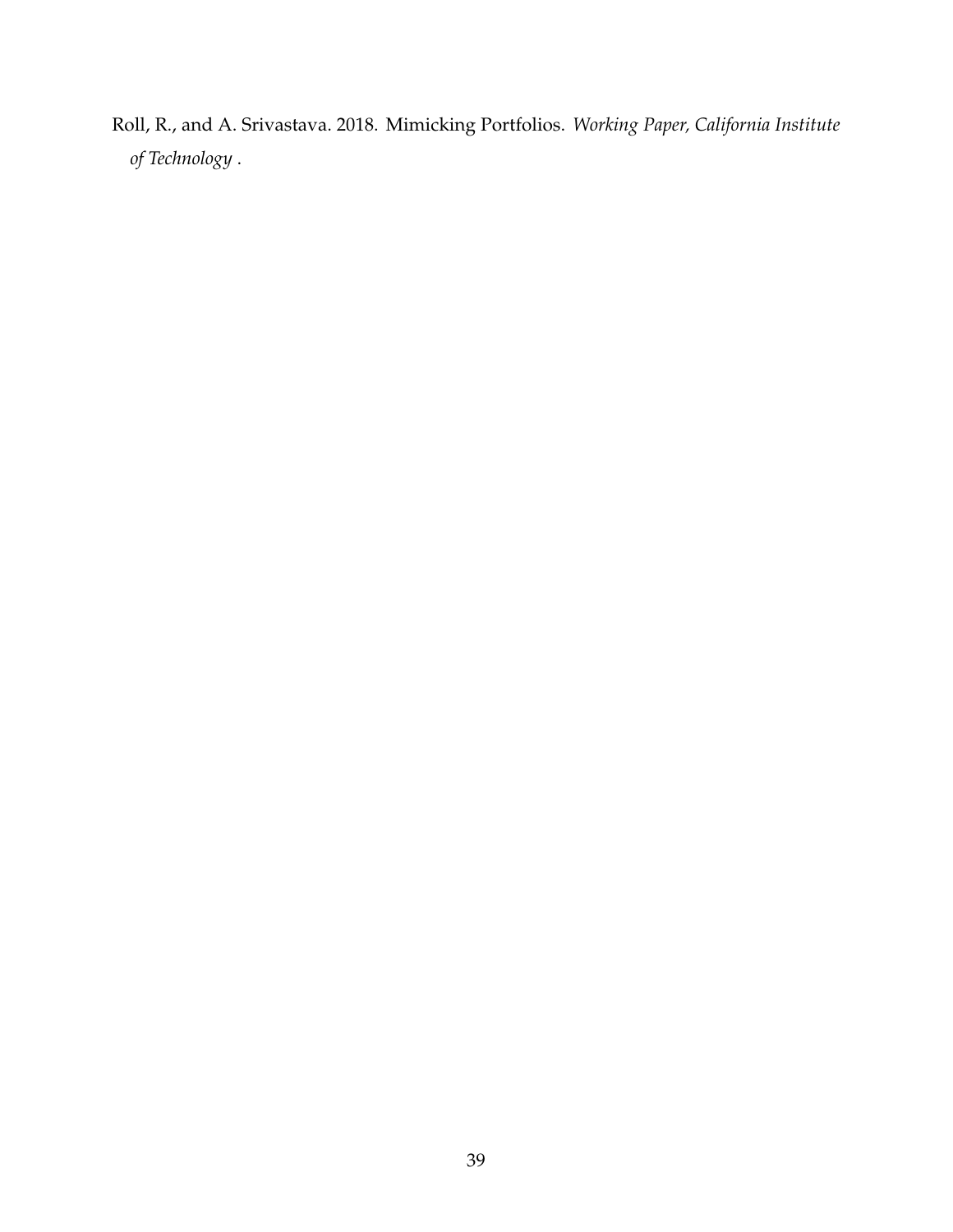# **A Appendix**

## <span id="page-41-0"></span>**A.1 Review of the Fama-MacBeth approach**

In this section, we review the Fama-MacBeth estimator for hedge portfolios in the context of our model. To apply the Fama-MacBeth procedure, the econometrician needs to take a stand on all the factors in the model:  $\mathit{CC}_t$  and  $v_t$ . Once the factors in the model are determined, the procedure follows two steps. In the first step, the risk exposures  $\beta_{CC}$ and  $\beta$  are estimated via time-series regressions of returns onto the factors,  $CC_t$  and  $v_t$ . In particular, for each asset  $i$ ,  $(\hat{\beta}^i_{CC}, \hat{\beta}^i)$  are estimated from the time-series regression:

$$
r_t^i = \alpha^i + \beta_{CC}^i CC_t + \beta^i v_t + u_t
$$

In the second step, in each period  $t$ , hedge portfolios for all factors are obtained via crosssectional regressions of returns  $r_t$  onto the estimated betas  $(\hat{\beta}_{CC}, \hat{\beta})$ :

$$
r_t = h_t^{CC} \hat{\beta}_{CC} + h_t \hat{\beta} + e_t
$$

where  $\hat{\beta}_{CC}$  and  $\hat{\beta}$  are the betas estimated in the first step. The slopes of this regression in each period  $t$  are precisely the returns of the hedge portfolio in period  $t$ :  $h_t^{CC}$  (that hedges  $CC_t$ ) and  $h_t$  (that hedges the remaining factors  $v_t$ ). The hedge portfolios  $h_t^{CC}$  and  $h_t$  have, by construction, a beta of one with respect to the corresponding factors and zero with respect to all other factors. Their time-series means (the expected excess returns of the hedge portfolios) recover the risk premia of the factors:  $E[h_t^{CC}] = \gamma_{CC}$  and  $E[h_t] = \gamma.$ 

The Fama-MacBeth procedure for constructing hedge portfolios has two potential drawbacks. First, it requires knowing all the factors in the model,  $CC_t$  and  $v_t$ . Second, the procedure is not robust to measurement error in the factor of interest,  $\mathit{CC}_t$ , which is a natural concern in many settings, including in ours (see further discussion on omitted factors and measurement error in [Giglio and Xiu, 2018\)](#page-39-5).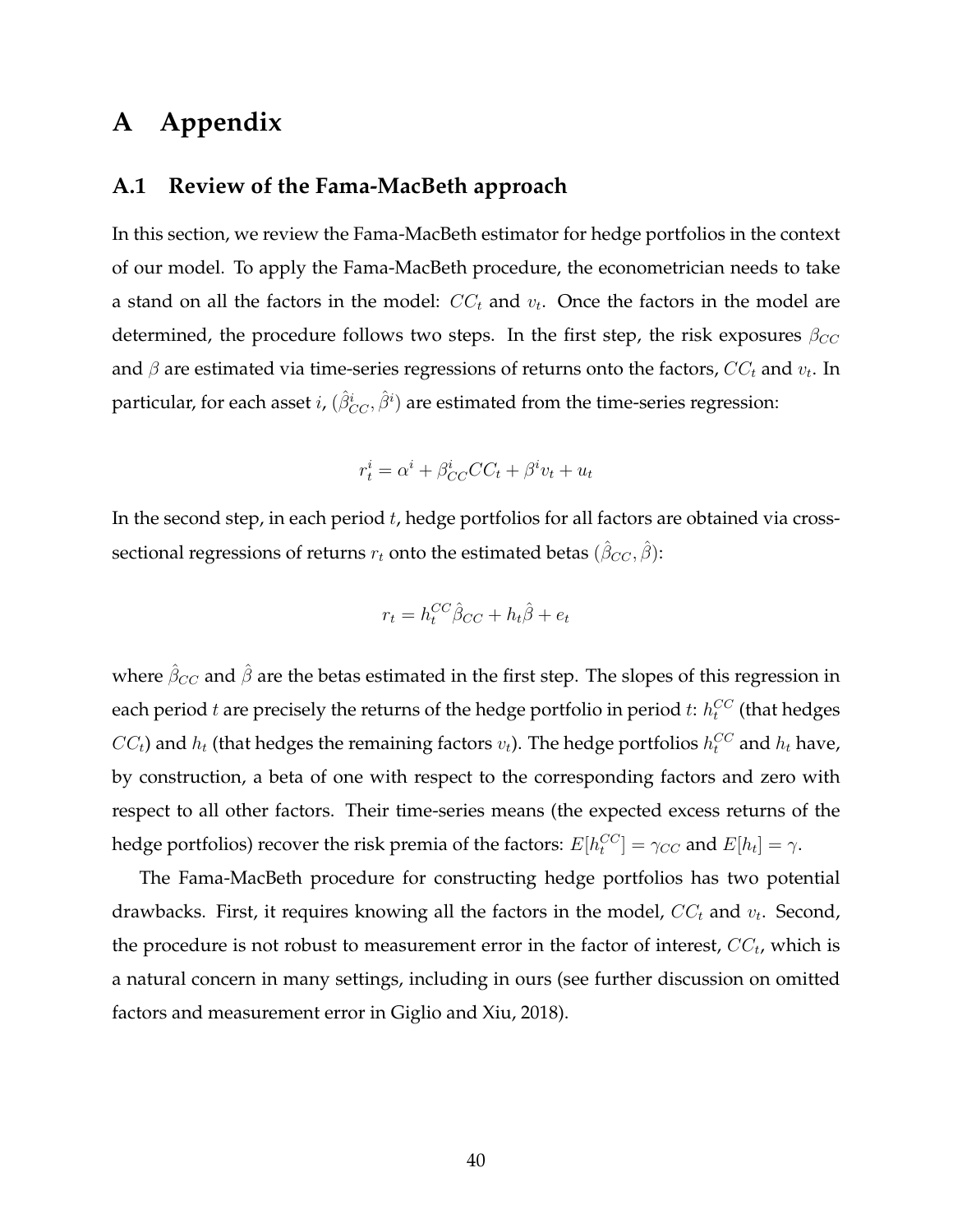## <span id="page-42-0"></span>**A.2 Source of Climate Change Vocabulary (CCV)**

To create the Climate Change Vocabulary, we collect 12 climate change white papers from various sources including the Intergovernmental Panel on Climate Change (IPCC), Environmental Protection Agency (EPA), and the U.S. Global Change Research Program. We complement this with 59 climate change glossaries from sources such as United Nations, NASA, IPCC, and EPA.

**12 Climate change white papers:** Table [VI](#page-44-0) reports the institution, title and published year of climate change white papers that we use to construct the CCV.

**59 climate change glossaries:** We collect climate change glossaries–both words and their definition–from [U.S. Environmental Protection Agency \(EPA\),](https://www3.epa.gov/climatechange/glossary.html) [BBC,](http://www.bbc.com/news/science-environment-11833685) [United Nations\(UN\),](http://unfccc.int/essential_background/glossary/items/3666.php) [Center for Climate and Energy Solutions Glossary of Key Terms,](https://www.c2es.org/science-impacts/basics/glossary) [Intergovernmental Panel](https://www.ipcc.ch/publications_and_data/publications_and_data_glossary.shtml) [on Climate Change \(IPCC\),](https://www.ipcc.ch/publications_and_data/publications_and_data_glossary.shtml) [World Health Organization\(WHO\),](http://www.who.int/globalchange/climate/summary/en/index13.html) [European Climate Adap](http://climate-adapt.eea.europa.eu/help/glossary)[tation Platform,](http://climate-adapt.eea.europa.eu/help/glossary) [International Petroleum Industry Environmental Conservation Associ](https://www.world-petroleum.org/docs/docs/socialres/climate_change_glossary.pdf)[ation\(IPIECA\),](https://www.world-petroleum.org/docs/docs/socialres/climate_change_glossary.pdf) [Lenntech,](https://www.lenntech.com/greenhouse-effect/climate-change-glossary.htm) [Wikipedia,](https://en.wikipedia.org/wiki/Glossary_of_climate_change) [Met Office,](https://www.metoffice.gov.uk/climate-guide/climate-change/glossary) [Integrated Regional Information Net](https://assets.irinnews.org/s3fs-public/irinfactfileclimatechangeterminology-03-17.pdf?Ash7ptrlX0lqt4P2a3f8XHVpyLXBdiHS)[works\(IRIN\),](https://assets.irinnews.org/s3fs-public/irinfactfileclimatechangeterminology-03-17.pdf?Ash7ptrlX0lqt4P2a3f8XHVpyLXBdiHS) [Climate Change in Australia,](https://www.climatechangeinaustralia.gov.au/en/support-and-guidance/glossary/) [Guardian,](https://www.theguardian.com/environment/2009/sep/22/climate-change-glossary-jargon) [International Rivers,](https://www.internationalrivers.org/resources/climate-change-glossary-3588) [Mekong River](http://www.mrcmekong.org/assets/Publications/glossaries/Glossary-of-Terms-n-Definitions-on-CCA-Eng-04072013.pdf) [Commission,](http://www.mrcmekong.org/assets/Publications/glossaries/Glossary-of-Terms-n-Definitions-on-CCA-Eng-04072013.pdf) [Exploratorium,](http://www.exploratorium.edu/climate/glossary/) [New York Times,](http://www.nytimes.com/1997/12/01/world/global-warming-a-climate-change-glossary.html) [US Forest Service,](https://www.fs.fed.us/climatechange/documents/glossary.pdf) [US Department of](https://www.transportation.gov/sustainability/climate/transportation-and-climate-change-glossary) [Transportation,](https://www.transportation.gov/sustainability/climate/transportation-and-climate-change-glossary) [Durham Region,](https://www.durham.ca/default.asp?nr=/community/climate_change/glossary.htm&setFooter=/includes/climateFooter.inc) [Classroom of the Future,](http://www.cotf.edu/ete/modules/climate/GCglossary.html) [Government of Canada,](http://www.nrcan.gc.ca/environment/resources/publications/impacts-adaptation/reports/assessments/2008/glossary/10413) [In](http://climatechange.ifpri.info/about-us/climate-change-glossary/)[ternational Food Policy Research Institute \(IFPRI\),](http://climatechange.ifpri.info/about-us/climate-change-glossary/) [New Zealand Government,](https://cherished-earth.org.nz/front-page/climate-change/glossary-of-climate-change-terms/) [Univer](http://climate.miami.edu/glossary-of-terms/)[sity of Miami](http://climate.miami.edu/glossary-of-terms/) , [German Climate Finance,](http://www.germanclimatefinance.de/overview-climate-finance/glossary/) [California Government,](https://www.arb.ca.gov/cc/inventory/faq/ghg_inventory_glossary.htm) [South West Climate](http://www.biodiversitysouthwest.org.uk/docs/biodiversity-glossary.pdf) [Change Impacts Partnership \(SWCCIP\),](http://www.biodiversitysouthwest.org.uk/docs/biodiversity-glossary.pdf) [Scent of Pine,](https://scentofpine.org/climate-change-glossary/) [Natural Climate Change,](http://naturalclimatechange.us/frequency-of-natural-climate-change/glossary-of-terms-2/) [UN Cli](http://cop22.ma/en/#whatscop/post/166)[mate Change Conference,](http://cop22.ma/en/#whatscop/post/166) [Center for Strategic and International Studies\(CSIS\),](https://www.csis.org/programs/energy-and-national-security-program/analysis/international-climate-negotiations-glossary) [Watts Up](https://wattsupwiththat.com/reference-pages/glossary/) [With That?,](https://wattsupwiththat.com/reference-pages/glossary/) [UK Climate Impacts Programme \(UKCIP\),](http://www.ukcip.org.uk/glossary/) [Climate Change Zambia,](http://climatechangezambia.org/glossary.html) [Cana](http://www.cbc.ca/news2/background/climatechange/glossary.html)[dian Broadcasting Corporation\(CBC\),](http://www.cbc.ca/news2/background/climatechange/glossary.html) [Auburn University,](http://cla.auburn.edu/ces/glossary/) [Global Warming Solved,](https://globalwarmingsolved.com/glossary/) [REDD+,](http://www.myanmar-redd.org/pdf/key_documents/201605310805816116242.pdf) [Climate Resilience Toolkit\(CRT\),](https://toolkit.climate.gov/content/glossary) [What's your impact,](https://whatsyourimpact.org/glossary) [The Nitric Acid Climate Action](http://nitricacidaction.org/glossary/) [Group \(NACAG\),](http://nitricacidaction.org/glossary/) [Garnaut Climate Change Review,](http://www.garnautreview.org.au/glossary.htm) [Climate Policy Information Hub,](http://climatepolicyinfohub.eu/glossary/4) [Explaining Climate Change,](http://www.explainingclimatechange.ca/Climate%20Change/Lessons/Glossary/Glossary.html) [Four Degrees Preparation,](http://www.adaptingmanchester.co.uk/glossary) [The European Initiative for Up](http://ee-music.eu/EE-MUSIC-Glossary)[scaling Energy Efficiency in the Music Event Industry \(EE MUSIC\),](http://ee-music.eu/EE-MUSIC-Glossary) [Regional Education](http://www.reic.org.ba/resources/glossary)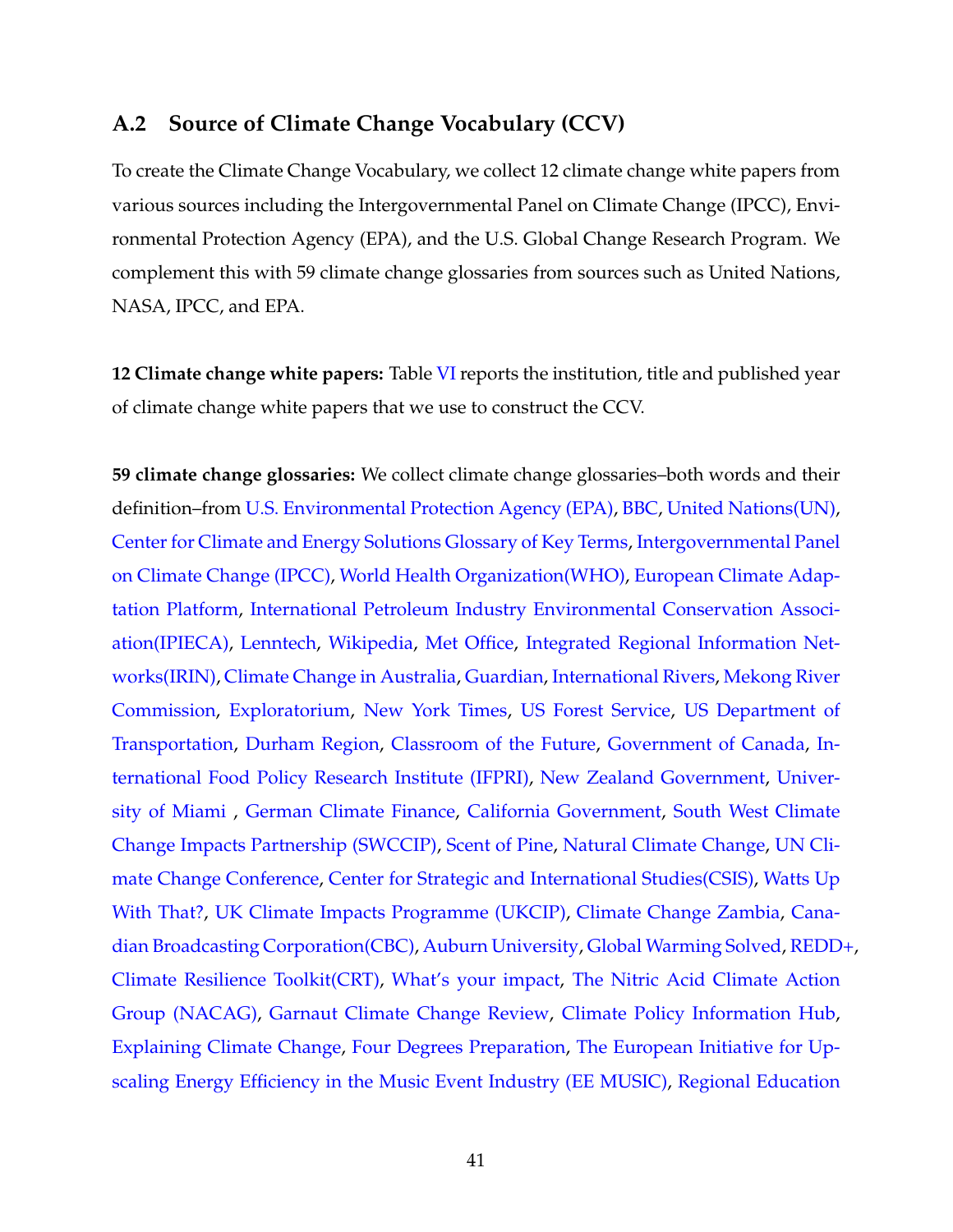[and Information Centre \(REIC\),](http://www.reic.org.ba/resources/glossary) [Ecology,](https://ecology3e.sinauer.com/glossary.html) [Climate Reality Project,](https://www.climaterealityproject.org/blog/key-terms-you-need-understand-climate-change) [National Geographic,](https://blog.education.nationalgeographic.com/2015/11/30/global-warming-glossary/) [Agricultural Marketing Resource Center \(AgMRC\),](https://www.agmrc.org/media/cms/Glossary_of_Global_Warming_and_Clim_4314FBAC16B15.pdf) [Global Greenhouse Warming,](http://www.global-greenhouse-warming.com/glossary-climate-change.html) [Con](https://climatechange.lta.org/glossary-terms/)[servation in a Changing Climate.](https://climatechange.lta.org/glossary-terms/)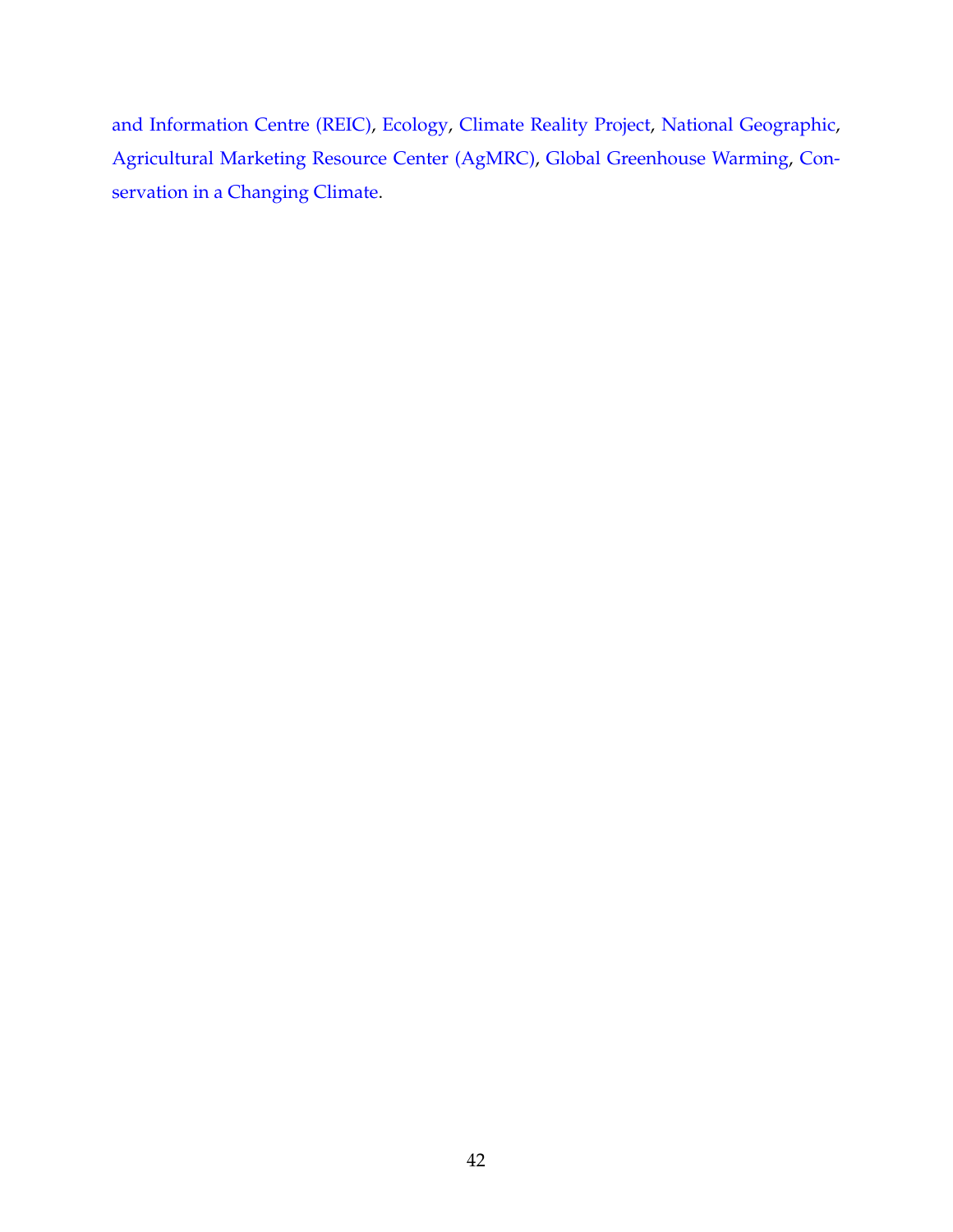<span id="page-44-0"></span>

| Source                                                    | <b>Title</b>                                                                                                                                      | Year                            |
|-----------------------------------------------------------|---------------------------------------------------------------------------------------------------------------------------------------------------|---------------------------------|
| Intergovernmental<br>Panel on Climate<br>Change (IPCC)    | <b>IPCC Systhesis Report</b>                                                                                                                      | 1990, 1995, 2001,<br>2007, 2014 |
| <b>IPCC</b>                                               | IPCC Special Report : The regional impacts of climate change :<br>an assessment of vulnerability                                                  | 1997                            |
| <b>IPCC</b>                                               | IPCC Special Report: Aviation and the Global Atmosphere                                                                                           | 1999                            |
| <b>IPCC</b>                                               | IPCC Special Report : Methodological and Technological Issues<br>in Technology Transfer                                                           | 2000                            |
| <b>IPCC</b>                                               | IPCC Special Report : Safeguarding the Ozone Layer and the<br>Global Climate System: Issues Related to Hydrofluorocarbons<br>and Perfluorocarbons | 2005                            |
| <b>IPCC</b>                                               | IPCC Special Report: Carbon Dioxide Capture and Storage                                                                                           | 2005                            |
| <b>IPCC</b>                                               | IPCC Special Report : Renewable Energy Sources and Climate<br>Change Mitigationn                                                                  | 2011                            |
| <b>IPCC</b>                                               | IPCC Special Report: Managing the Risks of Extreme Events and<br>Disasters to Advance Climate Change Adaptationn                                  | 2012                            |
| American Association<br>for the Advancement<br>of Science | What We Know: The reality, risks, and response to climate<br>change                                                                               | 2014                            |
| U.C. Berkley                                              | American Climate Prospectus                                                                                                                       | 2015                            |
| U.S. Environmental<br>Protection Agency<br>(EPA)          | Climate Change Indicators in the United States (4th Edition)                                                                                      | 2016                            |
| Science                                                   | Social and economic impacts of climate                                                                                                            | 2016                            |
| International<br>Monetary Fund (IMF)                      | The Effects of Weather Shocks on Economic Activity                                                                                                | 2017                            |
| U.S. Global change<br>Research Program                    | Our change planet : The U.S. Global Change Research Program<br>for Fiscal Year 2017                                                               | 2017                            |
| U.S. Global change<br>Research Program                    | Climate Science Special Repor (4th National Climate Assessment,<br>Volume I)                                                                      | 2017                            |

**Table VI:** The list of climate change white papers

**Note:** IPCC reports provide scientific and technical assessments of the current state of climate change. Generally, these reports comprise of three volumes, one for each of the Working Groups of the IPCC. In addition to the main reports, Summaries for Policymakers and Synthesis Reports are provided. A Synthesis Report integrates materials covered by Assessment Reports and Special Reports. It is a non-technical report whose target audience is policymakers, and addresses a broad-range of policy-relevant but policy-neutral questions. Summary for Policymakers is an abridged version of the full Synthesis Report. In addition, IPCC Special Reports provide an assessment of a specific issue relating to climate change. They are generally structured similar to a volume of an Assessment Report.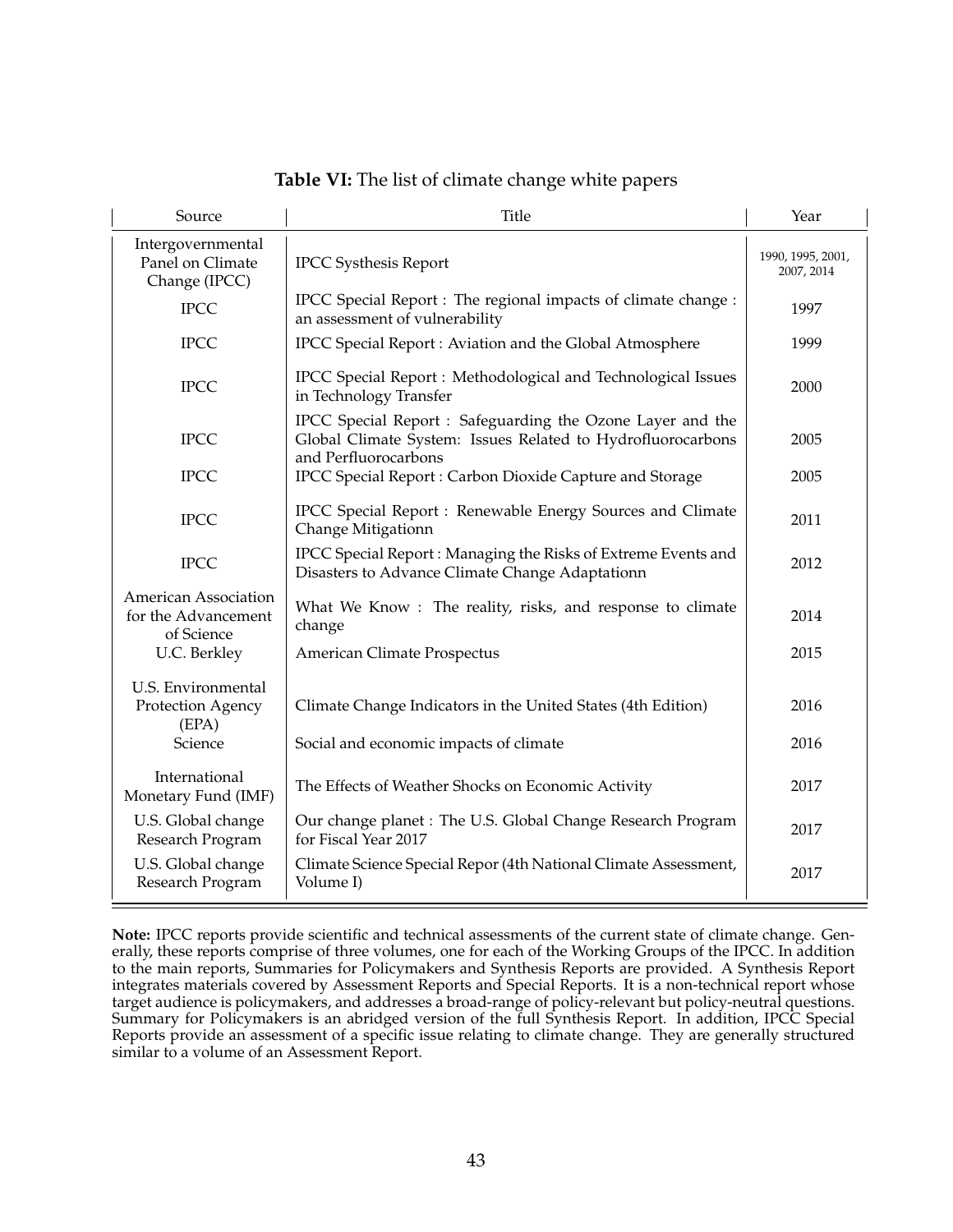## <span id="page-45-0"></span>**A.3 Sub-categories for "E" scores**

**MSCI.** Positive indicators are: Environmental Opportunities - Clean Tech, Waste Management - Toxic Emissions and Waste, Waste Management - Packaging Materials & Waste, Climate Change - Carbon Emissions, Property/Plant/Equipment, Environmental Management Systems, Natural Resource Use - Water Stress, Natural Resource Use - Biodiversity & Land Use, Natural Resource Use - Raw Material Sourcing, Natural Resource Use - Financing Environmental, Environmental Opportunities - Green Buildings, Environmental Opportunities in Renewable Energy, Waste Management - Electronic Waste, Climate Change - Energy Efficiency, Climate Change - Product Carbon Footprint, Climate Change - Insuring Climate Change Risk, Environment - Other Strengths.

Negative indicators are: Regulatory Compliance, Toxic Emissions and Waste, Energy & Climate Change, Impact of Products and Services, Biodiversity & Land Use, Operational Waste, Water Stress, Environment - Other Concerns.

**Sustainalytics.** Sub-categories are Formal Environmental Policy, Environmental Management System, External Certification of Environmental Management Systems (EMS), Environmental Fines and Non-monetary Sanctions, Participation in Carbon Disclosure Project, Scope of Corporate Reporting on GHG emissions, Programmes and Targets to Reduce GHG Emissions from Own Operations, Programmes and Targets to Increase Renewable Energy Use, Carbon Intensity, Carbon Intensity Trend, % of Primary Energy Use from Renewables, Operations Related Controversies or Incidents, Reporting Quality Non-Carbon Environmental Data, Programmes and Targets to Protect Biodiversity, Guidelines and Reporting on Closure and Rehabilitation of Sites, Environmental and Social Impact Assessments, Oil Spill Reporting and Performance, Waste Intensity, Water Intensity, Percentage of Certified Forests Under Own Management, Programmes & Targets to Reduce Air Emissions, Programmes & Targets to Reduce Air Emissions, Programmes & Targets to Reduce Water Use, Other Programmes to Reduce Key Environmental Impacts, GHG Reduction Programme, Programmes and Targets to Improve the Environmental Performance of Own Logistics and Vehicle Fleets, Programmes and Targets to Phase out